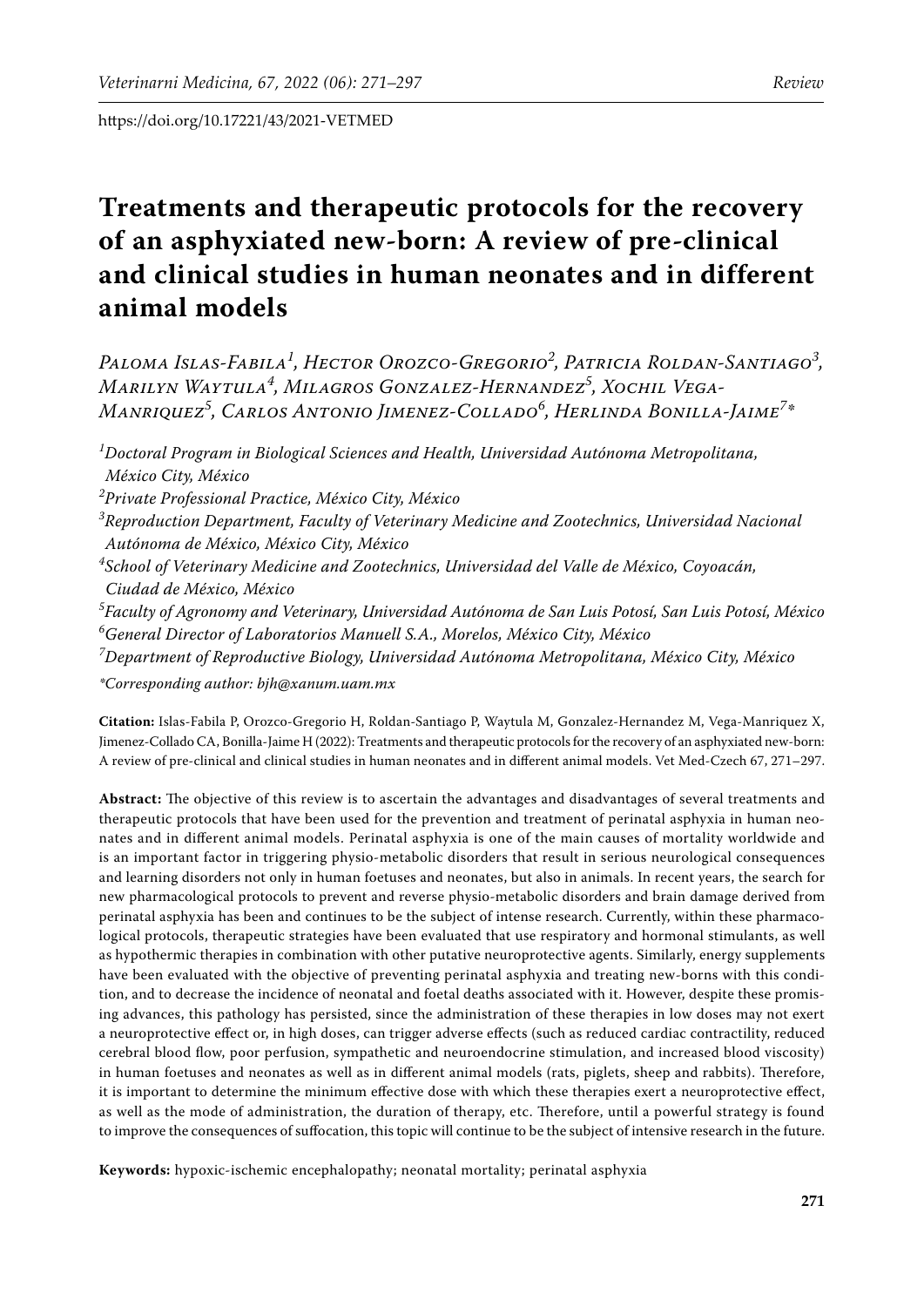Perinatal asphyxia represents one of the main causes of mortality in human neonates, representing 23% of mortality in new-borns worldwide ([Ashraf 2017\)](#page-20-0). According to the World Health Organization (WHO), the annual incidence of perinatal asphyxia is approximately 9 million cases, with a mortality of 1.2 million cases ([Emechebe](#page-21-0)  [et al. 2016](#page-21-0)). Asphyxia is defined as the inability of a new-born to initiate and maintain spontaneous breathing ([Ogunlesi et al. 2013](#page-23-0)) which can be caused by various maternal or foetal factors such as: prolonged rupture of the membranes, meconium aspiration, multiple births, low birth weight, bad position for birth, placental abruption, increased labour time due to the increase in litter size [i.e., the parturition can be increased from a bit more than 2 h per 12 piglets ([Peltoniemi et al. 2020](#page-24-0)) to 6 h 40 min per 19 piglets born ([Yun et al. 2019](#page-26-0); [Peltoniemi et al. 2020\)](#page-24-0)], and antepartum haemorrhage ([Majeed et al. 2007](#page-23-1); [Aslam et al. 2014](#page-20-1)). It is a condition that occurs mainly when the gas exchange between the mother and the foetus is altered and is characterised by hypoxaemia, hypercapnia, and ischaemia which cause an immediate redistribution of blood flow to vital organs, therefore, the flow to other tissues is compromised causing a cascade of biochemical changes, leading to neuronal cell death and subsequent brain damage ([Nemeth et al. 2016;](#page-23-2) [Barkhuizen et al. 2017](#page-20-2)). The mortality rate for human neonates who have experienced asphyxia is approximately 45% while 25% of those who survive have changes on physiological and metabolic levels as well as to the central nervous system (CNS), which is why they exhibit neurological disorders that can range from cerebral palsy, encephalopathy, motor disorders, as well as seizures or cognitive disorders of varying severity, such as attention deficit, hyperactivity, mental retardation and neuropsychiatric syndromes ([Boskabadi et al. 2015](#page-20-3); [Capani et al.](#page-20-4)  [2016\)](#page-20-4). Therefore, because asphyxia represents one of the main causes of perinatal mortality worldwide and is an important factor in serious neurological in neonates and foetuses, various experimental studies have been carried out in recent years [\(Fanos](#page-21-1)  [et al. 2014](#page-21-1); [Jimenez-Bravo et al. 2016;](#page-22-0) [Laptook et al.](#page-22-1)  [2017\)](#page-22-1) in order to create protocols that will facilitate the identification, reduction and prevention of physio-metabolic alterations and brain damage

# https://doi.org/10.17221/43/2021-VETMED

caused by perinatal asphyxia. Hence, the objective of this review is to analyse the advantages and disadvantages of the application of various treatments and therapeutic protocols commonly used for the prevention and treatment of perinatal asphyxia in human neonates and in different animal models that have been used in human medicine.

# DEFINITION

During the last 25 years, studies with animal models have facilitated the discovery of pathophysiological mechanisms and new pharmacological protocols and, therefore, have become essential in the search for new strategies and in the development of neuroprotective interventions to treat and prevent alterations of perinatal asphyxia in human neonates [\(Misbe et al. 2011;](#page-23-3) [Lingam et al. 2016\)](#page-22-2). For example, studies using small animals (mice, rats, and rabbits) to examine neonatal brain injuries have provided informative data (e.g., they have evaluated and defined optimal combinations of different neuroprotective drugs), while studies using larger animals (piglets, sheep and primates) have provided additional information necessary to start clinical trials in humans, as the latter have complex neurological characteristics that are more comparable to humans, such as similar grey/white matter proportioning and substantial cortical folding [\(Misbe](#page-23-3) [et al. 2011](#page-23-3)). Likewise, it is important to highlight that the investigations carried out using different animal models have been the basis for developing the practices that are used today as therapeutic strategies to prevent and to treat the effects of perinatal asphyxia in human neonates ([Lingam](#page-22-2) [et al. 2016](#page-22-2)).

The use of animal models in the study of perinatal hypoxia-ischaemia has a history of more than 200 years. Perinatal asphyxia represents one of the main causes of mortality worldwide; not only in human neonates, but also in various animal species, and is the main cause of perinatal mortality of non-infectious origin. In humans it represents 23% of mortality in new-borns worldwide ([Lingam](#page-22-2) [et al. 2016;](#page-22-2) [Ashraf 2017\)](#page-20-0). In the case of various animal species, the reported mortality from perinatal asphyxia is 20% in porcine neonates ([Muns et al.](#page-23-4) [2016\)](#page-23-4); 19.5% in foals [\(Pirrone et al. 2013](#page-24-1); [Carluccio](#page-20-5) [et al. 2017\)](#page-20-5); 17% to 30% in puppies ([Veronesi et al.](#page-25-0) [2009](#page-25-0); [Tonnessen et al. 2012](#page-25-1); [De Cramer et al. 2017\)](#page-21-2);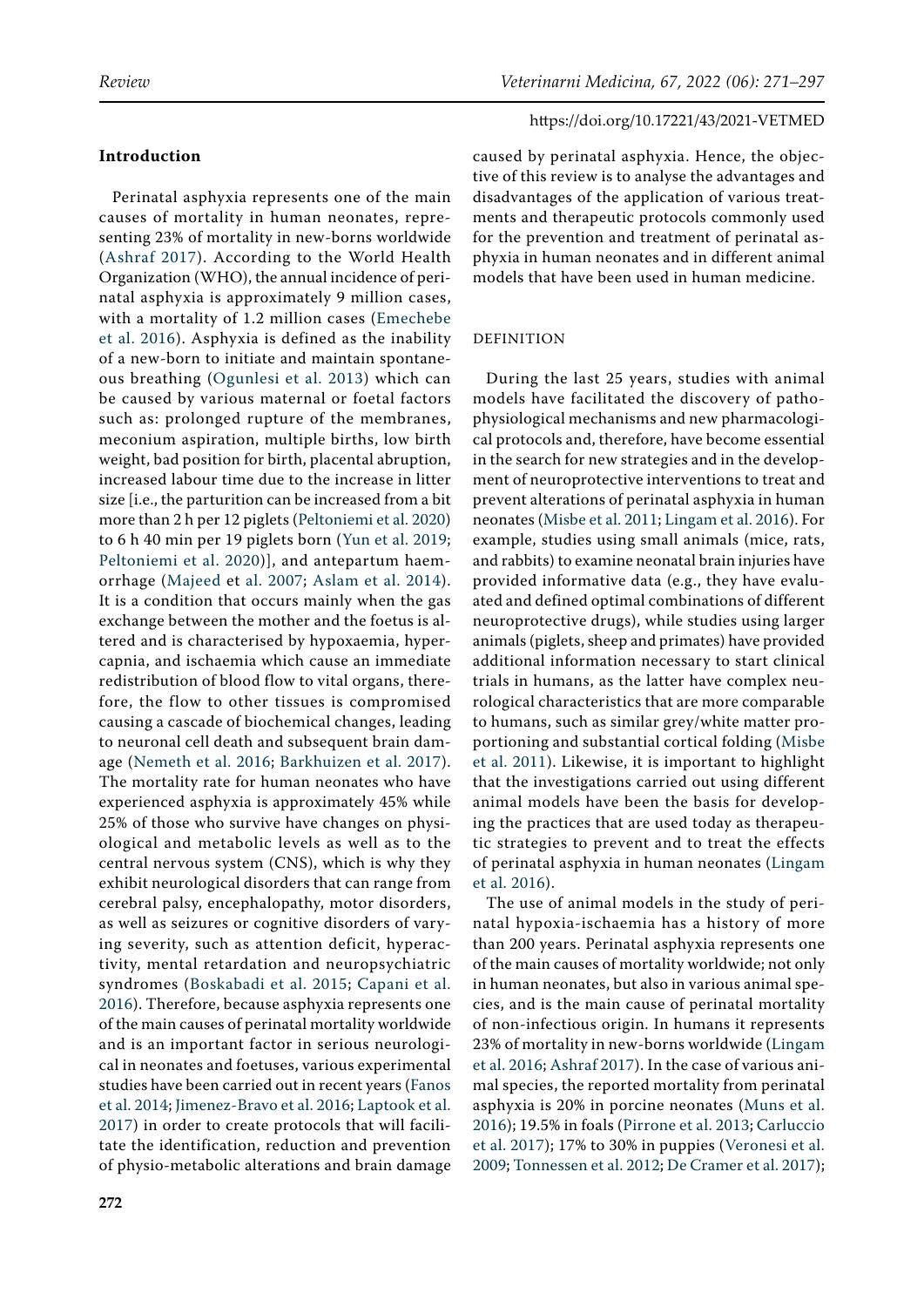from 2.5% to 8.6% in calves ([Probo et al. 2012\)](#page-24-2) and 20% in lambs [\(Robertson et al. 2018\)](#page-24-3). Asphyxia is a condition that occurs when the gas exchange between the mother and the foetus is disturbed and characterised by hypoxemia, hypercapnia, and ischemia, which cause the immediate redistribution of blood flow to vital organs and, therefore, the flow to other tissues is compromised, which causes a cascade of biochemical changes whose events lead to neuronal cell death and brain damage ([Nemeth](#page-23-2)  [et al. 2016;](#page-23-2) [Barkhuizen et al. 2017\)](#page-20-2).

# CLASSIFICATION AND IMPORTANCE OF PERINATAL ASPHYXIA

The reduction in oxygen availability during asphyxiation in human neonates and foetuses and also in other mammals (for example: piglets, lambs, dogs, and foals) is classified into three types: Type 1) Hypoxaemia, which implies a reduction of oxygen in arterial blood without necessarily affecting the functions of the organs and cells [\(Sanchez-Salcedo](#page-24-4)  [et al. 2019a](#page-24-4)). Type 2) Hypoxia, which results from a significant reduction of oxygen in the inhalation of air and, consequently, in the tissues. Therefore, the oxygen  $(O_2)$  supply is inadequate for the oxygen requirements of the tissues and the aerobic metabolism is completed with the anaerobic metabolism to maintain the energy balance ([Tsikouras](#page-25-2)  [et al. 2017](#page-25-2)), and Type 3) asphyxiation, in which hypoxia spreads to the central organs and can lead to metabolic acidosis ([Sanchez-Salcedo et al. 2019a](#page-24-4)) because, when hypoxia is prolonged, blood is redistributed from the non-vital organs (liver, kidney) to the brain and anaerobic metabolism produces lactic acid (hence, metabolic acidosis). Since oxygen deficiency is accompanied by acidosis, the energy balance can no longer be maintained which leads to reduction in organ function eventually resulting in permanent tissue damage ([Tsikouras et al. 2017\)](#page-25-2).

### **Pathophysiology of perinatal asphyxia**

As a secondary consequence of the hypoxia, ischaemia, and energy failure that are triggered during asphyxia, the new-born may have hypoxicischaemic encephalopathy (HIE) [\(Cullen-Benitez](#page-20-6)  [and Salgado-Ruiz 2009;](#page-20-6) [Antonucci et al. 2014\)](#page-19-0). The damage due to HIE is a complex process, beginning

with hypoxia and continuing through the recovery period. According to [Millan et al. \(2018\),](#page-23-5) during this event, there are two main phases in which energy failure occurs, a primary phase corresponds to tissue hypoxia followed by a secondary phase characterised by partial recovery after re-oxygenation/reperfusion [\(Figure 1](#page-3-0)). The primary energy failure phase is triggered by a deficit in the supply of oxygen to cells and tissues, which causes a significant decrease in the adenosine triphosphate (ATP) and increased lactate production during this primary energy failure. Due to the above, during this phase, the inactivation of the ATP-dependent ion pumps occurs, which causes an excessive flow of sodium ions in the cytoplasm, cellular inflammation and the inhibition of synaptic recapture of neurotransmitters ([Canovas-Ahedo and Alonso-](#page-20-7)[Alconada 2019\)](#page-20-7). Similarly, during this first phase, the lack of ATP hinders the physiological function of the ion pumps and, since the cells fail to maintain the electrochemical gradients, depolarisation occurs due to the influx of sodium ions (Na+) and  $Ca<sup>2+</sup>$  in the cell, which causes the flow of potassium ions  $(K^+)$  ([Belov Kirdajova et al. 2020\)](#page-20-8). The elevated extracellular concentration of K+ causes the opening of L-type voltage-gated  $Ca^{2+}$  channels [\(Luoma et al. 2011;](#page-23-6) [Belov Kirdajova et al. 2020](#page-20-8)). Ion pumps and exchangers are unable to keep up with the increasing concentrations of  $Ca^{2+}$ , which is not pumped out of the cell, and high  $Ca^{2+}$  levels trigger the release of glutamate, a major contributor to ischaemia-induced excitotoxicity in neurons and glial cells ([Papazian et al. 2018](#page-24-5); [Belov](#page-20-8) [Kirdajova et al. 2020\)](#page-20-8). Subsequently, the high energy phosphate levels [inorganic phosphocreatine/ phosphorus (Pi) and ATP] are seen to be recovered, constituting a latent phase (duration of 6 and 18 hours) ([Vannucci et al. 2004](#page-25-3)). However, this improvement is transient, so this gives way to the secondary energy failure phase, in which many of the pathophysiological mechanisms involved in the development of neonatal brain damage are activated. The secondary energy failure phase occurs 6–48 h after the initial injury ([Allen and Brandon 2011](#page-19-1)). In this phase, the energy failure mechanisms produce oxidative stress (OS), excitotoxicity, inflammation and mitochondrial dysfunction. Increased free radical levels cause damage to the neuronal cell membranes and lead to necrosis or apoptosis. OS is particularly damaging to the neonatal brain due to low antioxidant concentrations and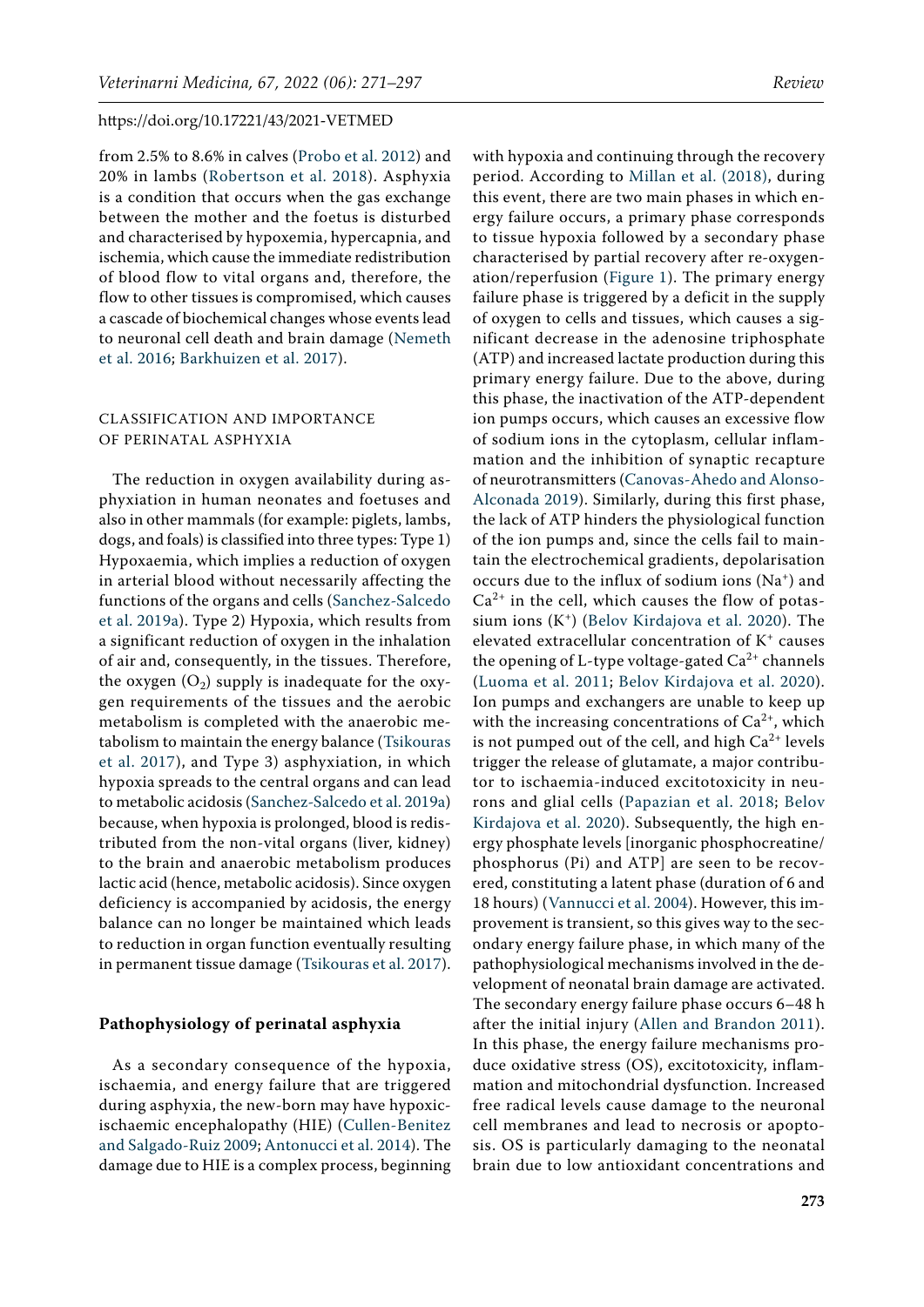<span id="page-3-0"></span>

Figure 1. Principal mechanisms that are triggered when neonates undergo a process of perinatal asphyxiation Adapted from "Combined therapy in neonatal hypoxic-ischaemic encephalopathy", by [Canovas-Ahedo and Alonso-](#page-20-7)[Alconada \(2019\)](#page-20-7). According to [Canovas-Ahedo and Alonso-Alconada \(2019\),](#page-20-7) at first the neonate or foetus experiences an ischaemic hypoxic injury, due to the fact that there is a deficit in the supply of oxygen in the cells and tissues, which causes a primary energy failure. Subsequently, the high energy phosphate levels seem to be recovered, constituting the latent phase. However, this improvement is only temporary and gives way to the secondary phase, when many of the pathophysiological mechanisms involved in the development of brain damage in new-borns come into play, highlighting the excitotoxicity, massive entry of  $Ca^{2+}$  into the cell, oxidative stress, inflammatory reaction and, in most cases, cell death due to necrosis or apoptosis [\(Millan et al. 2018\)](#page-23-5). Last of all, the tertiary phase is characterised by the persistence of brain damage in weeks, months or even years after the initial hypoxic-ischaemic insult ([Canovas-Ahedo and Alonso-Alconada 2019](#page-20-7)) aa = amino acids; ATP = adenosine triphosphate; Ca<sup>2+</sup> = calcium ion; K<sup>+</sup> = potassium ion; Na<sup>+</sup> = sodium ion

high oxygen consumption during the transition from foetal to neonatal life ([Millan et al. 2018](#page-23-5)). On the other hand, there is a later tertiary phase that is characterised by the persistence of brain damage weeks, months and even years after the hypoxic-ischaemic attack ([Canovas-Ahedo and](#page-20-7)  [Alonso-Alconada 2019](#page-20-7)).

# **Main consequences of perinatal asphyxia**

There are different pathophysiological mechanisms that explain hypoxic ischaemic encephalopathy, all linked to each other: a) excitotoxicity, b) intracellular calcium accumulation, c) free radicals, d) nitric oxide, e) cytokines and, f) cell death [\(Cullen- Benitez and Salgado-Ruiz 2009\)](#page-20-6) ([Figure 1\)](#page-3-0). Excitotoxicity is triggered by the extracellular ac-

cumulation of excitatory amino acids, mainly glutamate which is the most abundant excitatory amino acid (aa) that causes the receptors that open the sodium channels (which generate cellular oedemas) and calcium to be stimulated. Therefore, due to excitotoxicity, intracellular calcium accumulates in cells ([Cullen-Benitez and Salgado-Ruiz](#page-20-6) [2009;](#page-20-6) [Antonucci et al. 2014](#page-19-0)) and causes the activation of lipases, phospholipases, proteases and endonucleases, which are enzymes involved in the degradation of cells ([Antonucci et al. 2014](#page-19-0)). Mainly, proteases and endonucleases destroy the cytoskeleton and cellular DNA, respectively. In addition, in view of the fact that the cellular damage caused by hypoxia decreases the antioxidant enzymes (superoxide dismutase and catalase), the DNA and the cell membrane suffer damage, causing the release of free radicals, which, when combined with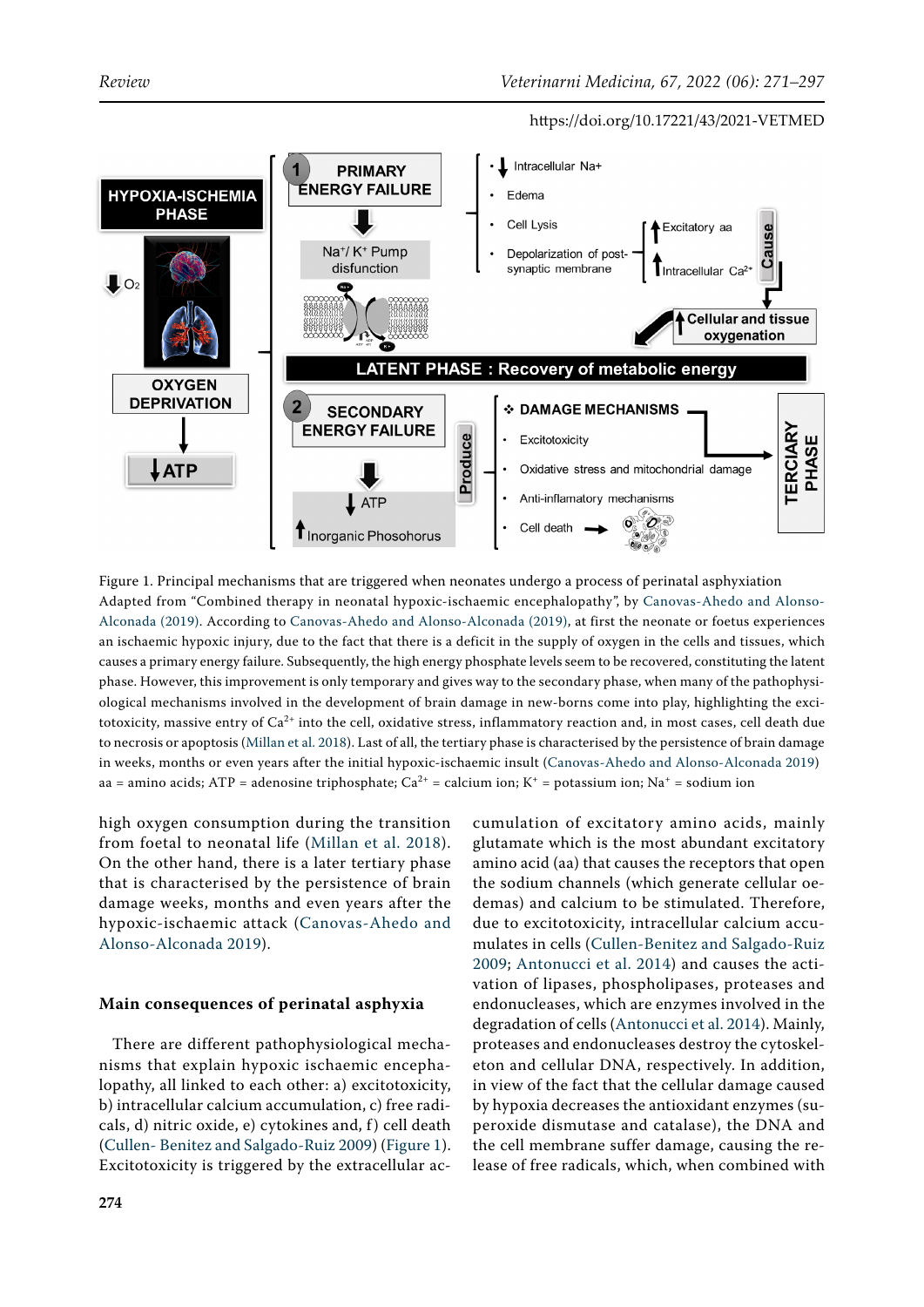nitric oxide (NO) cause the formation of oxynitrite radicals (ONOO), which further damage the cell membrane ([Cullen-Benitez and Salgado-Ruiz](#page-20-6)  [2009\)](#page-20-6). In both human and sheep neonates, plasma concentrations of these NO metabolite (NOx) concentrations fall > 50% within minutes after birth, raising the possibility that the circulating NOx plays a role in maintaining low foetal vascular resistance and in the cardiovascular transition at birth ([Blood](#page-20-9)  [et al. 2020](#page-20-9)). Due to the damage caused by the ischaemic hypoxia injury in the general structure of the central nervous system, the glial cells produce cytokines. It is important to note that cytokines are classified as pro-inflammatory (IL-lb, TNFα, IL-6, IL-8) and anti-inflammatory (IL-4, IL-10, TGF $\alpha$ ). In the case of asphyxiated neonates, a high concentration of proinflammatory cytokines (specifically IL-6 and IL-8) occurs in the cerebrospinal fluid, therefore, the magnitude of the brain damage is directly related to the concentration of these cytokines ([Cullen-Benitez and Salgado-Ruiz 2009](#page-20-6); [Antonucci et al. 2014](#page-19-0)). Likewise, it is important to note that after an ischaemic hypoxia injury, neuronal death can occur due to necrosis or apoptosis. Necrosis is caused by a severe injury and occurs within minutes: depletion of cellular energy and loss of membrane integrity result in the leakage of the cytoplasmic contents and a subsequent inflammatory reaction. Conversely, apoptosis is a highly controlled, energy-requiring process that takes more time to develop, and leads to cell death programmed or caused by the same organism. Apoptosis is the dominant form of cell death after less severe brain injuries and in the later phases of the injury process. However, it is noteworthy that both forms of cell death coexist ([Antonucci](#page-19-0)  [et al. 2014\)](#page-19-0). Additionally, apoptosis has been found more prominent in the immature brain compared to the mature brain ([Zhu et al. 2004](#page-26-1)).

However, despite the fact that the brain is the system most affected by hypoxia that occurs in the asphyxia process, other effects can also be observed, such as peripheral haemodynamic changes and multi-organ dysfunction. The selection of the best animal models that mimic human perinatal asphyxia are essential to generate more effective therapies that allow the prevention, intervention and recovery of human infants with asphyxia. Currently, the most effective therapies that have been generated for the prevention and treatment of perinatal asphyxia are mainly based on the res-

toration of oxygen and acting synergistically with therapeutic hypothermia, while other therapies are focused on providing energy to the new-born ([Oei](#page-23-7) [et al. 2018](#page-23-7)).

# **Treatment and therapy of perinatal asphyxia**

# OXYGEN TREATMENT

Sufficient oxygenation is essential for providing the energy required for normal organ function, growth and development in the neonate. This is because aerobic metabolism is a more efficient system of extracting energy from metabolic substrates than anaerobic metabolism. For this reason, oxygen therapy aims to increase the supply of oxygen to the tissues by using the transport capacity of the arterial blood to the maximum ([Walsh and Smallwood](#page-25-4) [2017;](#page-25-4) [Oei et al. 2018\)](#page-23-7). For this, the amount of oxygen in the inspired gas must be such that its partial pressure in the alveolus reaches sufficient levels to completely saturate the haemoglobin ([Hayes](#page-21-3) [et al. 2019\)](#page-21-3). Oxygen is necessary for the adequate metabolism of carbohydrates and the production of ATP ([Walsh and Smallwood 2017;](#page-25-4) [Oei et al.](#page-23-7) [2018](#page-23-7)). When oxygen levels do not meet the requirements of bodily functions, tissue hypoxia occurs ([Walsh and Smallwood 2017\)](#page-25-4). This hypoxia may cause a series of problems, such as localised vasodilation, pulmonary vasoconstriction, metabolic acidosis, tissue necrosis, an increased risk of kernicterus, and impairment of surfactant production, causing brain damage ([Walsh and Smallwood 2017](#page-25-4); [Solevag et al. 2019a](#page-24-6)). From a pathophysiological standpoint, a complex process takes place at the cellular and tissue level during the development of new-born brain damage in the absence of oxygen [\(Solevag et al. 2019a\)](#page-24-6). Initially, the lesion is triggered by a deficit in the supply of oxygen to the cells and tissues, causing a primary energy insufficiency. Subsequently, high energy phosphate levels recover transiently (the latent phase) that is followed by a secondary phase, in which many of the pathophysiological mechanisms involved in the development of neonatal brain damage ensue (i.e., excitotoxicity, massive influx of  $Ca^{2+}$ , oxidative and nitrosative stress, inflammation). This leads to cell death by necrosis or apoptosis. Eventually, a tertiary phase occurs, characterised by the per-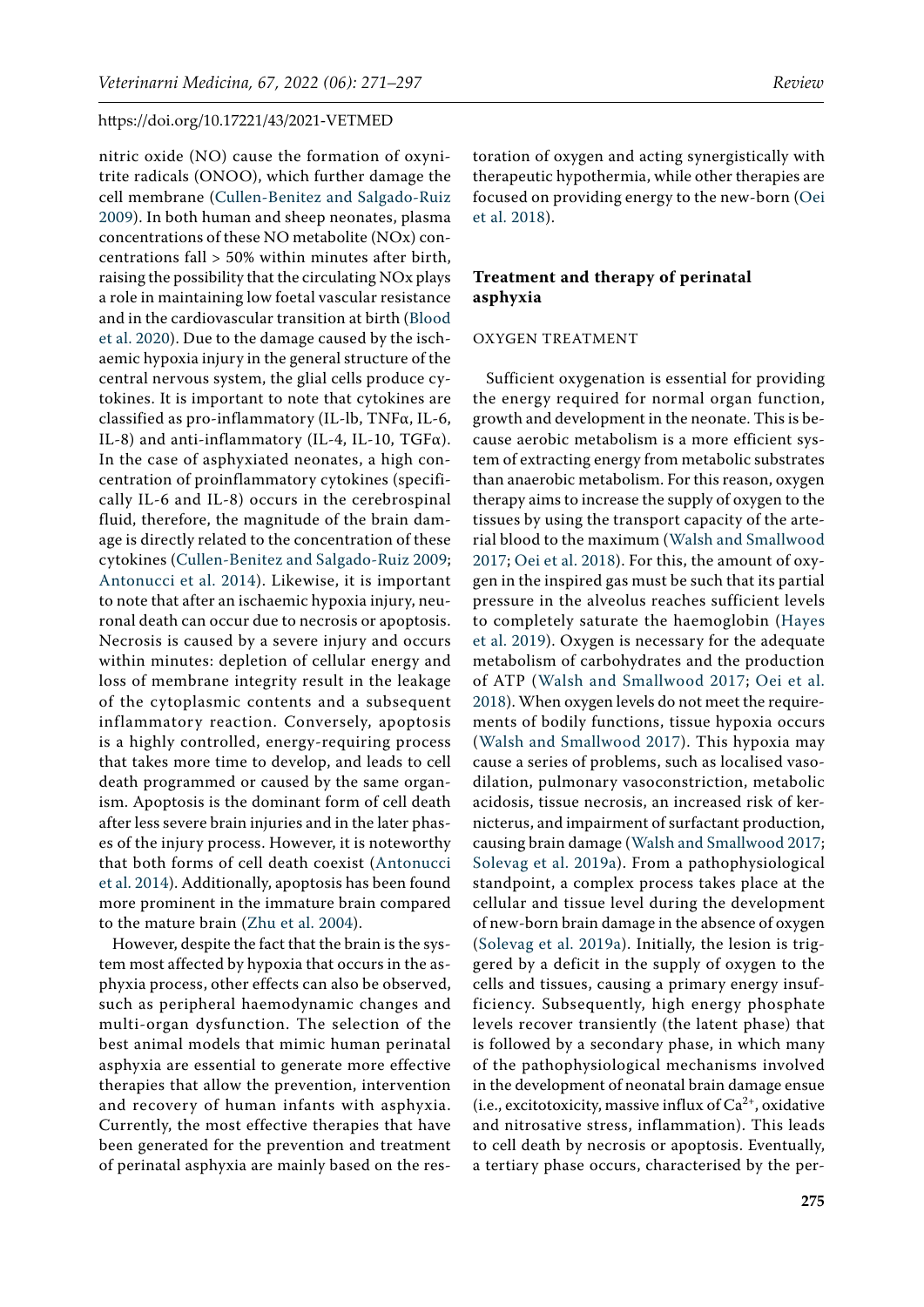sistence of brain damage for months and even years after the hypoxic-ischemic event ([Cardinali 2019\)](#page-20-10).

On the other hand, it is important to note that in neonatal animals, such as lambs, piglets, mice and in human neonates, artificial ventilation with oxygen therapy is one of the treatments that has been shown to have benefits for apnoea caused by perinatal asphyxia, since it significantly reduces the risk of perinatal mortality and severe ischemic hypoxic encephalopathy in infants with asphyxia ([Saugstad et al. 2008\)](#page-24-7). Similarly, this therapy causes the rapid reversal of hypoxaemia and prevents hypo- and hyperoxygenation of the brain [\(Rawat et al. 2016](#page-24-8); [Solevag et al. 2019b](#page-25-5)). Because the oxygen delivery to the brain depends on the cerebral haemodynamics, concentration of the inhaled oxygen and blood oxygen content [\(Solevag](#page-25-5)  [et al. 2019b\)](#page-25-5). However, despite the fact that oxygen therapy has been shown to have positive effects on the neonate and foetus, it can have also harmful effects, since preterm infants have a poor antioxidant defence system and are, therefore, prone to oxygen toxicity ([Torres-Cuevas et al. 2016](#page-25-6)). In addition,  $O_2$  use in the delivery room is associated with potential adverse effects; hyperoxia slows cerebral blood flow, brief periods of 100%  $O<sub>2</sub>$  cause long-term reductions in the cerebral blood flow. High concentrations of  $O_2$  lead to generation of oxygen free radicals, which have a role in reperfusion/reoxygenation injury after asphyxia especially to oxyregulator tissues such as in the myocardium ([Garcia-Hidalgo et al. 2018](#page-21-4)). In this regard, studies carried out by [Solberg et al. \(2012\)](#page-24-9)  in neonatal pigs (12 h to 36 h) that were resuscitated with oxygen at 21, 40 and 100% for 30 min, it was observed that the piglets that were treated with higher percentages of oxygen (40 and 100%) exhibited levels of neuroprostanes and neurofurans significantly higher than the piglets that were treated with a lower percentage of oxygen (21%). The above suggests that the higher the percentage of supplementary oxygen used, the higher the levels of lipid peroxidation that occur in the cerebral cortex. Consequently, even intermediate oxygen concentrations, such as 40%, have the potential to harm the brain. Similarly, in a study by [Markus](#page-23-8)  [et al. \(2007\)](#page-23-8) in near-term foetal sheep (gestational age: 133–137 days), resuscitation with  $100\%$  O<sub>2</sub> was found to be associated with activation of proinflammation in the brain 2 h after birth. Likewise, another study by [Lakshminrusimha et al. \(2011\)](#page-22-3) 

using a lamb model of in-utero asphyxia showed that resuscitation with 100% oxygen induces oxidative stress and causes the pulmonary arteries to exhibit increased contractility similar to that of non-suffocated lambs. However, despite this finding, it is important to note that this increase in contractility is not due to increased oxygen absorption by the lung and does not lead to better systemic oxygen extraction. Therefore, resuscitation with 100% oxygen did not cause any advantage in the correction of pulmonary haemodynamics. In the same line of research, another study carried out on seven-day old neonatal rats showed that the administration of 100% oxygen after an ischemic hypoxic injury causes an increase in the brain injury and also an accumulation of nitrotyrosine, which it is a marker of oxidative stress ([Dalen et al.](#page-21-5) [2012\)](#page-21-5). Thus, previous studies indicate that brain damage may be aggravated by the uncontrolled use of oxygen during resuscitation of the new-born after perinatal asphyxia.

Despite the aforementioned, research in animal models with asphyxia has shown that resuscitation with 21% oxygen concentrations decreases mortality and is adequate to induce pulmonary vasodilation and the return of spontaneous circulation ([Rawat et al. 2016](#page-24-8)). This is because individual responses to oxygen therapy vary greatly, depending on the particular cause of hypoxia and the degree of impairment. Hypoxia caused by hypoventilation and ventilation/perfusion anomalies associated with pulmonary disease will be most responsive to oxygen therapy ([Walsh and Smallwood](#page-25-4) [2017\)](#page-25-4). In this regard, clinical studies have shown that infants resuscitated with 21% oxygen concentrations exhibit faster recovery because they have a significantly higher heart rate and Apgar score compared to those infants resuscitated with oxygen at 100% ([Saugstad et al. 2005\)](#page-24-10). This is mainly due to the fact that low oxygen concentrations cause the earlier recovery of the mitochondrial function (decrease of Krebs cycle intermediaries) ([Solberg](#page-24-11) [et al. 2010\)](#page-24-11). Likewise, the above agrees with another study carried out by [Fanos et al. \(2014\)](#page-21-1) in piglets, in which it was shown that resuscitation with 21% oxygen seems to be associated with optimal cellular function and maintenance, while lower oxygen concentrations (18%) and higher (100%), were related to an increase in glucose and the elimination of free radicals, respectively ([Fanos et al. 2014](#page-21-1)). Related to the above, a study by [Murgia et al. \(2013\)](#page-23-9)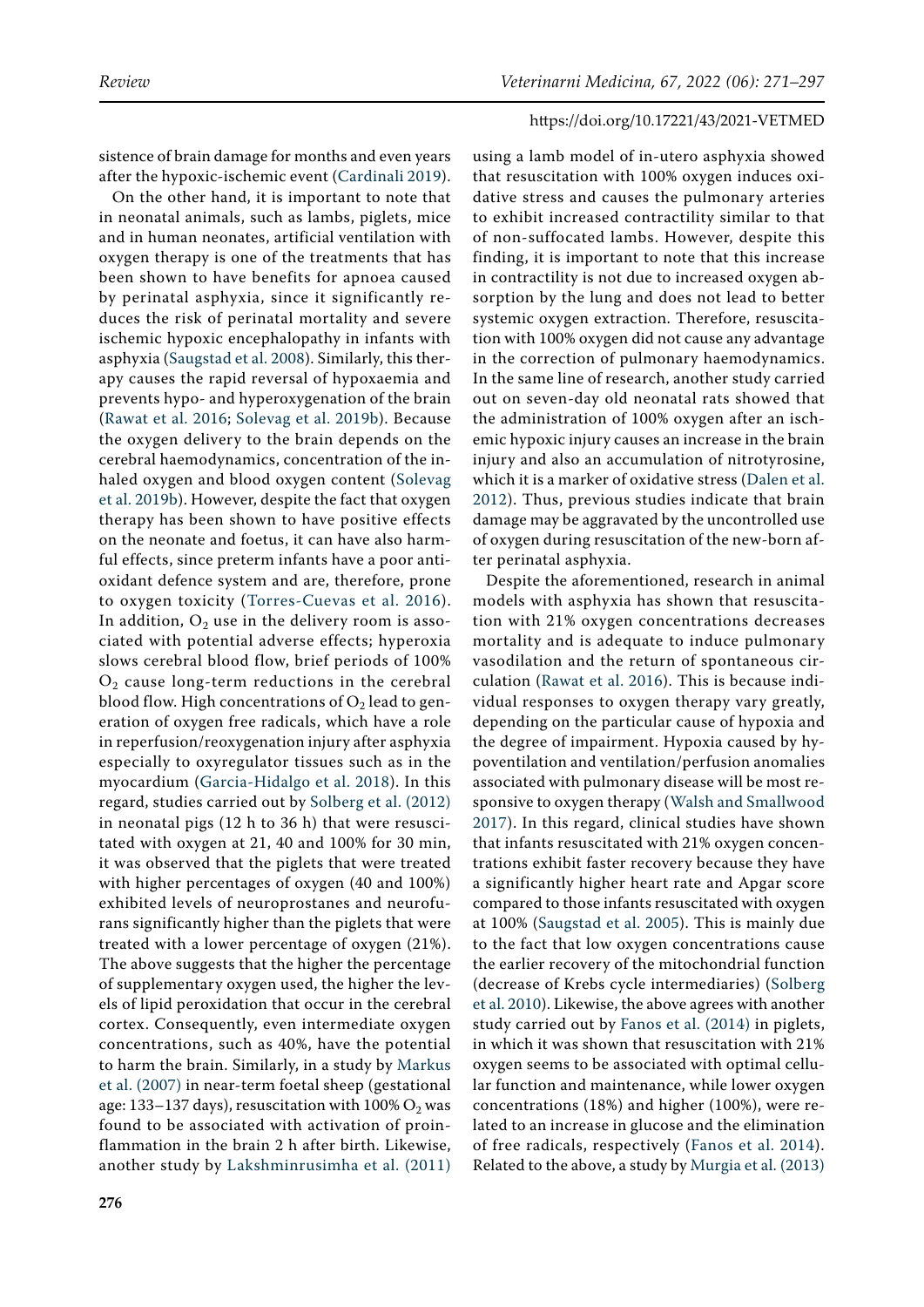points out that when pig neonates are resuscitated with low oxygen concentrations (21%), they have a faster recovery time compared to those resuscitated with high oxygen concentrations (100%)  $(33.7 \pm 21.04 \text{ min and } 57 \pm 44 \text{ min, respectively}).$ Undoubtedly, oxygen administration is one of the treatments used in the resuscitation of infants with asphyxia that must be adjusted to avoid excessive or inadequate dosing. Given that when oxygen levels do not meet the requirements of the bodily functions, tissue hypoxia occurs ([Walsh and Smallwood](#page-25-4)  [et al. 2017\)](#page-25-4).

#### CAFFEINE TREATMENT

Various studies have verified the efficacy of methylxanthines (aminophylline, theophylline, caffeine) for the treatment of hypoxia and apnoea in preterm infants. In these times, especially, it has been observed that of these methylxanthines, caffeine has shown more advantages over theophylline and is considered to be the most benign of the methylxanthines due to its wide therapeutic index, its higher therapeutic ratio, its more reliable enteral absorption and its longer half-life ([Orozco-Gregorio et al.](#page-23-10)  [2011\)](#page-23-10). Caffeine (1,3,7-trimethylxanthine) is a purine alkaloid with a central analeptic effect that functions by increasing the muscle performance of the respiratory system and bronchodilation [\(Menozzi et al. 2015\)](#page-23-11). It acts by blocking adenosine receptors including A1, A2a, A2b, and A3 expressed mainly in the brain, lungs, heart, fat tissue, testicles, and in the retina ([Deliktas et al. 2019](#page-21-6)). This effect is mainly due to the fact that caffeine and adenosine have similar molecular structures; the former has the potential to occupy adenosine receptor sites (especially A1 and A2A), thus blocking the regulatory effects of the latter ([Dobson and](#page-21-7)  [Hunt 2013\)](#page-21-7). By antagonising adenosine, which has generalised inhibitory functions, the effect of caffeine is broadly stimulatory. In this way, and due to the properties of the endogenous modulator of intercellular signalling, adenosine decreases the cell excitability and, as a result, can produce respiratory depression, since some of its receptors (A1) mediate the inhibition of adenylate cyclase, whereas others (A2) can stimulate that same substance ([Orozco-Gregorio et al. 2011](#page-23-10); [Dobson and](#page-21-7)  [Hunt 2013\)](#page-21-7). Apart from breathing stimulation, caffeine, at therapeutic concentrations, reduces

oxidative damage by increasing enzymatic/nonenzymatic antioxidants in the tissues ([Abreu et al.](#page-19-2) [2011](#page-19-2)), and inhibits activation of a proinflammatory cytokine cascade ([Tunc et al. 2013](#page-25-7); [Koroglu](#page-22-4) [et al. 2014\)](#page-22-4). This is mainly because, in high concentrations (20 to 50 times more than necessary to block adenosine receptors), caffeine can act through a second mechanism of action, in which it inhibits cyclic nucleotide phosphodiesterase (PDE), which catalyse the degradation of adenosine monophosphate (AMP) and cyclical guanosine monophosphate (GMP) up to the forms 5'-AMP and 5'-GMP, respectively ([Orozco-Gregorio et al.](#page-23-10) [2011;](#page-23-10) [Menozzi et al. 2015](#page-23-11)). The inhibition of the aforementioned PDEs leads to the accumulation of AMP and cyclic GMP and, with this, the signalling transduction is intensified across the nervous routes in which they intervene. For this reason, PDE can intensify the activity of endogenous neurotransmitters and increase the ionic permeability of neuronal membranes in an asphyxia process ([Orozco-Gregorio et al. 2011](#page-23-10)). Due to having a chemical structure that allows it to cross the placenta, caffeine can potentially be used to treat foetuses *in utero*, providing protection against hypoxia during parturition ([Carrillo and Benitez](#page-20-11) [2000](#page-20-11)). This is particularly helpful in polytocous species, such as pigs, and new-born humans with asphyxia. Regarding this, studies carried out in veterinary medicine have verified that the administration of caffeine in pregnant sows (days before their probable farrowing date) increases the respiratory capacity of piglets, increasing their adaptation to the extrauterine environment [partial pressure of oxygen  $(pO_2)$  levels in pig neonates from mothers treated with Caffeine:  $19.10 \pm 0.82$  mmHg vs. Control: 14.49 ± 1.42 mmHg] ([Sanchez-Salcedo](#page-24-12) [et al. 2019b\)](#page-24-12). In addition, caffeine has been shown not only to have an effect on foetuses before delivery, but also when administered directly to newborns. This has been demonstrated in veterinary medicine, as studies by [Orozco-Gregorio et al.](#page-23-12) [\(2010\) a](#page-23-12)nd [Orozco-Gregorio et al. \(2012\)](#page-24-13) point out that the administration of caffeine orally or subcutaneously in porcine neonates with intrapartum asphyxia causes a decrease in the blood lactate levels with a consequent increase in the pH.

On the other hand, it has been shown that caffeine presents differences in its response according to the sex of the new-born ([Ballot et al. 2015](#page-20-12); [McDonald et al. 2018](#page-23-13)). This may be due to the fact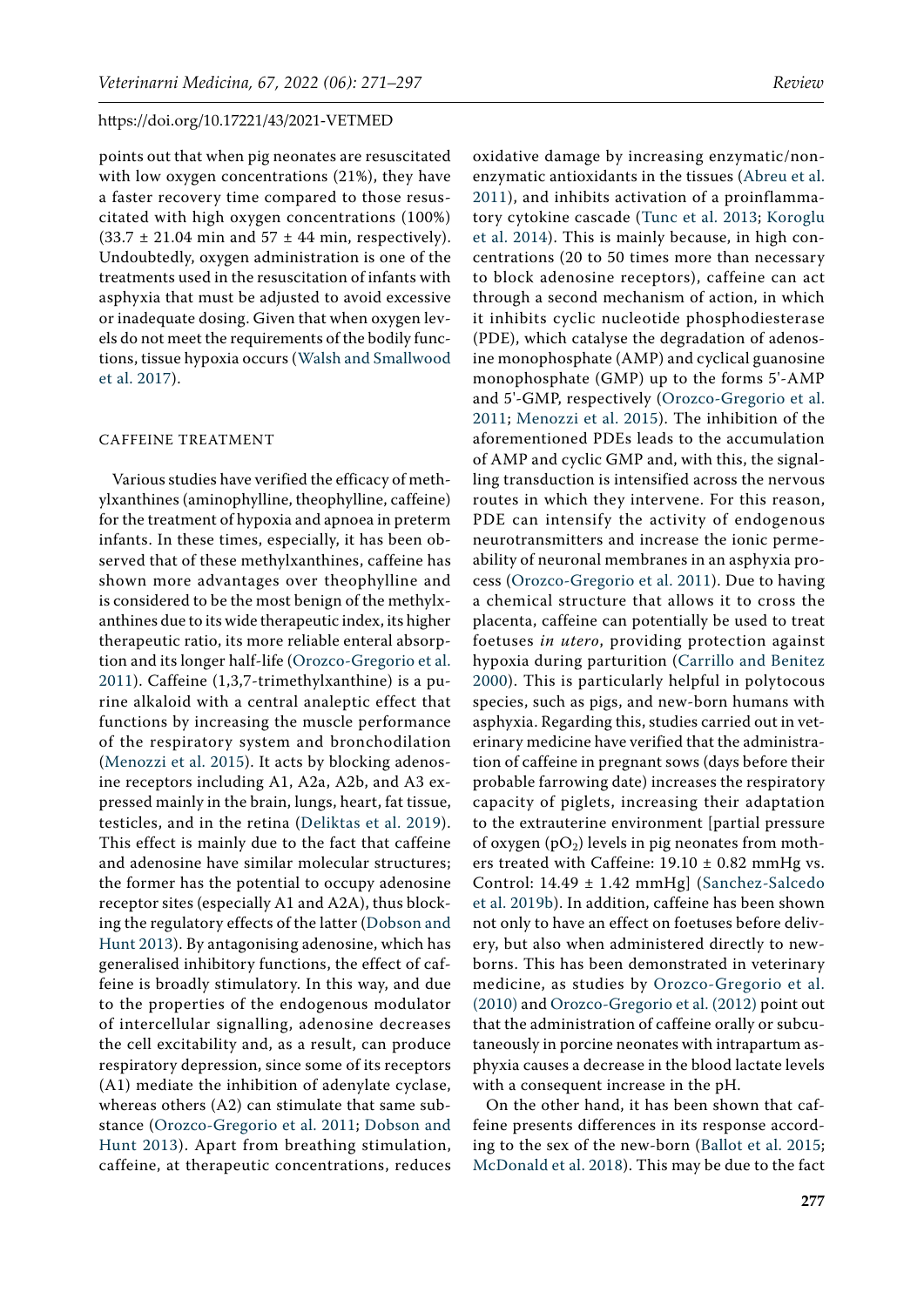that physiologically, compared with females, males have: less foetal breathing movements *in utero*; delayed lung development ([Ballot et al. 2015\)](#page-20-12), surfactant production and sodium transport efficiency prior to 32 weeks' gestational age; larger lungs with lower peak flow rates; longer latencies to achieve  $SpO<sub>2</sub> > 90%$  after birth; and deficient antioxidant status. Despite the use of antenatal steroids to promote lung development, intrinsic sex differences confer increased vulnerability in males, who traditionally require more supplemental oxygen, ventilatory support and surfactant use than preterm females ([McDonald et al. 2018\)](#page-23-13). In an investigation carried out by [Kouchi et al. \(2017\)](#page-22-5) in neonatal rats (1 and 12 days of age), it was shown that females exhibit a reduction in the frequency of apnoea and a lower hypercapnia response compared to males. These observations indicate that caffeine has gender specific effects in new-born rats that vary with the modality of administration (acute vs. chronic), the level of  $O_2$  (normoxia vs. hypoxia), or hypercapnia. Studies in human neonates have found that caffeine administered to preterm neonates with a birth weight of  $< 1200$  g, results in a lower incidence of bradycardia, cyanosis (Caffeine: 19.2% vs. Control: 61.5%) and apnoea (Caffeine: 15.4% vs. Control: 61.5%). It seems that the preventative effects of caffeine on apnoea become apparent by using the drug in very premature infants ([Armanian et al. 2016\)](#page-19-3). However, the benefits found with the use of caffeine may have some limitations, such as in the case of porcine neonates, their administration is contraindicated in piglets with weights  $\leq 1000$  g (Orozco-Gregorio [et al. 2012\)](#page-24-13), while in the case of human new-borns  $(≤ 30 weeks$  gestational age) it was found that, when caffeine is administered in high doses (80 mg/kg i.v.) in the first 24 h of life, there is a greater incidence of cerebellar haemorrhage, hypertonicity and the subsequent alterations in early motor performance ([McPherson et al. 2015](#page-23-14)). Therefore, it is important to note that, currently, the American College of Obstetricians and Gynecologists considers that, in the case of pregnant women, should be administered doses of caffeine of 200 mg daily, because although there is no evidence to suggest that caffeine increases the risk of congenital malformations, some studies have found that high caffeine intake during pregnancy (more than 400 mg per day in pregnant women) may be associated with a lower birth weight due to the restriction of intrauterine growth and even a higher risk of miscarriage ([Bracken et al. 2003;](#page-20-13) [Chen](#page-20-14) [et al. 2016;](#page-20-14) [Evans et al. 2021](#page-21-8)). On the other hand, in the case of the treatment of hypoxic ischaemic injuries in human neonates, caffeine is administered at a loading dose of 20 mg/kg, followed by 5 mg/kg to 10 mg/kg per day of caffeine via enteral or parenteral methods ([Evans et al. 2021](#page-21-8)), since, according to [Moschino et al. \(2020\),](#page-23-15) toxic levels are reached when doses > 40–50 mg/l are administered. Despite several studies exploring the best minimally invasive and cost-effective methods to control caffeine therapeutic ranges in clinical practice, few have attempted to develop a pharmacokinetic model to adjust the caffeine dose ([Koch](#page-22-6) [et al. 2017;](#page-22-6) [Gentle et al. 2018;](#page-21-9) [Moschino et al. 2020\)](#page-23-15), for example, in 2017 [Koch et al. \(2017\) b](#page-22-6)egan to develop models of simulation of caffeine concentrations and proposed the need to adjust maintenance doses according to the lifetime, for example, in the second week of life, it was proposed to administer doses of 6 mg/kg/day; in week 3 and 4 of life, it was proposed to administer doses of 7 mg/kg/day and in week 5 and 8, it was proposed to increase the dose and to administer 8 mg/kg/day. However, more pharmacokinetic studies are needed in relation to both clinical outcomes (apnoea episodes, extubation failure, respiratory morbidity in the first year of life) and adverse events (tachycardia, hypoglycaemia, seizures, weight loss, neurodevelopment at 2 and 5 years of age) to identify the appropriate dose of the drug [\(Moschino et al. 2020\)](#page-23-15).

# THERAPY WITH THERAPEUTIC HYPOTHERMIA

#### *Definition*

At the present time, therapeutic hypothermia (TH) has become the standard treatment for new-borns suffering neonatal hypoxic-ischaemic encephalopathy after perinatal asphyxia ([Thoresen](#page-25-8) [et al. 2013](#page-25-8)). The neuroprotection mechanisms of therapeutic hypothermia are multifactorial. The most important appear to be suppression of excitotoxicity, decreasing oxidative stress, and inflammation modulation of intracellular signalling and programmed cell death ([Rodriguez-Fanjul](#page-24-14) [et al. 2017](#page-24-14)). However, despite the fact that several randomised controlled trials have shown that TH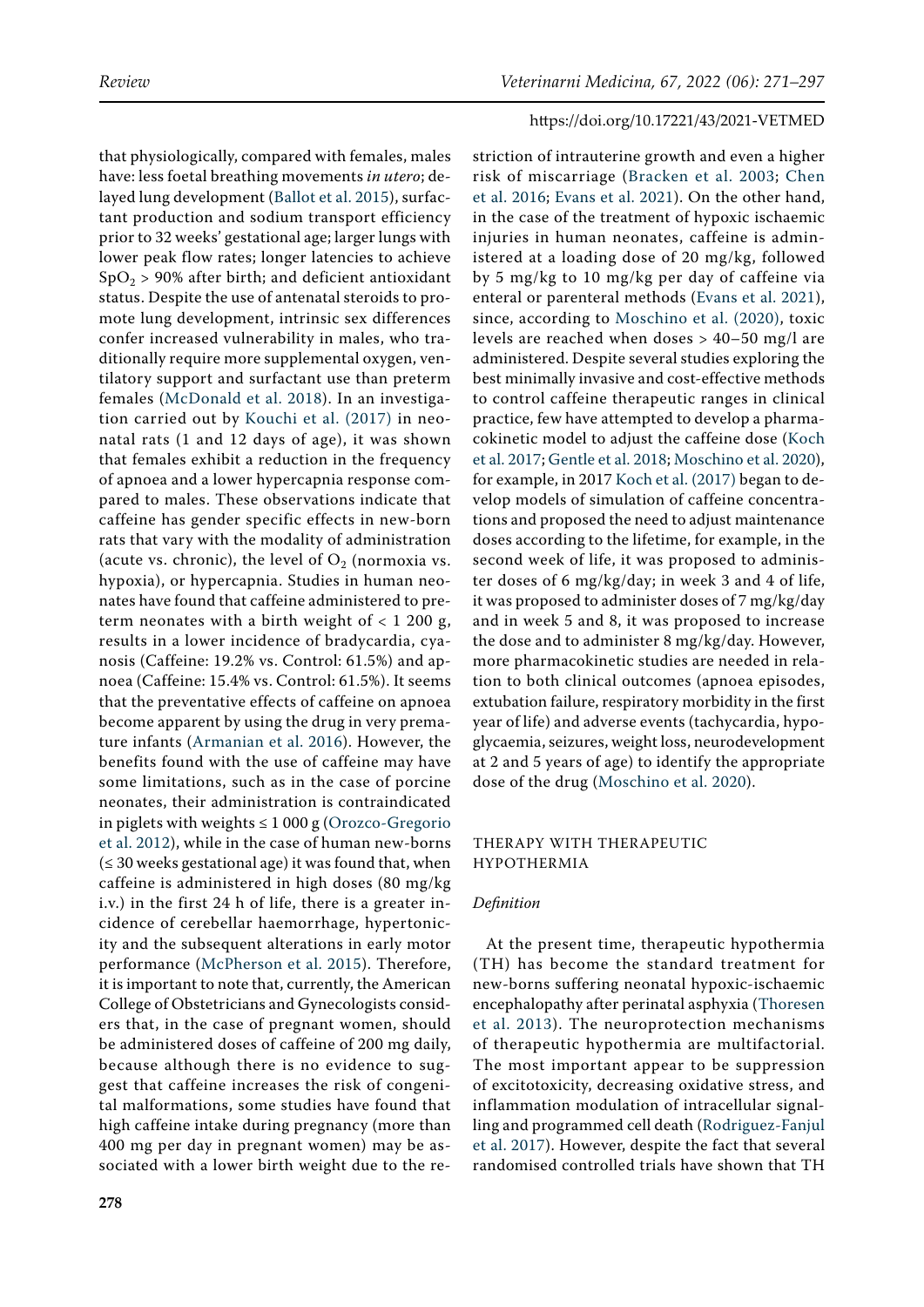reduces mortality and improves the neurodevelopmental outcome among survivors ([Gluckman](#page-21-10)  [et al. 2005](#page-21-10); [Shankaran et al. 2014](#page-24-15)), this therapy does not provide complete neuroprotection [\(Rodriguez-](#page-24-14)[Fanjul et al. 2017](#page-24-14)). This treatment starts as soon as possible after birth in order to prevent the secondary deterioration in the energy metabolism and the initiation of the excito-oxidative injury cascade [\(Brekke et al. 2017](#page-20-15)). According to [Thoresen et al.](#page-25-8)  [\(2013\)](#page-25-8), the neuroprotective effect of hypothermic therapy has been shown to be within the first 6 h after hypoxia-ischaemia, as the effectiveness of TH decreases with delay. Its neuroprotective effect is mainly related to the reduction of the cerebral metabolism, because, during hypothermia, the cerebral metabolism of oxygen and glucose is reduced with a temperature decrease of 1 °C leading to a 5.3% reduction in the brain energy utilisation rate ([Dehaes et al. 2014](#page-21-11); [Brekke et al.](#page-20-15)  [2017\)](#page-20-15). Consequently, the levels of high energy phosphates, including phosphocreatine and ATP, are better preserved ([Brekke et al. 2017\)](#page-20-15), and the lactate concentrations are reduced ([Wisnowski](#page-25-9)  [et al. 2016\)](#page-25-9). [Brekke et al. \(2017\)](#page-20-15) point out that one of the mechanisms in which reduced energy utilisation can provide neuroprotection that might be associated with the lower levels of excitatory amino acids (glutamate, aspartate, glycine) observed during hypothermia since excitatory neurotransmission is an energy demanding process. Also, the lowest levels of excitatory amino acids during hypothermia are themselves neuroprotective, because glutamate excitotoxicity is one of the main factors contributing to ischaemic hypoxic brain injury. Similarly, [Wood and Thoresen \(2015\)](#page-25-10) point out that therapeutic hypothermia causes a linear reduction in both the heart rate and cardiac output and metabolic rate. Therefore, as the temperature drops, the reduced metabolism leads to a decrease in the production of  $CO<sub>2</sub>$ . This, together with the increased solubility of  $CO<sub>2</sub>$  in the blood, results in a drop in  $pCO<sub>2</sub>$ , with subsequent effects on the cerebral blood flow. Therefore, when the metabolic rate decreases in line with the central temperature,  $pCO<sub>2</sub>$  falls by 3-4% when human neonates show a decrease of 1 °C. Due to the above, therapeutic hypothermia exerts a neuroprotective effect in human neonates who experience ischaemic hypoxia in the asphyxia process. However, despite these positive effects that have been observed in hypothermic therapies, it is important to note that hypother-

mia can also have adverse effects, such as reduced cardiac contractility, reduced cerebral blood flow, poor perfusion, sympathetic and neuroendocrine stimulation, and increased blood viscosity ([Alonso-](#page-19-4)[Alconada et al. 2015](#page-19-4); [Wood and Thoresen 2015](#page-25-10)). Therefore, it is likely that an effective temperature range exists below which hypothermic neuroprotection is lost. This therapeutic temperature range may be influenced by the severity, delay in the onset and duration of the cooling, and other factors, such as the peripheral immune response ([Alonso-](#page-19-4)[Alconada et al. 2015](#page-19-4)).

On the other hand, it is important to note that therapeutic hypothermia mainly consists of two different cooling methods: 1) Selective cranial cooling or 2) Total body cooling. The basis of the first cooling method is based on the fact that the brain of the new-born produces 70% of the total body heat, therefore, the cooling of the brain tries to minimise the possible adverse effects derived from the systemic cooling. Whereas, the second method is based on the fact that each time the neonate experiences a reduction of 1 °C in its core temperature, there is a reduction in the metabolic rates of the brain and of the whole body (5–8%) ([Sanchez-](#page-24-16)[Illana et al. 2017](#page-24-16)). In both methods, treatment with therapeutic hypothermia can be divided into three phases: 1) Cooling induction, 2) Maintain stability, and 3) Rewarming.

## *Phases*

Phase 1. Induction: The objective of this phase is to achieve a temperature below 34 °C before 6 h of life. Although the optimal cooling rate is unknown, experimental studies indicate that hypothermia is more beneficial the sooner it starts ([Tapia-Velasco 2015](#page-25-11)). For example, studies carried out on short-term foetal sheep biomodels indicate that when brain hypothermia is induced 5.5 h after ischaemia (before the onset of post-ischaemic seizures), hypothermia is partially protective and associated with moderate secondary microgliosis [\(Gunn et al. 1998;](#page-21-12) [Gunn and Thoresen 2015](#page-21-13)). However, despite the above, a study by [Laptook](#page-22-1) [et al. \(2017\)](#page-22-1) in human neonates with a gestational age of 36 weeks and a postnatal age of 6 h to 24 h, demonstrated that when therapeutic hypothermia begins 6 h to 24 h after birth, the probability that death or disability in hypothermic infants was at least 1% less than in non-cooled infants than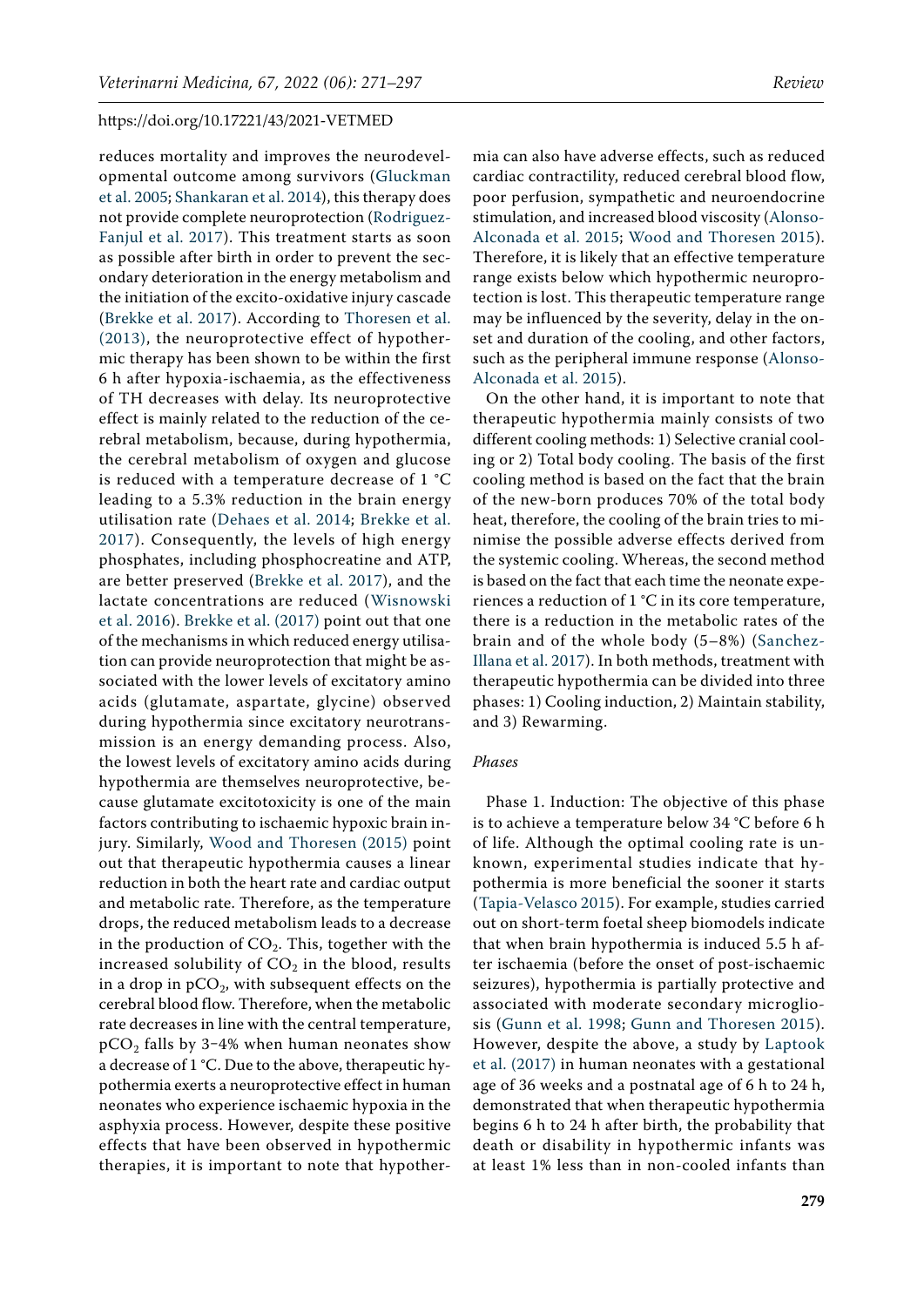was 71% this using a Bayesian analysis with a neutral prior and making a comparison with those infants who are not undergoing hypothermic therapy.

According to [Garcia-Alix and Alarcon-Allen](#page-21-14)  [\(2013\),](#page-21-14) induction can be carried out in a simple and inexpensive way with ice-cooled serums (30– 40 ml/kg of 0.9% NaCl by a peripheral intravenous route), such traditional ice packs placed on the groin, armpits, and around the neck and head. Today, however, this method is less common, since more modern cooling systems have been developed such as: the Ecotherm-Servo mattress, Criticool vests (Curewrap) and Arctic Sun hydrogel patches that are used for total body cooling. Likewise, there are other cooling systems such as the Cool-Cap that is used for selective cranial cooling. All these systems have been developed in order to achieve faster induction and to facilitate a more reliable maintenance of the temperature.

Phase 2. Maintenance: The objective of this phase is to rigorously control the central temperature, since fluctuations in the central temperature (rectal or oesophageal) must be avoided or be small (maximum 0.2 and 0.5 °C, respectively), because temperature elevations cause neonates to have a greater probability of exhibiting disability in childhood ([Gunn and Thoresen 2015;](#page-21-13) [Tapia-Velasco 2015](#page-25-11)). During this phase, neonates who are treated with total body hypothermia exhibit an average temperature of 33 °C to 34 °C, while, in the case of those neonates who are treated with cranial hypothermia, they maintain an average temperature of 34 °C to 35 °C ([Garcia-Alix and Alarcon-Allen 2013](#page-21-14)). In both methods, the temperature is maintained for 72 h, because when hypothermia is maintained for a longer period, neonates exhibit negative effects. For example: in a study by [Shankaran et al. \(2014\)](#page-24-15) in term human neonates with moderate to severe hypoxic ischaemic encephalopathy, it was shown that when therapeutic hypothermia is carried out for 120 h at 32 °C, neonates have a greater probability of dying, compared to when they are treated with a standard therapeutic hypothermia – duration of 72 h at 33.5 °C (17 vs. 7%, respectively). Similarly, this same study showed that a longer cooling duration (120 h) is associated with higher arrhythmia and anuria, while deeper cooling (32 °C) causes neonates to have a greater need of inhaled nitric oxide therapy and require more days of oxygen use. In another study by [Alonso-Alconada et al.](#page-19-4)  [\(2015\)](#page-19-4), term piglets that experienced an ischaemic hypoxia lesion, cooling at 35 °C and 33.5 °C was found to cause a reduction in the delayed cell death and microglial activation in most brain regions. Therefore, a protective pattern was observed, depending on the U-shaped temperature pattern in delayed cell death in the periventricular white matter, caudate nucleus, putamen, hippocampus, and thalamus. Likewise, in another study carried out on foetal sheep (from 118 days to 124 days of gestation) that experienced an ischaemic hypoxic lesion and that were subjected to therapeutic hypothermia for 72 and 120 h, it was determined that when hypothermia is maintained for 72 h, greater neuronal survival in the cortex and dentate gyrus was exhibited compared to when therapeutic hypothermia is maintained for 120 h ([Davidson et al. 2015a](#page-21-15)). On the other hand, studies carried out by [Zhu et al.](#page-26-1) [\(2004\)](#page-26-1) reported that neonatal rats with an ischaemic hypoxia lesion experienced a reduction in apoptotic cell death when hypothermia is maintained for 72 hours. Similarly, a study of sevenday-old rats that experienced asphyxia found that, when hypothermic therapies cause a greater reduction in body temperature for 6 h (starting immediately after hypoxia-ischemia), neonates experience better recovery neurobehavioral after 1- and 6-weeks survival [\(Gunn et al. 2017](#page-21-16)).

Phase 3. Rewarming: During this phase, slow and controlled heating occurs (with temperature increments of 0.1 °C to 0.2 °C per hour), reaching normothermia within a minimum period of 6 h to 8 hours. It is important to note that this phase must occur gradually, since rapid heating carries the risk of hypotension and seizures ([Garcia-Alix](#page-21-14) [and Alarcon-Allen 2013\)](#page-21-14). Likewise, hyperthermia should be avoided in the following hours, since it worsens the neurotoxic cascade and the neurological prognosis ([Wyatt et al. 2007](#page-25-12); [Laptook](#page-22-7) [et al. 2008](#page-22-7)).

# COMBINED TREATMENTS WITH THERAPEUTIC HYPOTHERMIA

Given the evidence discussed above that current clinical hypothermia protocols are reasonably close to optimal, the other key strategy to improve neuroprotection in asphyxiated infants would be to combine known effective hypothermia protocols with other putative neuroprotective agents ([Davidson](#page-21-17) [et al. 2015b\)](#page-21-17). Therefore, recent research has fo-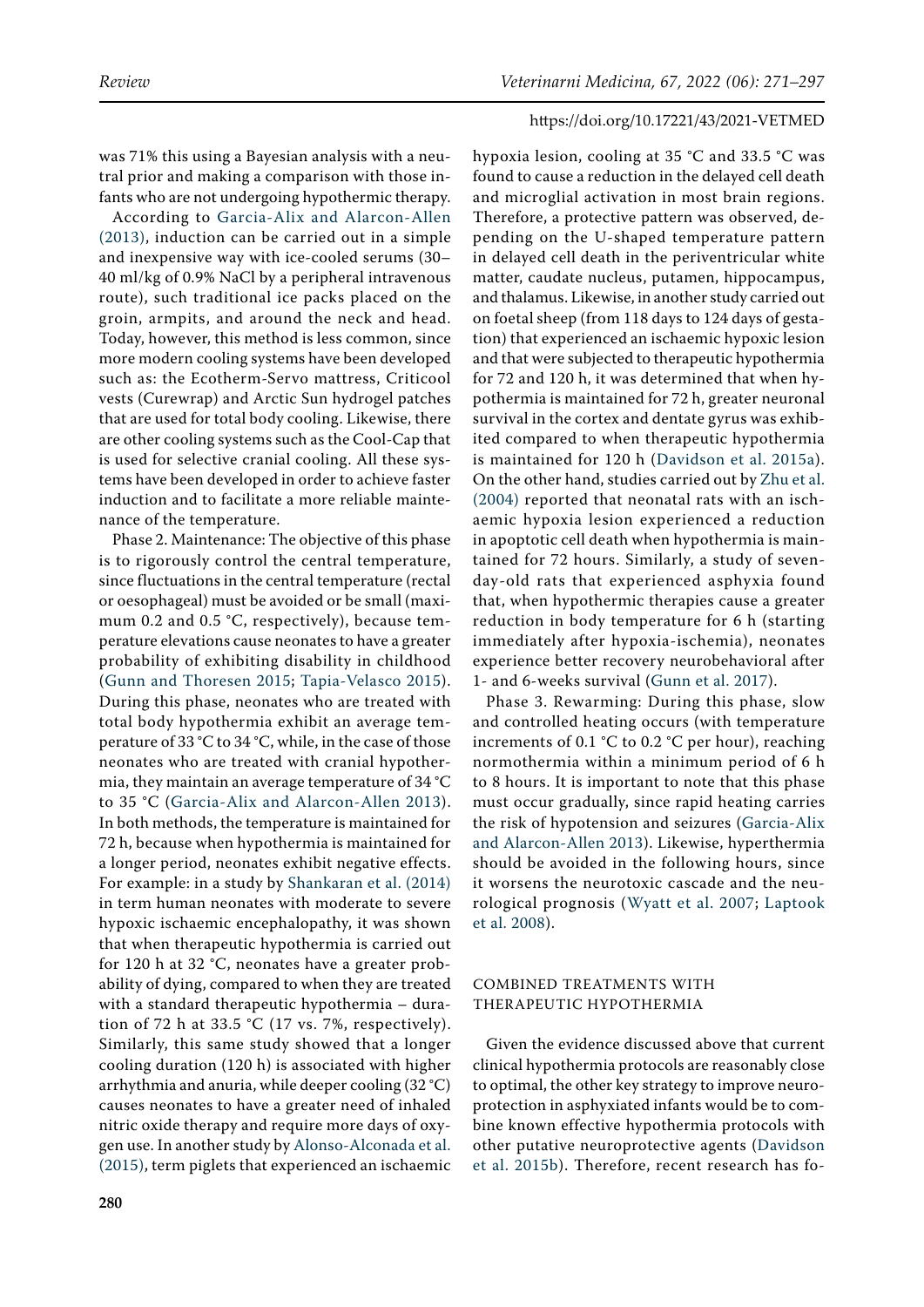cused on the development of therapies that can be used in combination with hypothermia, attempting to function at different levels of protection.

# *Combined treatments with therapeutic hypothermia and allopurinol*

During hypoxia, the brain is not only damaged by direct ischaemia, but also via the production of free oxygen radicals after reoxygenation and reperfusion. Allopurinol, a xanthine-oxidase inhibitor, inhibits the conversion of hypoxanthine and uric acid, thereby limiting the production of free oxygen radicals ([Klumper et al. 2018](#page-22-8)). Likewise, it prevents the degradation of adenosine and preserves the integrity of the *N*-methyl-D-aspartate (NMDA) receptor, so it can reduce brain injury from ischaemic hypoxia through various mechanisms of action that are independent of the effect of therapeutic hypothermia in the metabolism of cellular energy [\(Rodriguez-Fanjul et al. 2017\)](#page-24-14). At high concentrations (40 mg/kg), allopurinol scavenges free radicals such as hydroxyl, chelates free iron, and inhibits lipid peroxidation and the heat shock factor expression [\(Arteaga et al. 2017a;](#page-19-5) [Klumper et al. 2018](#page-22-8)). Therefore, hypothermic allopurinol therapy appears to be effective in reducing mortality (18% died with allopurinol vs. 55% of the controls) and morbidity (27% with allopurinol vs. 55% controls) in neonates with perinatal asphyxia ([Amin et al. 2017](#page-19-6)).

The first reports of the neuroprotective effects of allopurinol in animal models were published in the early 1990s. Subsequently, it was tested in humans and beneficial effects were observed with respect to free radical formation, cerebral perfusion, and electrical brain activity, without toxic side effects. Most importantly, these benefits were observed over the long-term in asphyxiated neonates with moderate ischaemic hypoxia ([Rodriguez-Fanjul et al. 2017](#page-24-14)). For example, administration of 40 mg/kg/day (3 days) within 2 h after birth has been shown to improve the neurological development in neonates at 12 months of age or older in asphyxiated human infants [\(Gunes et al. 2007\)](#page-21-18). Similarly, the intravenous administration of this amount of allopurinol within 4 h after birth in neonates with severe ischaemic hypoxic encephalopathy has no toxic effects, decreases the serum free radical levels, and improves the cerebral blood flow [\(McNally and Soul 2019\)](#page-23-16). With respect to animal models, the administration

of allopurinol in asphyxiated porcine neonates, has been shown to have positive effects on the brain energy status and cytotoxic oedemas ([Kaandorp et al.](#page-22-9) [2010\)](#page-22-9). In addition, in a study evaluating a hypoxicischaemic animal model in ten-day-old rats that underwent combined hypothermia plus allopurinol therapy after experiencing moderate hypoxic ischemic injury, it was found that this treatment decreased the incidence of heart attack and improves the residual brain volumes at 72 hours. Furthermore, the benefit of allopurinol was shown to be gender dependent as females treated with allopurinol and allopurinol plus therapeutic hypothermia showed a decrease in apoptosis markers compared to males [\(Rodriguez-Fanjul et al. 2017](#page-24-14)).

Despite these positive results, [Kaandorp et al.](#page-22-9) [\(2010\)](#page-22-9) point out that when the asphyxia has been too severe, the brain damage inflicted can no longer be reversed, so the use of allopurinol during labour in the case of suspected foetal hypoxia, provides the opportunity to start the treatment earlier, thereby limiting the amount of hypoxia reperfusion injury and improving the neurological outcome. This effect of allopurinol during labour is due to allopurinol being able to cross the placenta and quickly reach the appropriate concentration in the newborn. In fact, studies by [Boda et al. \(1999\)](#page-20-16) verified this effect in porcine and human neonates. They demonstrated that the administration of 30 mg/kg of allopurinol (Milurit®, Egis) in pregnant sows days before the probable date of farrowing, causes the porcine neonates born to sows treated with allopurinol to present high enough allopurinol levels to ensure the effective inhibition of the xanthine oxidase activity. Likewise, in the mentioned study of human neonates, a strong positive correlation (*r* = 0.87) between the measured allopurinol values was demonstrated in the maternal blood and in the umbilical blood of the infant. A similarly a strong positive correlation of the uric acid levels was also observed in the maternal and umbilical blood samples (*r* = 0.875) ([Boda et al. 1999](#page-20-16); [Schober et al. 2018\)](#page-24-17). As a result of the above, administration of allopurinol in combination with therapeutic hypothermia in asphyxiated neonates appears to be a treatment with beneficial effects, so a clinical trial called "Effect of allopurinol for Hypoxic-ischemic Brain Injury on Neurocognitive Outcome", is currently underway. ClinicalTrials. gov Identifier: NCT03162653 (Rüdiger Mario, PhD, University Hospital Tuebingen, Germany.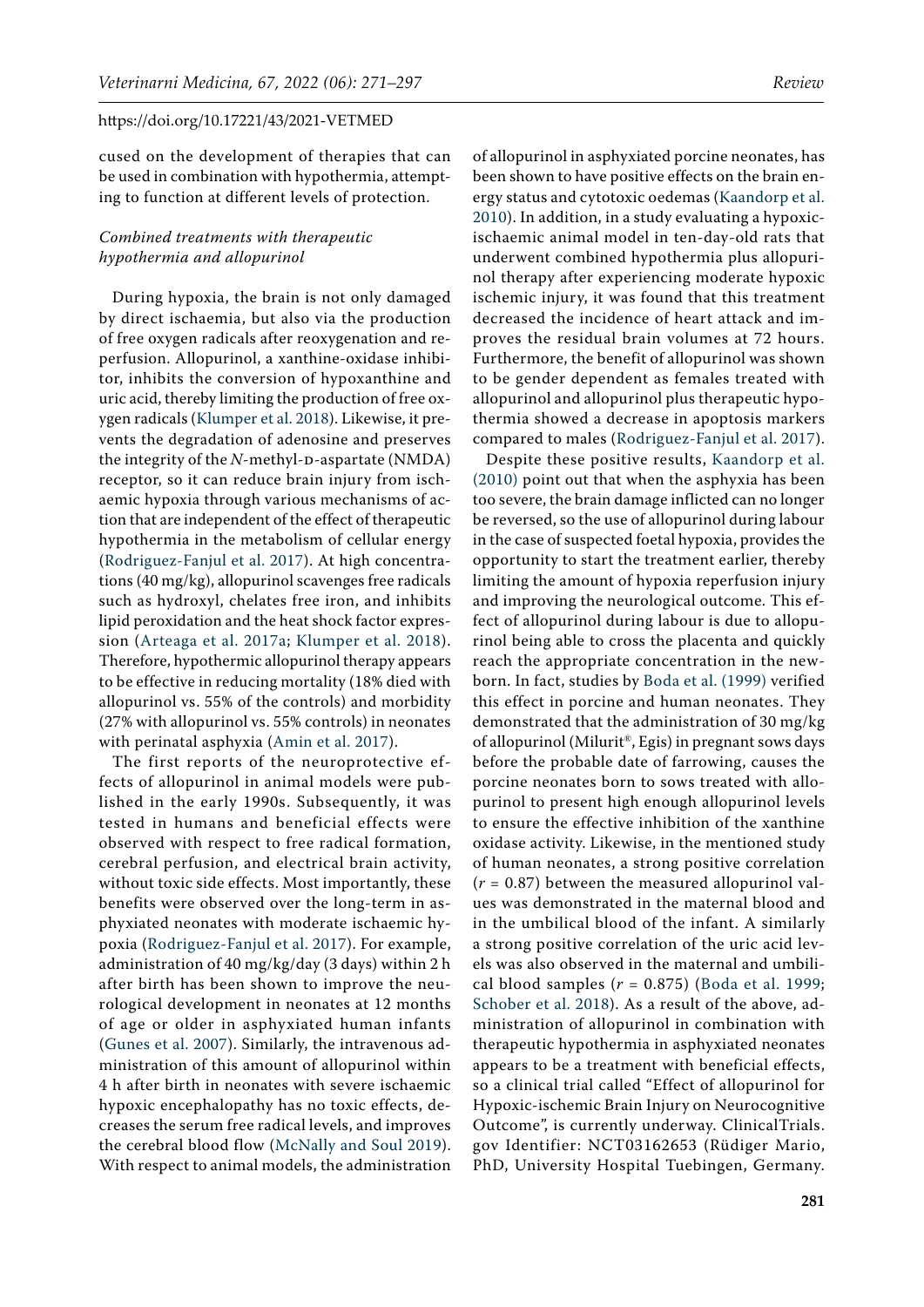Research in process). The recruitment of human infants (gestational age  $\geq$  36 weeks and birth weight  $\geq$  2 500 g, with severe perinatal asphyxia and potentially progressive encephalopathy) began in April 2018 and ended in April 2020. The last patient to come out (after follow-up) is expected in April 2022 ([Maiwald et al. 2019\)](#page-23-17). This trial attempts to evaluate the therapeutic potential of allopurinol during the first minutes of life ([Canovas-Ahedo](#page-20-7)  [and Alonso-Alconada 2019](#page-20-7)). In fact, recent studies have shown that this trial (NCT03162653) in human new-borns who received an initial allopurinol dose of 20 mg/kg for a period of 10 min within 45 min after birth and/or hypothermic therapy (with a second allopurinol dose of 10 mg/kg  $-12$  h after the initial dose) indicate that the dosing regimen applied in the NCT03162653 trial leads to the inhibition of xanthine oxidase in new-borns treated with or without therapeutic hypothermia. These findings may form the basis for further treatment optimisation and individualisation of the allopurinol dose in new-borns with hypoxic ischaemic encephalopathy ([Chu et al. 2021](#page-20-17)).

# *Combined treatments with therapeutic hypothermia and erythropoietin (EPO)*

Erythropoietin (EPO) is a glycoprotein cytokine that is synthesised during the foetal period by the liver and postnatally by the kidney and the brain, and that acts as a growth factor and neuroprotective agent ([Cardinali 2019](#page-20-10)). EPO is a cytokine with pleiotropic functions including erythropoiesis, modulation of the inflammatory and immune responses, vasogenic and pro-angiogenic functions, and effects on the brain development and repair ([Wu and Gonzalez 2015](#page-25-13)). Primarily, EPO exerts its anti-inflammatory action after binding to its receptor (EPOR) which is expressed on the neuron membranes, astrocytes, oligodendrocytes, and microglial cells [\(van Bel and Groenendaal 2016](#page-25-14)). In the setting of hypoxia-ischaemia, EPOR expression is rapidly upregulated, with EPO production increasing only if significant hypoxia is prolonged. If EPO is available to bind to the upregulated receptor, cell survival is promoted, but in the absence of EPO, the pathway of programmed cell death predominates ([McAdams and Juul 2016](#page-23-18)). Therefore, the beneficial effect of erythropoietin on ischaemic hypoxic encephalopathy is based on its action on the specific receptors present in the

neurons and glia, capable of developing a powerful antiapoptotic activity (favouring gene transcription of antiapoptotic Bcl-2 and Bcl-xL), as well as having anti-inflammatory and antioxidant properties. In addition to its neuroprotective effect, EPO is capable of promoting long-term reparative processes, such as angiogenesis, oligodendrogenesis, and neurogenesis ([Canovas-Ahedo and Alonso-Alconada](#page-20-7) [2019;](#page-20-7) [Cardinali 2019](#page-20-10)).

Numerous experimental studies in different neonatal species (for example: rodents, sheep, and non-human primates) who sustained ischaemic hypoxic brain injury after experiencing asphyxia, have provided consistent evidence that the exogenous EPO administration results in a 34% to 70% improvement in the neuroprotection of the newborn [exerts a neuroprotective effect before, during and after an ischaemic hypoxic event is experienced ([Rangarajan and Juul 2014](#page-24-18))] ([Wu and Gonzalez](#page-25-13) [2015\)](#page-25-13). EPO has both early [(i.e., before a hypoxic ischaemic event or in the first 72 h of a new-born's life): before a hypoxic event, it prevents brain injury and, after a hypoxic event, it inhibits apoptosis-like cell death in the ipsilateral ischaemic cortex] and late beneficial effects [(i.e., 5 weeks to 12 weeks after experiencing a hypoxic ischaemic event): significantly improves long-term spatial memory deficits; facilitates recovery of sensorimotor function] ([Wen](#page-25-15) [et al. 2006\)](#page-25-15). Early benefits include anti-apoptotic and anti-inflammatory effects, while later effects include increased neurogenesis, oligodendrogenesis, and angiogenesis, all of which contribute to tissue remodelling after hypoxic-ischaemia ([McAdams](#page-23-18) [and Juul 2016\)](#page-23-18). The effects of erythropoietin are mainly dose dependent, since multiple dose administrations are found to be more efficient in the neuroprotection of the neonate compared to single doses. For example, in neonatal rats, it has been observed that a single dose of EPO (5 000 U/kg) administered immediately after the neonates experience an ischaemic hypoxic lesion, significantly preserves the hemispheric brain volume and improves the behavioural function in the short term, however, this effect does not persist in animals when they reach adulthood. Whereas, in contrast when they receive multiple doses (three doses of EPO over a period of 1 000 U/kg), they exhibit a long-term improvement in the brain volume and cognitive function ([Larpthaveesarp et al. 2017](#page-22-10)). Studies carried out on human neonates with moderate and severe hypoxic ischemic encephalopathy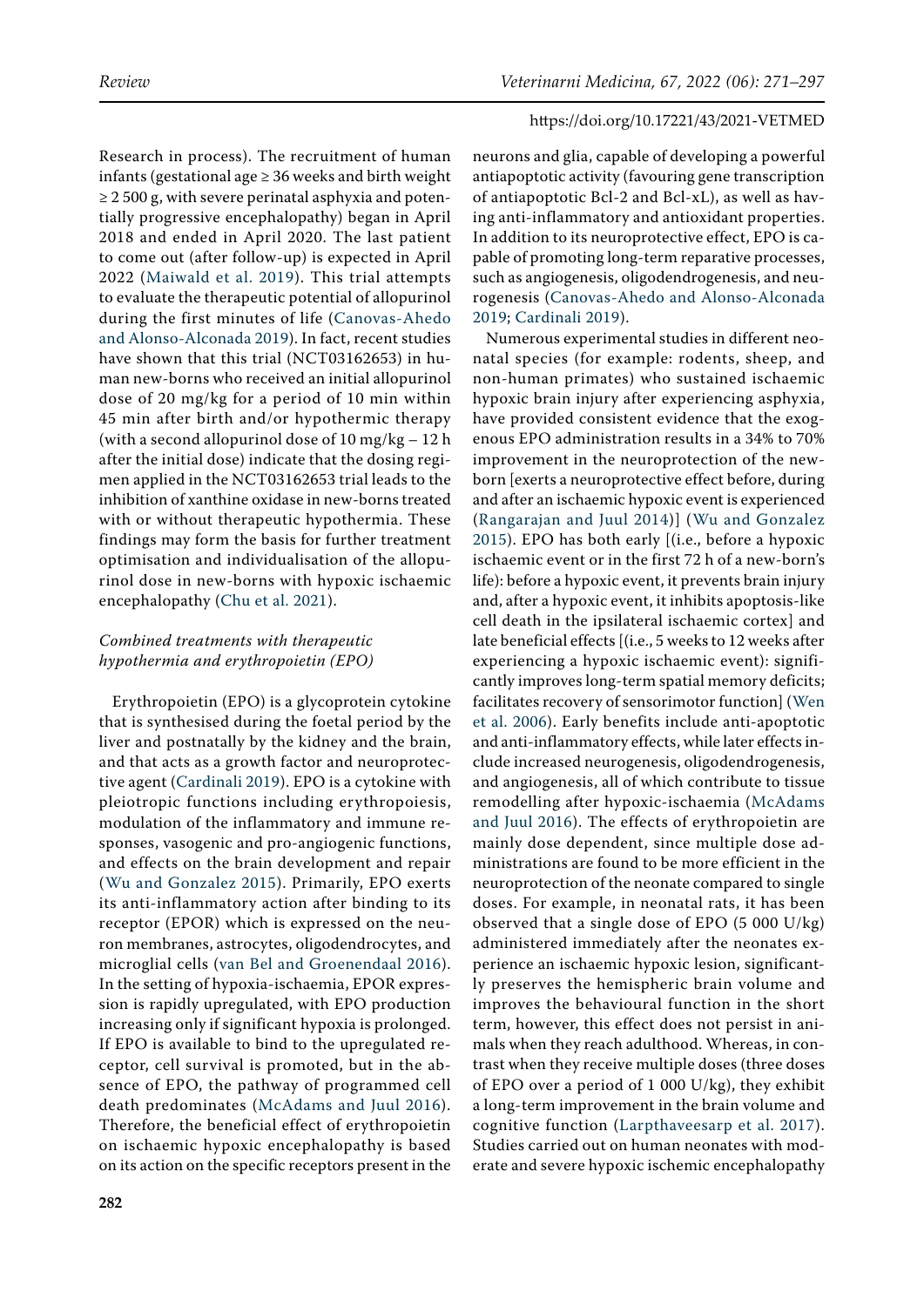indicate that the administration of multiple doses of EPO (300 U/kg to 500 U/kg, every second day for 2 weeks) causes infants to be less likely to die or have moderate or severe disability at 18 months of age compared to infants who were not treated with EPO [\(Zhu et al. 2009\)](#page-26-2). Similarly, studies carried out by [Elmahdy et al. \(2010\)](#page-21-19) on human neonates with the same lesions, demonstrated that the administration of multiple EPO doses (five daily doses of 2 500 U/kg) reduces the oxidative stress biomarkers (i.e., NO) after 2 weeks and improves the neurodevelopment at 6 months of age compared to human neonates with hypoxic ischaemic encephalopathy who were not treated with EPO.

In actuality, therapeutic hypothermia (TH) is the only proven effective intervention for treatment of ischaemic hypoxic injuries in much of the world (i.e., the USA, Europe, and Australia). It significantly reduces the mortality by 8.8% and severe morbidity by 15.4% [\(Lutz et al. 2020\)](#page-23-19). For this reason, the use of EPO in the treatment of asphyxiated neonates experiencing ischaemic hypoxic lesions has been more recently studied in combination with therapeutic hypothermia ([Wu and Gonzalez 2015\)](#page-25-13). In this regard, a study carried out on non-human primates who exhibited ischaemic hypoxic lesions after experiencing asphyxia and who underwent combined therapies of therapeutic hypothermia plus EPO showed that the application of these types of therapies improves the motor and cognitive responses (recognition memory). Likewise, this treatment causes a decrease in the probability of mortality and disability ([Traudt et al. 2013\)](#page-25-16). In the same line of research, a study by [Fanos et al.](#page-21-1)  [\(2014\)](#page-21-1) in seven-day-old rats, in which the clinical aspects of asphyxia were simulated, showed that the addition of EPO to hypothermia had a neuroprotective effect in the neonates. Additionally, a 26% improvement in the sensorimotor function was observed in males. This effect of EPO in males may be due to the fact that during this period of development, testosterone acts as a masculinisation factor of the male genital tract and the reproductive behaviour, influencing the development of related anatomical elements in the peripheral tissues, but also in the brain and spinal nuclei of males ([Ballot](#page-20-12)  [et al. 2015](#page-20-12); [McDonald et al. 2018\)](#page-23-13). In particular, as circulating steroids easily cross the blood-brain barrier, perinatal testosterone affects the development of brain areas favouring cell death or survival in different sexually dimorphic neural groups that

are involved in the male sexual behaviour (sexual dimorphic nucleus of hypothalamic preoptic area) and in the neural control of the male genital tract (spinal nucleus of the bulbocavernosus muscle and dorsolateral nucleus in the lumbar spinal cord). Because of the above, it is believed that the specific effects of EPO could be regulated by the perinatal secretion of testosterone ([Ballot et al. 2015](#page-20-12)). Regarding human neonates, a study carried out by [Frymoyer et al. \(2017\)](#page-21-20) demonstrated that when neonates are administered combined hypothermia + EPO therapies (dose of 1 000 U/kg every 24 h for the first 2 days), they manage to exhibit EPO levels associated with neuroprotection in animal models [i.e., area under the curve during the first 48 h of treatment (AUC 48 h) 140 000 mU × h/ml]. Despite the fact that previous studies have shown beneficial effects in hypothermic therapies with EPO, it is important to note that EPO is ineffective at promoting neuroprotection at very low doses (i.e., 250 U/kg) and may cause harm at very high doses (i.e., 5 000 U/ml) ([Weber et al. 2005;](#page-25-17) [Wu and](#page-25-13) [Gonzalez 2015\)](#page-25-13). The significance and severity of the adverse effects related with EPO administration are controversial. For example, in premature infants, EPO administration has been associated with the risk of neutropenia [\(Pet and Juul 2014](#page-24-19); [Wu and Gonzalez 2015\)](#page-25-13). However, this has not been confirmed in later studies of erythropoietic or neuroprotective dosing ([Pet and Juul 2014](#page-24-19)). There has also been concern about the increased risk of retinopathy of prematurity in preterm infants treated with EPO, particularly early in life, but the data are conflicting, and this is not relevant to term infants ([Xu et al. 2014](#page-25-18)). Due to the above, three phase III clinical trials are currently underway with the goal of evaluating the safety and efficacy of high EPO doses (1 000 U/kg) in 840 neonates in combination with therapeutic hypothermia ([Cardinali 2019\)](#page-20-10): 1) Erythropoietin for Hypoxic Ischaemic Encephalopathy in New-borns (PAEAN Trial), ClinicalTrials.gov Identifier: NCT03079167 [Principal Investigator: University of Sydney, Australia (Helen Liley, MD)]; 2) High-dose Erythropoietin for Asphyxia and Encephalopathy, ClinicalTrials.gov Identifier: NCT02811263 [Principal Investigator: University of California, USA (Yvonne Wu, MD)]; 3) Erythropoietinin Management of Neonatal Hypoxic Ischemic Encephalopathy, ClinicalTrials.gov Identifier: NCT03163589 [Principal Investigator: Assiut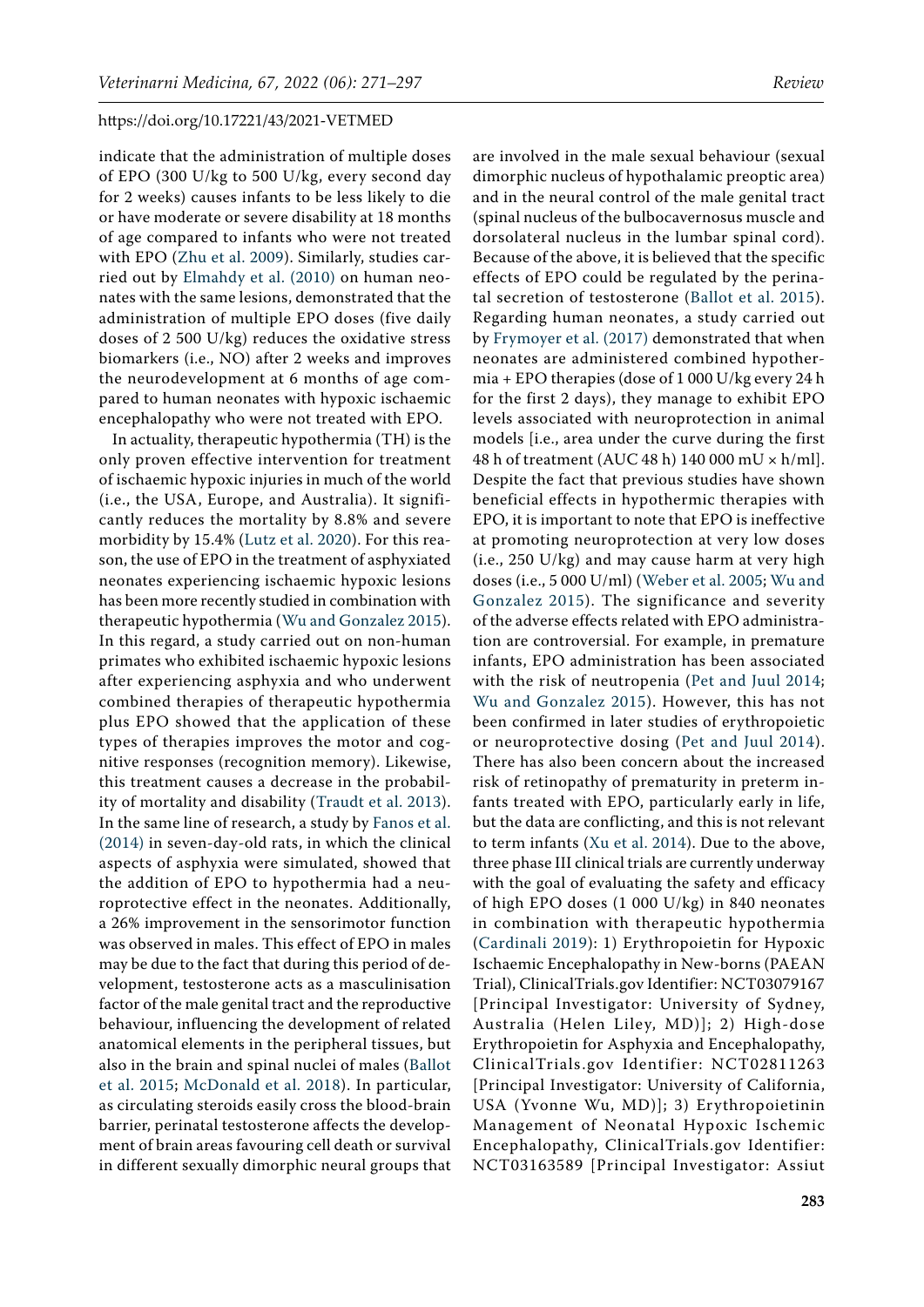University, Egypt (Samia Mohamed, MD) ([Wassink](#page-25-19)  [et al. 2019](#page-25-19))]. The primary objective of the first two trials is the reduction of death or disability at two years, while the third will evaluate these parameters after one year. It will be necessary to wait for the results of these and other studies to determine the minimum effective dose, its mode of administration, the duration of therapy, etc. ([Canovas-Ahedo and Alonso-Alconada 2019\)](#page-20-7).

# *Combined treatments with therapeutic hypothermia and melatonin*

Melatonin (*N*-acetyl-5-methoxytryptamine) is a neurohormone primarily produced by the pineal gland at night. It provides circadian and seasonal rhythm cues and is a potent antioxidant ([Gitto et al. 2009](#page-21-21)). To a lesser extent, melatonin is also produced outside of the pineal gland within the skin, retina, ovaries and gastrointestinal tract and is readily found within the cerebrospinal fluid (CSF), bone marrow and bile ([Aridas et al. 2018\)](#page-19-7). Primarily, melatonin was validated as a neuroprotective agent in asphyxiated neonates, as it was observed to improve energy metabolism and immune function, as well as anti-inflammatory, anti-apoptotic and anti-cytotoxic effects ([Cardinali](#page-20-10)  [2019](#page-20-10)). Furthermore, it was validated as a neuroprotector because it has antioxidant properties that help directly eliminate the production of reactive oxygen species (ROS) ([Aridas et al. 2018](#page-19-7)) and therefore induces a protective effect against oxidative stress by intervening in the positive regulation of antioxidant enzymes such as glutathione peroxidase, glutathione reductase and superoxide dismutase [\(Cardinali 2019\)](#page-20-10). An additional benefit of melatonin is that it prevents apoptotic cell death via stabilisation of the mitochondrial function and prevents the release of proapoptotic proteins in response to hypoxic ischaemic injury [\(Aridas et al. 2018;](#page-19-7) [Cardinali 2019](#page-20-10)). Therefore, the potential use melatonin for use as a therapy for neonates who experienced hypoxic ischaemic injury due to asphyxia, is based on its remarkable antioxidant and anti-inflammatory power, as well as its ability to traverse the blood-brain barrier and reach the central nervous system [\(Canovas-Ahedo](#page-20-7)  [and Alonso-Alconada 2019\)](#page-20-7). For example, application of melatonin in low doses (0.1 mg/kg/day) and administered for seven days before the delivery due date has been shown to protect mice foetuses

against the effects of asphyxia at birth. This is mainly due to the fact that melatonin acted as a powerful free radical inhibitor and as an indirect antioxidant ([Wu and Gonzalez 2015](#page-25-13)). Along these same lines, in another study carried out by [Signorini et al.](#page-24-20) [\(2009\)](#page-24-20) where the formation of oxidative damage mediators and the effect of melatonin was evaluated in a model of hypoxic-ischemic encephalopathy in seven-day-old rats. It was observed that neonates are treated with melatonin show a significant reduction in levels of free iron, F(2)-isoprostanes and F(4)-neuroprostanes.

Therefore, in this study, melatonin showed a reduction in the oxidative damage. Similarly, in another study in neonatal rats with hypoxic ischaemic injury, it was observed that the administration of melatonin had an antioxidant effect, since it stimulated the gene expression and activated superoxide dismutase (SOD), catalase, G6PD and glutathione reductase ([Wu and Gonzalez 2015\)](#page-19-2). The effect of melatonin has also been evident in other animal models. For example, in a model of porcine neonates that experienced perinatal asphyxiation, the neuroprotective effects of the combination of melatonin (5 mg/kg/h over 6 h) with hypothermic therapies (33.5 °C from 2 h to 26 h after resuscitation), it was found that the combination of these two therapies results in a significant reduction in the ischaemic hypoxic injury, since despite the fact that neonates experienced ischaemic hypoxic injury during perinatal asphyxia, they showed higher levels of ATP and a reduction in the level of the prototypic cytotoxic microglial activation marker CD86 [\(Robertson](#page-24-21) [et al. 2013\)](#page-24-21). In the present study, the brain ATP levels are protected by this treatment, because melatonin prevents increased lactate/*N*-acetyl aspartate in the reperfusion phase (increased lactate/*N*-acetyl aspartate as an indicator of compromised or damaged mitochondria) [\(Robertson et al. 2013](#page-24-21); [Aly et al.](#page-19-8) [2015](#page-19-8)). At the clinical level, in a study published by [Aly et al. \(2015\)](#page-19-8) in asphyctic human neonates; it was demonstrated that the application of hypothermic therapies combined with the administration of melatonin (5 doses of 10 mg/kg/day/oral route) cause a reduction in the serum levels of superoxide dismutase and nitric oxide, which shows that the application of the combination of both therapies effectively reduces oxidative stress and improves survival with favourable results of neurological development at 6 months of age. In order to assess the safety, pharmacokinetics, dosage and effectiveness of the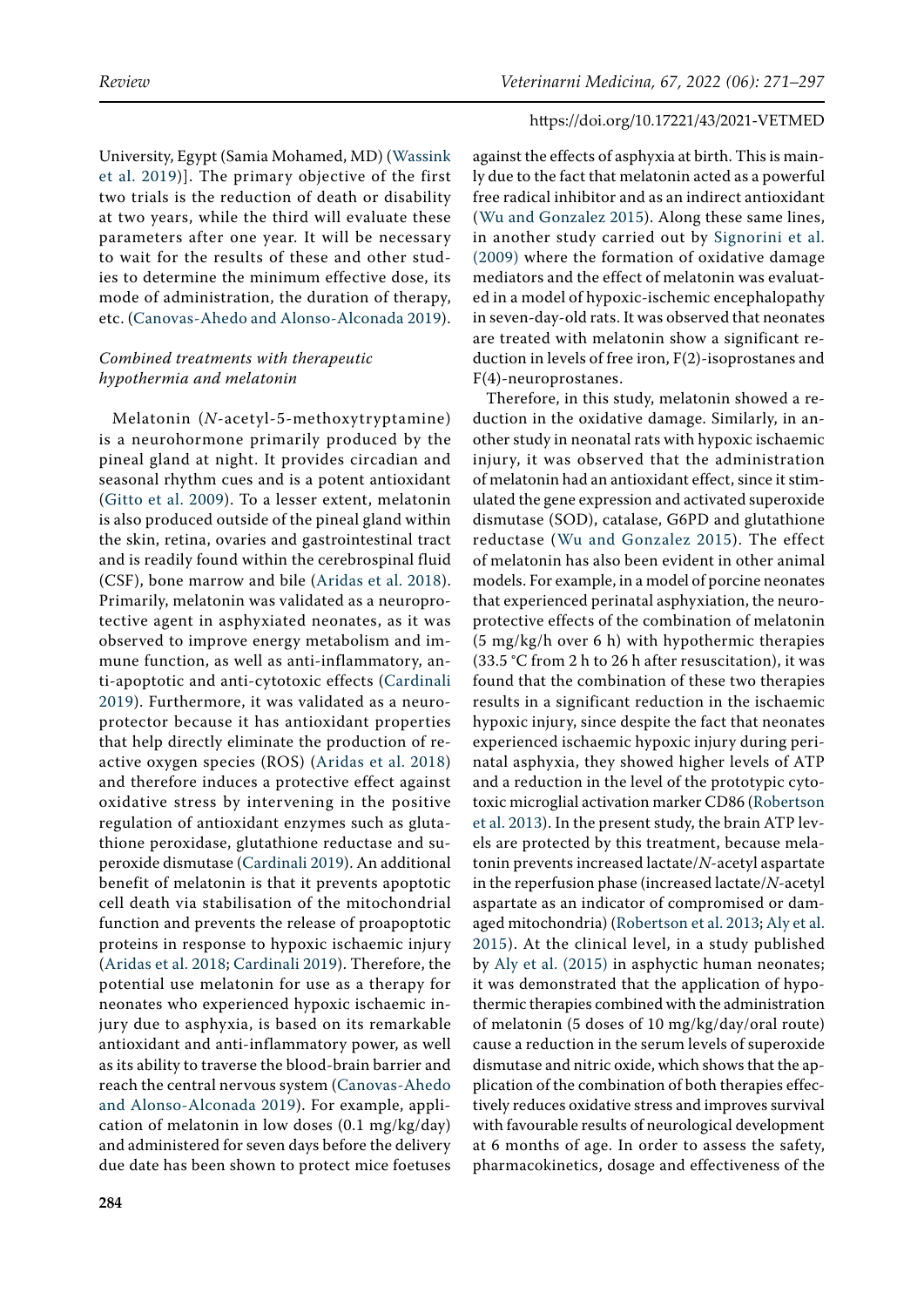use of melatonin in combination with hypothermia in human neonates, a recent study by [Balduini et al.](#page-20-18)  [\(2019\)](#page-20-18) has shown that hypothermia does not affect the pharmacokinetics of this neurohormone, and high blood values can be reached (area under the curve in 24 h = 4.35  $\mu$ g/ml × h] with lower doses (0.5 mg/kg) than used in experimental models. Moreover, the MELPRO study [ClinicalTrials.gov Identifier: NCT03806816. Principal Investigator: University Hospital of Ferrara, Italy (Anna Tarocco, MD)] is currently in the process of recruiting patients, with the goal of evaluating 100 neonates in order to analyse the application of melatonin in clinical practice ([Canovas-Ahedo and](#page-20-7)  [Alonso-Alconada 2019](#page-20-7)).

# *Combined treatments with therapeutic hypothermia and N-acetylcysteine*

*N*-acetylcysteine (NAC) is a promising antioxidant therapy that impacts many pathways of injury and has established neuroprotective effects in animal models that experienced an ischaemic hypoxic injury in the suffocation process ([Nie et al. 2016](#page-23-20)). Mainly, it has been observed that NAC is a scavenger of oxygen radicals and a precursor of glutathione. Likewise, it can eliminate the production of ROS, restore glutathione levels, mitigate the redox potential, reduce apoptotic cell death and diminish both inflammatory cytokines and inducible nitric oxide synthase in an adult rat stroke model [\(Arteaga et al. 2017a\)](#page-19-5). It has low toxicity and it is able to cross the placenta and the blood-brain barrier. In most experiments evaluating the neuroprotective effects of NAC, repeated administration has been used [\(Hobson et al.](#page-22-11)  [2013](#page-22-11)), or the administration of NAC in combination with therapeutic hypothermia. In this regard, studies carried out by [Lee et al. \(2008\)](#page-22-12) and by [Liu et al.](#page-22-13)  [\(2010\)](#page-22-13) in porcine neonates that experienced hypoxic ischaemic injury found that the administration of NAC reduces the production of hydrogen peroxide  $(H_2O_2)$  (thus decreasing the oxidative stress) and lactate, as well as improving the cerebral blood flow and also lowers caspase-3 levels, all of which play a role in cell death and are considered a specific marker for apoptosis. On the other hand, in a study carried out in neonatal rats, it was observed that when NAC (50 mg/kg) is administered in combination with hypothermia (30  $\pm$  0.5 °C, induced immediately after hypoxic injury and maintained for 2 h], resulted in an increase in the level of myelin

[Myelin Basic Protein (MBP) and Proteolipid protein (PLP)] and a significant reduction in the volumes of cerebral infarction (NAC + Hypothermia:  $21.5 \pm$  $3.84 \text{ mm}^3 \text{ vs. Control: } 240.85 \pm 4.08 \text{ mm}^3$  ([Jatana](#page-22-14) [et al. 2006](#page-22-14)). Similarly, in another study by [Nie et al.](#page-23-20) [\(2016\)](#page-23-20) evaluating the efficacy of NAC in combination with hypothermia in neonatal rats experiencing severe ischaemic hypoxic injury, it was shown that the administration of NAC (50 mg/kg/d) 1 h after initiation of hypothermia, the inducible nitric oxide synthetase (iNOS) expression and caspase 3 activation in the injured hemisphere significantly decreased. However, only females treated with hypothermia + NAC (50 mg/kg/d) showed improvement in infarct volumes in the short term. For this reason, the authors point out that antioxidants may provide insufficient neuroprotection in males in the short term, while long-term therapy may be suitable for both sexes. In view of the above, NAC seems to be an attractive therapy given its multifactorial approach and its previous use in other disease models with minimal side effects. However, more studies are needed to investigate the combinational therapy and its use in human subjects, as there is still no consensus on an optimal dosage or therapy duration [\(Hobson et al. 2013](#page-22-11)).

# *Combined treatments with therapeutic hypothermia and noble gases*

Noble gases, such as xenon and argon, have demonstrated neuroprotective effects in models that experienced ischaemic hypoxic injury during perinatal asphyxiation. It has been shown that xenon doubles the level of neuroprotection after moderate hypoxic-ischaemic brain injury in new-born animal models when combined with hypothermia ([Sabir et al. 2016\)](#page-24-22) due to its ability to decrease the excitotoxicity after hypoxic ischaemic injury, by modulating the glutamatergic NMDA receptors ([Canovas-Ahedo and Alonso-](#page-20-7)[Alconada 2019](#page-20-7)). In a study of neonatal rats experiencing ischaemic hypoxia during asphyxiation, the application of combined xenon therapies (20%) with therapeutic hypothermia was shown (35 °C for 90 min initiated 4 h after hypoxia-ischaemia) to cause a synergistic increase in the neuroprotection, particularly through the intrinsic apoptotic pathway. Importantly, combined xenon and cooling is effective even when the xenon administration is delayed for some hours ([Ma et al. 2005](#page-23-21)).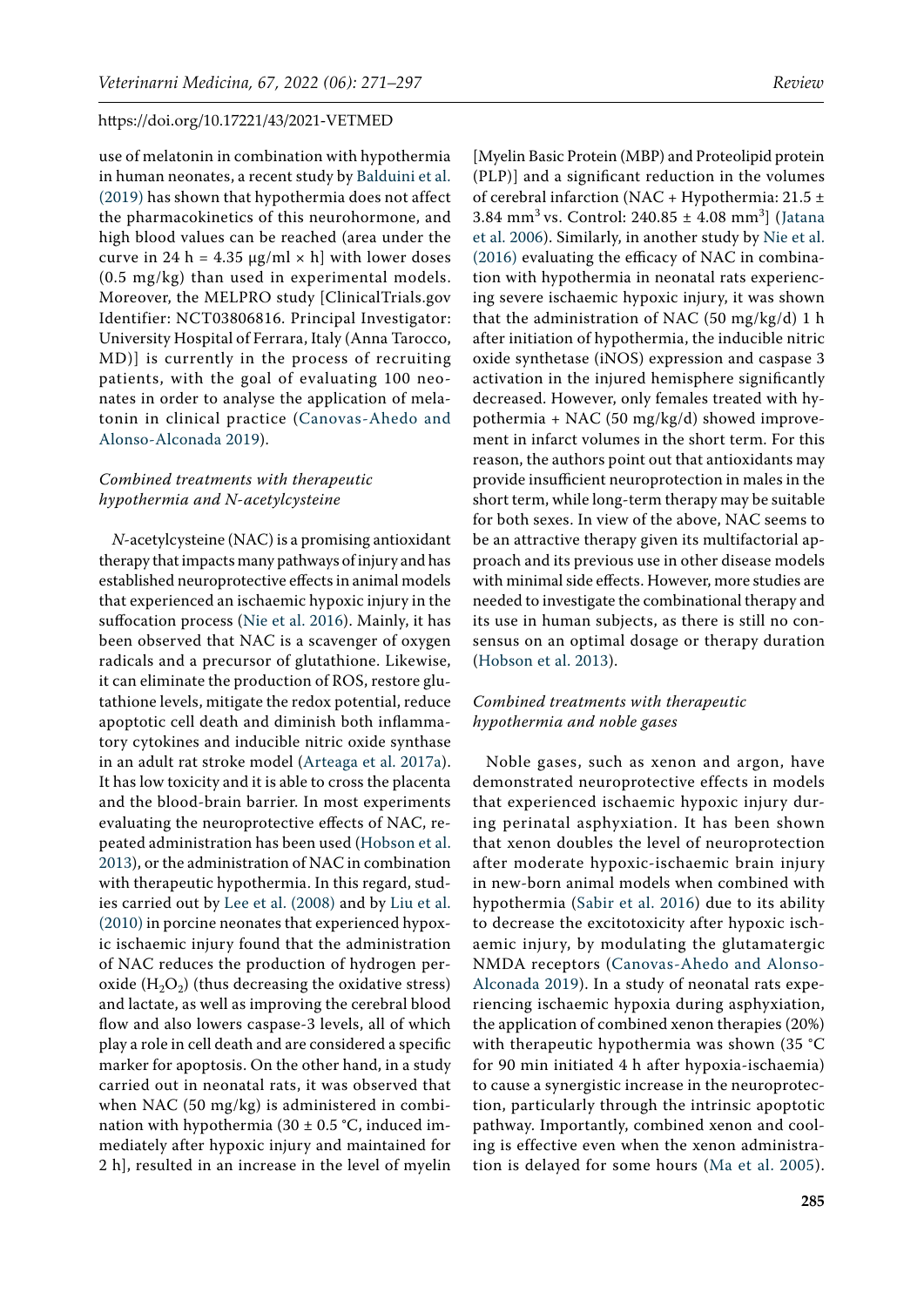Similarly, in another study carried out in a model of porcine neonates with perinatal asphyxia, the application of inhaled xenon at 50% in combination with hypothermia (33.5 °C) was evaluated and a reduction in the cerebral abnormalities in the biomarkers of magnetic resonance spectroscopy and in cell death markers in some brain regions was seen (*P* < 0.05) ([Faulkner et al. 2011\)](#page-21-22). However, a recent study by [Sabir et al. \(2016\)](#page-24-22) in neonatal rats with severe ischaemic hypoxic brain injury and who underwent combined xenon therapy (50% inhalation) with hypothermia (32 °C), indicates that immediate therapeutic hypothermia with or without additional 50% inhaled xenon, does not provide neuroprotection one week after severe hypoxic ischemic brain injury. Moreover, studies carried out by [Azzopardi et al. \(2016\)](#page-20-19) in human neonates indicate that the combined therapies of therapeutic hypothermia and xenon did not show significant differences between groups.

In light of the above, because some studies have not shown significant effects in the combination of these therapies and with the aim of deepening some of the variables that may have influenced the treatment with this noble gas, a clinical trial is currently underway in phase II called "Xenon and Cooling Therapy in Babies at High Risk of Brain Injury Following Poor Condition at Birth: A Randomised Pilot Outcomes Study (CoolXenon3 Study), ClinicalTrials.gov Identifier: NCT02071394 [Principal Investigator: University of Bristol, UK (Marianne Thoresen, PhD) ([Wassink et al. 2019\)](#page-25-19)]. On the other hand, there have been no studies carried out in human neonates using argon to date. However, a study by [Broad et al. \(2016\)](#page-20-20) in a model of porcine neonates who presented an ischaemic hypoxic lesion and who underwent combined therapies of argon (45–50% inhaled argon) and therapeutic hypothermia (33 °C) from 2 h to 26 h, showed that the combination of both therapies improves the results obtained by hypothermia, with respect to the *N*-acetyl aspartate/lactate biomarker, which is related to an increase in the brain death values and the development of neurological issues in the new-born. According to [Canovas-Ahedo](#page-20-7)  [and Alonso-Alconada \(2019\)](#page-20-7), these promising results, together with their higher bioavailability and lower cost compared to xenon, make argon a molecule with high translational potential in the treatment of ischaemic hypoxic injuries in asphyxiated neonates.

# THERAPY FOCUSED ON METABOLIC ENERGY LEVELS

Primarily, when perinatal asphyxia occurs, the absence of oxygen causes the aerobic metabolism to change to anaerobic, causing neonates and foetuses to exhibit a significant (60%) decrease in ATP levels and cause an accumulation in lactate ([Souza](#page-25-20) [et al. 2012\)](#page-25-20). According to [Logica et al. \(2016\),](#page-22-15) when energy levels decrease as a secondary consequence of oxygen and glucose deprivation, foetuses and neonates experience hypoxic-ischaemic injury that affects the brain development and maturation. This injury is the result of the combination of a reduction in the cerebral oxygen (hypoxaemia) and/or a reduction of perfusion (ischaemia) and oxygenation to the brain. During the acute stage of brain damage, neuronal cell death occurs through necrosis, as a result of brain energy depletion, and even though metabolic energy levels recover in the brain after a few hours, a cascade of biochemical events is activated, resulting in neuronal apoptosis and, consequently, severe brain damage ([Sanchez-](#page-24-4)[Salcedo et al. 2019a\)](#page-24-4). Therefore, the early failure of the energy supply represents an important factor in the survival of the new-born. Bearing in mind that the damage caused by asphyxia is progressive and dependent on the energy supply to the cells, one of the alternatives for therapeutic intervention is the administration of substances [such as: docosahexaenoic acid (DHA), thiamine pyrophosphate (PPT) and creatinine, among others] that act on the enzymatic pathways associated with energy production to reduce the magnitude of damage caused by perinatal asphyxia ([Valenzuela-Peraza](#page-25-21) [et al. 2014](#page-25-21)).

# *Therapy focused on metabolic energy levels with docosahexaenoic acid (DHA)*

Docosahexaeonic acid (DHA) is an omega-3 fatty acid highly concentrated in the developing brain [\(Huun et al. 2018a](#page-22-16)). It is a constituent of the neuronal membranes in the grey matter, white matter and also in the glial cells. Fundamentally, it is crucial to maintain the ionic permeability of the membrane and the function of transmembrane receptors that support the synaptic transmission and cognitive abilities ([Arteaga et al. 2015\)](#page-19-9). Therefore, DHA has antioxidant properties and acts as a therapeutic agent. It has been shown to reduce inflammation,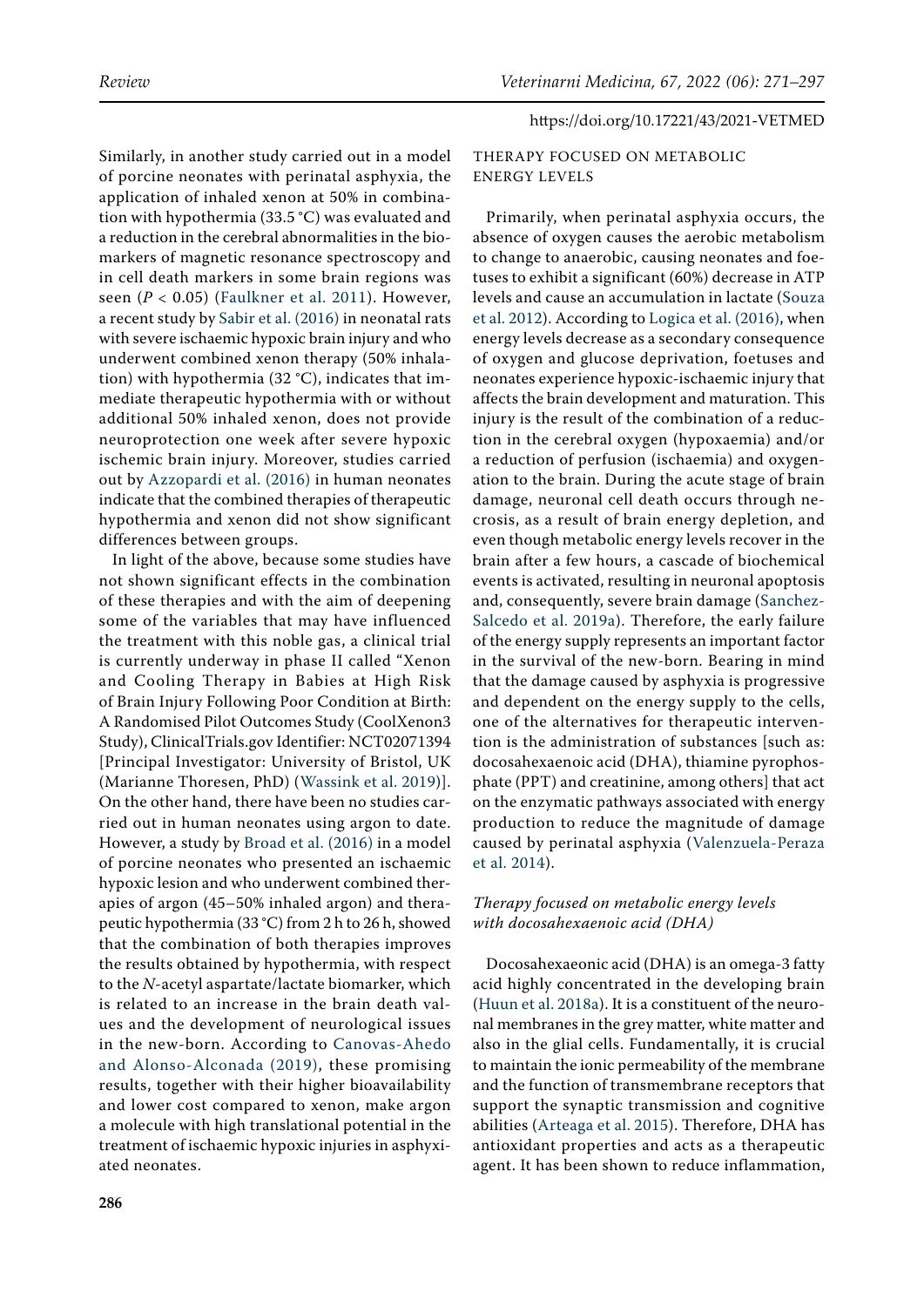excitotoxicity, prevent brain volume loss in animal stroke models ([Huun et al. 2018a](#page-22-16)) and improve the long-term neurological outcomes up to 5 weeks in neonatal rats that experienced hypoxic ischaemic injury during perinatal asphyxia ([Arteaga](#page-19-5)  [et al. 2017a\)](#page-19-5). Similarly, the administration of DHA, orally or subcutaneously, after ischaemic hypoxic injury has been shown to provide neuroprotection. For example, when DHA is administered in mothers' diets during pregnancy, it has been shown to provide neuroprotection in neonatal brain injury by inhibiting oxidative stress and apoptotic neuronal death ([Suganuma et al. 2013\)](#page-25-22). According to [Arteaga et al. \(2017b\) D](#page-20-21)HA inhibits apoptotic neuronal death by minimising the production of ROS and by maintaining the mitochondrial integrity and function.

On the other hand, when DHA was administered intramuscularly alone or in combination with therapeutic hypothermia in porcine neonates presented with ischaemic hypoxic injury, a significant reduction in the oxidative stress was observed. This is because the administration of DHA causes a significant reduction in neuroprostanes F4 andisoprostane 8-iso-PGF2α ([Huun et al. 2018b](#page-22-17)). Similarly, it causes a reduction in the cortical lactate/*N*-acetylaspartate (Lac/NAA) biomarker, which is positively correlated with abnormal neurological results ([Huun et al. 2018a](#page-22-16)). Along these same lines, in another study carried out on sevenday-old neonatal rats with hypoxic ischaemic injury that underwent combined DHA (2.5 mg/kg) and therapeutic hypothermia [3 h, 30 °C], the combination of these treatments resulted in an improvement in the sensorimotor function and a reduction in the brain damage in neonates that sustained hypoxic ischaemic injury during perinatal asphyxia [\(Berman et al. 2013\)](#page-20-22). DHA primarily decreases the brain damage by modifying the biophysical properties of the membrane and maintaining its integrity in functions between the presynaptic and postsynaptic areas, triggering the better stabilisation of the intracellular ion balance.

Although previous studies have shown that DHA therapies alone or in combination with therapeutic hypothermia have had beneficial effects in neonates with ischaemic hypoxic injuries, it is important to note that future studies will be needed to determine the optimal doses and routes of administration of DHA for post-ischaemic neuroprotection [\(Arteaga et al. 2015](#page-19-9)).

*Therapy focused on metabolic energy levels with thiamine pyrophosphate (PPT)*

During acute phases of hypoxic ischaemic encephalopathy (HIE), neuronal cell death by necrosis occurs because of a depletion of brain energy. Even at a few hours post-asphyxia, after the start of aerobic energy metabolism and replenishment of the glucose levels, the previously initiated apoptosis produces severe injury in the brain ([Orozco-](#page-23-22)[Gregorio et al. 2008;](#page-23-22) [Sanchez-Salcedo et al. 2019a](#page-24-4)). Accordingly, one of the therapeutic agents studied for its possible neuroprotective effect is thiamine, a vitamin that exerts its metabolic action mainly through thiamine pyrophosphate (PPT), which is an indispensable cofactor in the activation of pyruvate dehydrogenase (PDH), alpha-keto glutarate dehydrogenase (α-CGDH), alpha-keto acid dehydrogenase and trancetolase; enzymes involved in energy generation processes through the Krebs cycle or the pentose pathway ([Valenzuela-Peraza](#page-25-21) [et al. 2014](#page-25-21)). Additionally, it has been observed that PPT has an important effect on the regulation of brain development during foetal and early postnatal life, therefore, it has an important effect on the psychomotor and sensory capacities of new-borns ([Fattal-Valevski 2011](#page-21-23)). In a study by [Valenzuela-Peraza et al. \(2014\)](#page-25-21) in neonatal rats (11-day-old) with experimentally induced hypoxia, it was found that, histologically, animals that received PPT one hour before suffering hypoxia exhibited less brain damage in the motor cortex, somatosensory cortex, and striated cortex in comparison with the control group. Likewise, it is important to note that, in this same study, it was shown that neonates who are administered PPT after hypoxia, exhibit tissue damage similar to animals in the control group. Therefore, these results suggest that once the cell death process has started, there is practically no possibility of reversing it. However, despite the above, it was observed that the administration of PPT either before or after the hypoxic event, normalises the pH,  $PaCO<sub>2</sub>$  and  $PaO<sub>2</sub>$ values. This shows that preserving the metabolic pathway that supplies the cell with energy could reduce the neuronal damage to some extent.

Additionally, more recent research carried out on rabbit foetuses by [Jimenez-Bravo et al. \(2016\)](#page-22-0) showed that PPTis capable of modifying some biochemical parameters during ischemia *in utero* and during ensuing reperfusion. For example, the levels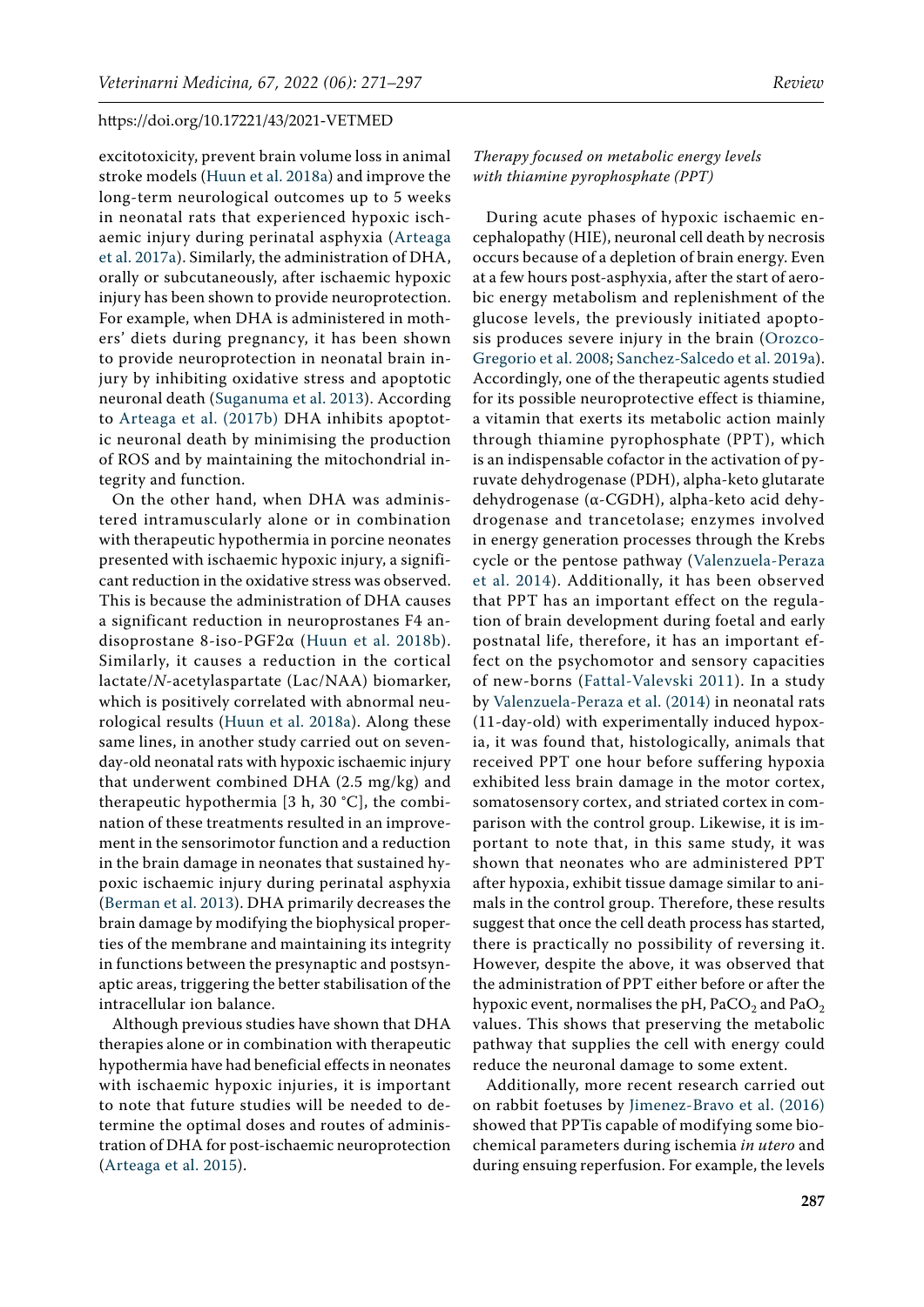of foetal glucose were lower in foetuses without treatment in comparison to those foetuses that received PPT possibly as a result of preserving energy metabolism under hypoxic conditions. According to [Valenzuela-Peraza et al. \(2014\),](#page-25-21) the neuroprotective effects of thiamine pyrophosphate (PPT), are due to the fact that PPT, being a highly energetic molecule, probably provides extra energy to the cell and produces the ATP that the cell needs to activate the ion channels and antioxidant systems of the brain, which are essential for the new-born to survive hypoxia and for the detoxification mechanisms to be activated. Therefore, the neuroprotective effects of PPT can be explained through: 1) The strengthening of the antioxidant system due to the capacity of PPT to capture free radicals, 2) The reduction in the excessive accumulation of excitotoxins involved in cell death such as glutamate and 3) The intracellular reduction in calcium accumulation ([Valenzuela- Peraza et al. 2014](#page-25-21); [Sanchez-Salcedo et al. 2019a\)](#page-24-4). Despite the fact that previous studies have shown that PPT has an effect only if it is administered before a hypoxic event, and although it is difficult to determine in advance whether or not an organism will be exposed to such an event in the neonatal stage, it would be interesting to assess the potential of PPT as a neuroprotective agent in high-risk situations such as, for example, in complicated delivery procedures and identification of foetal distress, among others ([Valenzuela-Peraza et al. 2014](#page-25-21)).

# *Therapy focused on metabolic energy levels with creatine*

Creatine (Cr) is a simple guanidine compound which is absorbed in the tissues via the creatine transporter and stored as creatine or phosphocreatine. Phosphocreatine is readily converted to creatine via creatine kinase in a reversible reaction which yields a high energy phosphate allowing the conversion of adenosine diphosphate (ADP) to adenosine triphosphate (ATP) ([Bain et al.](#page-20-23)  [2013\)](#page-20-23). Therefore, the Cr serves as an energetic buffer and through the Creatine/Phosphocreatine (PCr)/Creatine kinase (CK) system, and plays a critical role in the ATP metabolism of neurons. It also has the potential to suppress the generation of free oxygen radicals in the central nervous system that causes cell damage and inactivation of CK ([Yar et al. 2015\)](#page-25-23). In addition, in neurode-

generative animal models, creatine supplementation has been shown to reduce the oxidative stress, improve the brain functioning and attenuate the neuronal disintegration ([Iqbal et al. 2015\)](#page-22-18) and also improves the recovery of the cerebral blood flow after the cessation of a hypoxic episode ([Bain et al.](#page-20-23) [2013](#page-20-23)). Hypoxic-ischaemic models of neonatal brain damage in rodents have provided support for the neuroprotective effects of creatine. Recent studies by [LaRosa et al. \(2016\) i](#page-22-19)n rats have shown that creatine supplementation (5% Cr) during pregnancy protects the muscles from asphyxia-induced damage at birth. A likely explanation of the protective effect of creatine treatment is that it slows down the rate of ATP depletion in tissues where it is most likely to occur because of a high dependence on ATP-related cellular processes. Creatine is also known to attenuate the accumulation of ROS and to produce vasodilatation, effects that might reduce the oxidative stress in muscles following the hypoxia and acidaemia caused by asphyxia at birth. In this vein, in another study carried out in female albino mice that underwent a supplementary diet of creatine at 1 and 3% after being weaned, it was found that supplementation with Cr significantly improves locomotory and exploratory behaviour after mice experienced hypoxic ischaemic injury during perinatal asphyxiation ([Yar et al. 2015](#page-25-23)). This is probably due to the fact that the increase in the cellular levels of Cr causes ATP cell turnover to be maintained during the asphyxiation period and consequently prevents hypoxic ischaemic injury. Therefore, the results of these studies confirm that maternal dietary creatine supplementation during pregnancy could be a safe and readily available prophylactic treatment for the prevention of neonatal mortality and morbidity caused by perinatal asphyxia [\(LaRosa et al. 2016](#page-22-19)).

# **General discussion**

Perinatal asphyxia is one of the main causes of mortality worldwide and it represents an important factor that can trigger physio-metabolic disorders and cause serious neurological damage not only in human foetuses and neonates, but also in different animal models. In recent years, the search for different pharmacological protocols to prevent and reverse physio-metabolic disorders and brain damage derived from perinatal asphyxia has been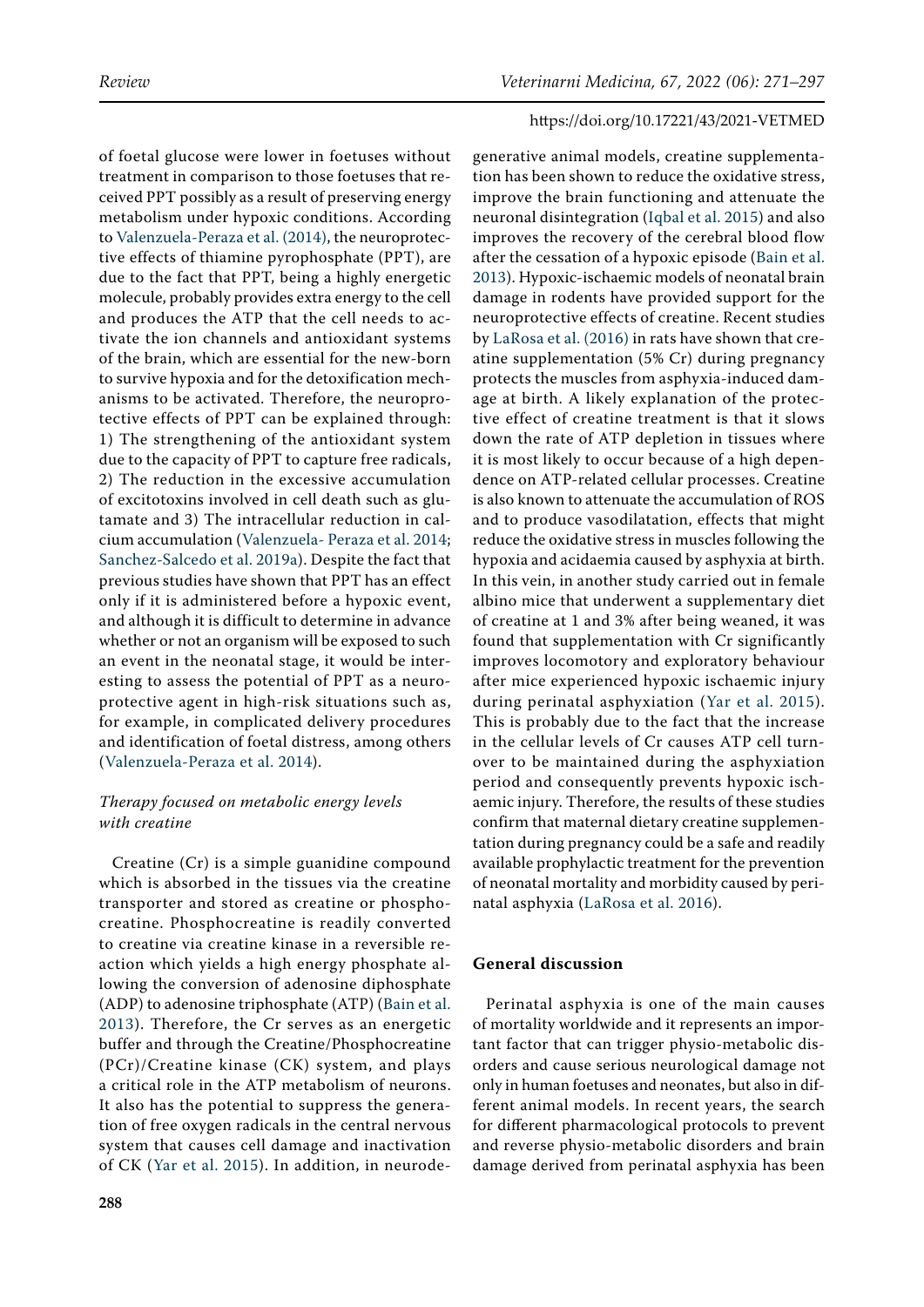and continues to be the subject of intense research. Currently, within these pharmacological protocols that have been developed, psychoprophylactic therapies with caffeine, allopurinol, DHA, PPT, creatine, among other neuroprotective agents, have been shown to prevent the harmful effects of asphyxia in neonates. Thus, despite the fact that, currently, there are several investigations being carried out mainly on different animal models indicating that hypothermic therapies have become the standard treatment for human new-borns suffering from neonatal hypoxic-ischaemic encephalopathy after perinatal asphyxia ([Thoresen et al. 2013](#page-25-8)), it is important to highlight that this therapy does not provide complete neuroprotection ([Rodriguez-Fanjul et al.](#page-24-14)  [2017](#page-24-14)) and is mainly administered as a treatment and not as a prophylactic therapy.

# RECOMMENDATIONS

While there is an urgent need supported by all the scientific and clinical communities to find treatments and therapies that can prevent and/or lessen the effects of perinatal asphyxia, the goal has not yet been achieved, because this pathology has a multifactorial nature that makes it difficult to compare the different studies reported in the literature. For example, in animal model studies, the biofluid of choice, the sampling time, the cause of suffocation, the time of onset of asphyxia and its duration, and the analytical procedures are the most diversified. While in studies with human neonates, the main limitations are related to the low number of patients enrolled by a centre, the lack of an experimental group and the unequal choice of biofluids and tissues ([Locci et al. 2020](#page-22-20)). Therefore, in future studies, it is recommended to deepen the validation of biomarkers and the knowledge of the pathways of action of these therapies and the development of clinical trials with a greater number of subjects where optimal doses and methodologies can be determined through the administration of these and other therapies.

# FUTURE PROJECTIONS

Therefore, it is important to continue investigating the effects of new neuroprotective agents that serve as prophylactic therapies in different animal

models to prevent the harmful effects of asphyxia. It is also important to highlight that emphasis is placed on research with animal models, since these have contributed to the knowledge and understanding of the pathophysiological mechanisms experienced by human neonates during perinatal asphyxia. Likewise, they have allowed the discovery of new pharmacological protocols ([Yager 2004](#page-25-24)) and have been the basis for carrying out the practices that today are used as therapeutic strategies to treat and prevent the effects of asphyxia in human newborns. However, despite the above, animal models do not definitively encompass all aspects of human disease, since small animal models (e.g., mice, rats, and rabbits) are better at reproducing molecular events ([Norflus and Gutekunst 2016](#page-23-23)), while large animal models (for example, piglets, sheep and primates) is important, because gyrencephalic brains of large animals (i.e., monkeys, sheep and pigs) permit the study of the selective cortical area and neuronal vulnerability, regional white matter injury, and connectivity. The amount of white matter in postnatal rodents is small, and the ability to perform biochemical assays on the white matter and cortical grey matter independently is not feasible. In contrast, infant monkeys and new-born pigs have white matter tractography similar to an infant human that differ only in quantity ([Koehler](#page-22-21) [et al. 2018](#page-22-21)).

## **Conclusion**

Since asphyxia not only represents one of the main causes of perinatal mortality worldwide, but is also an important factor that can trigger physiological and metabolic imbalances and cause serious neurological consequences in neonates or foetuses. Research has been focused on developing effective therapies that can block clinical changes that are triggered (metabolic acidosis, hypercapnia, hypoxia, among others) and occur in the central nervous system during perinatal asphyxia. Currently, within these investigations, paediatricians and neuroscientists have observed neuroprotective effects and a significant decrease in mortality in several animal models and in human infants when respiratory stimulant therapies are administered (e.g., oxygen and caffeine), as well as hypothermic therapies alone or in combination with other putative agents (e.g., allopurinol, EPO, melatonin,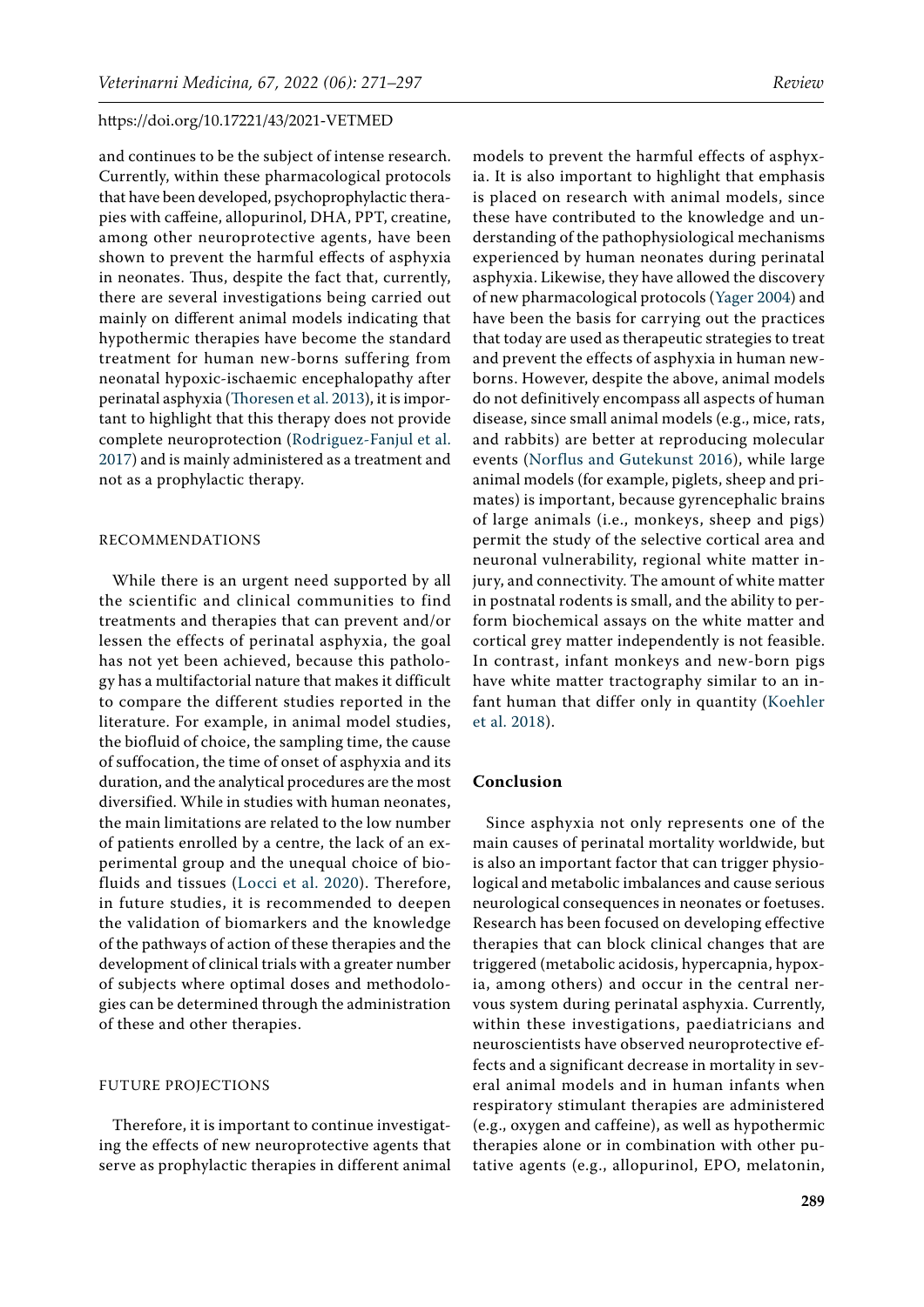*N*-acetylcysteine, noble gases) or therapies with energy supplements (e.g., DHA, PPT and Cr). For example, the administration of melatonin produces a powerful antioxidant and anti-inflammatory effect, acting as a free radical eliminator and regulating pro-inflammatory mediators; by inhibiting xanthine oxidase allopurinol can decrease oxidative stress. Erythropoietin has cell death and neurogenesis as its main therapeutic targets. Considering the whole scenario of the current therapies, the management of new-borns suffering from neonatal asphyxia could be based on the combination of one or some of these treatments, along with therapeutic hypothermia. Therefore, the current research with the aim of minimising the neurological sequelae derived from perinatal asphyxia seeks to develop new compounds that can be used synergistically with these therapies. On the other hand, recent research is beginning to include sex as a variable to be taken into account when treating physio-metabolic and neurological alterations that are triggered in perinatal asphyxia, as dimorphic sexual differences have been observed in both the mechanisms of damage (female experimental animals have shown greater memory deficits, while males are more susceptible to oxidative stress), as in the courses of action of the different treatments tested (i.e., caffeine or EPO). However, despite the promising progress made with these therapies, the development of preclinical studies is still required to deepen the knowledge of the pathways of action of these therapies and the development of clinical trials with a larger number of subjects in which the optimal doses and administration methodologies of these and other therapies can be determined.

Nevertheless, it is important to note that therapies with different neuroprotectors (such as xenon gas, 2-iminobiotin, topiramate or magnesium sulfate, autologous stem cells, among others) are currently being studied, which are considered as strategies to use in the intensive care of human infants with asphyxia. In addition, there are other therapies (such as flavonoids, cannabinoids, growth factors – BDNF: brain-derived neurotrophic factor or IGF-1: insulin-like growth factor type 1), which are currently further removed from clinical applications, since it is necessary to determine the extent of their neuroprotective capacity. Therefore, until a powerful strategy to improve the consequences of asphyxia is found, this topic will continue to be the subject of intense research in the future.

# **Conflict of interest**

The authors declare no conflict of interest.

# **REFERENCES**

- <span id="page-19-2"></span>Abreu RV, Silva-Oliveira EM, Moraes MFD, Pereira GS, Moraes-Santos T. Chronic coffee and caffeine ingestion effects on the cognitive function and antioxidant system of rat brains. Pharmacol Biochem Behav. 2011 Jun 15;99(4): 659-64.
- <span id="page-19-1"></span>Allen KA, Brandon DH. Hypoxic ischemic encephalopathy: Pathophysiology and experimental treatments. Newborn Infant Nurs Rev. 2011 Aug 17;11(3):125-33.
- <span id="page-19-4"></span>Alonso-Alconada D, Broad KD, Bainbridge A, Chandrasekaran M, Faulkner SD, Kerenyi A, Hassell J, Rocha-Ferreira E, Hristova M, Fleiss B, Bennett K, Kelen D, Cady E, Gressens P, Golay X, Bennett K. Brain cell death is reduced with cooling by 3.5 °C to 5 °C but increased with cooling by 8.5 °C in a piglet asphyxia model. Stroke. 2015 Jan;46(1):275-8.
- <span id="page-19-8"></span>Aly H, Elmahdy H, El-Dib M, Rowisha M, Awny M, El-Gohary T, Elbatch M, Hamisa M, El-Mashad AR. Melatonin use for neuroprotection in perinatal asphyxia: A randomized controlled pilot study. J Perinatol. 2015 Mar;35(3):186-91.
- <span id="page-19-6"></span>Amin M, Saleem M, Naeem MM, Anwar-ul-Haq HM. Birth asphyxia: Short-term outcome of neonates treated with allopurinol. Prof Med J. 2017 Jun 5;24(6):796-800.
- <span id="page-19-0"></span>Antonucci R, Porcella A, Pilloni MD. Perinatal asphyxia in the term newborn. J Pediatr Neonat Individual Med. 2014 Oct 21;3(2):e030269.
- <span id="page-19-7"></span>Aridas JD, Yawno T, Sutherland AE, Nitsos I, Ditchfield M, Wong FY, Rod W, Hunt RW, Fahey MC, Malhotra A, Wallace EM, Jenkin G, Miller SL. Systemic and transdermal melatonin administration prevents neuropathology in response to perinatal asphyxia in newborn lambs. J Pineal Res. 2018 Feb 21;64(4):1-14.
- <span id="page-19-3"></span>Armanian AM, Iranpour R, Faghihian E, Salehimehr N. Caffeine administration to prevent apnea in very premature infants. Pediatr Neonatol. 2016 Oct;57(5):408-12.
- <span id="page-19-9"></span>Arteaga O, Revuelta M, Uriguen L, Alvarez A, Montalvo H, Hilario E. Pretreatment with resveratrol prevents neuronal injury and cognitive deficits induced by perinatal hypoxia-ischemia in rats. PloS One. 2015 Nov 6;10(11): e0142424.
- <span id="page-19-5"></span>Arteaga O, Alvarez A, Revuelta M, Santaolalla F, Urtasun A, Hilario E. Role of antioxidants in neonatal hypoxic-ischemic brain injury: New therapeutic approaches. Int J Mol Sci. 2017a Jan 28;18(2):2-22.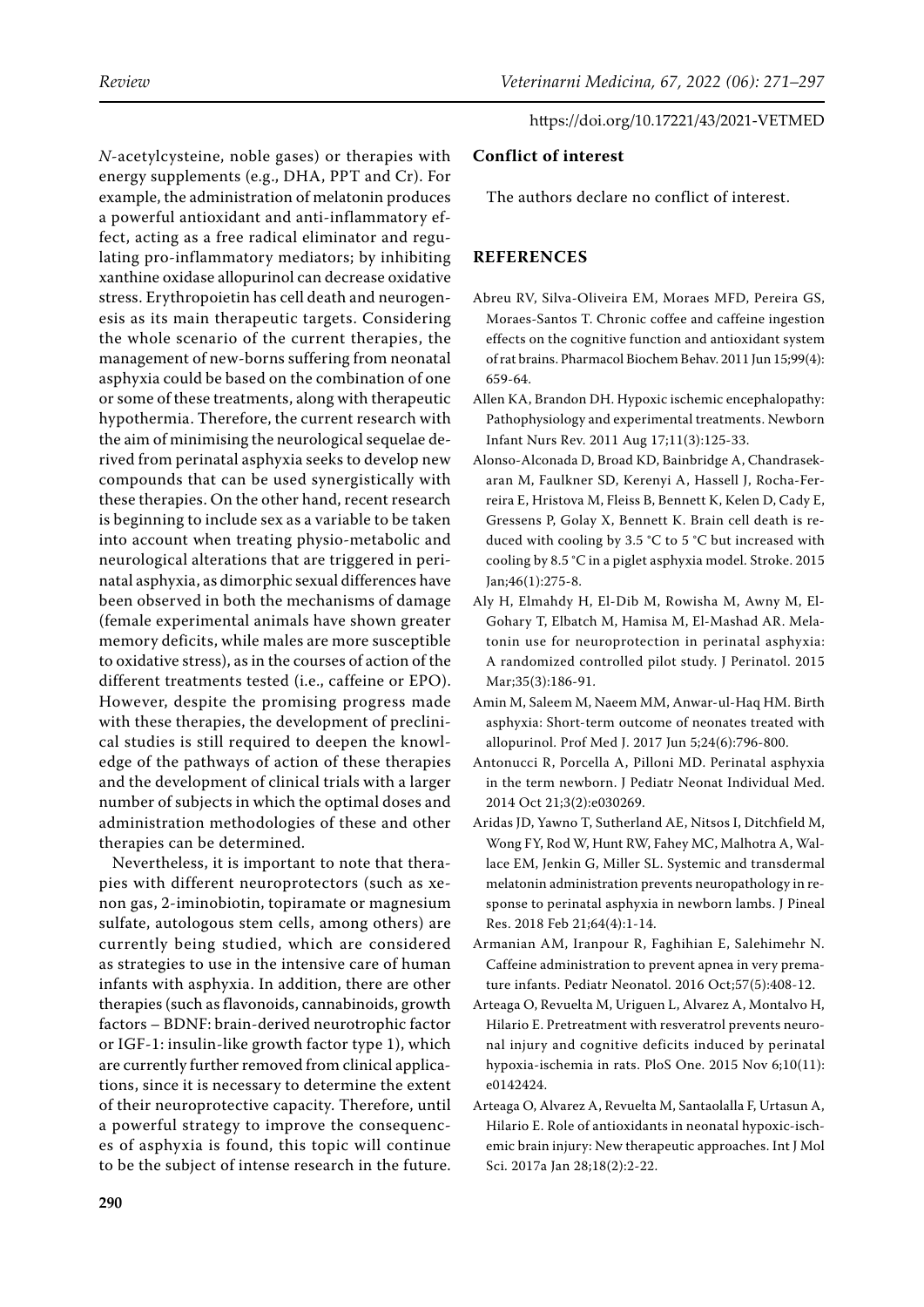- <span id="page-20-21"></span>Arteaga O, Revuelta M, Uriguen L, Martinez-Millan L, Hilario E, Alvarez A. Docosahexaenoic acid reduces cerebral damage and ameliorates long-term cognitive impairments caused by neonatal hypoxia-ischemia in rats. Mol Neurobiol. 2017b Nov;54(9):7137-55.
- <span id="page-20-0"></span>Ashraf N. Clinico-biochemical profile in neonates with birth asphyxia. J Islamabad Med Dental Coll. 2017 Jul;6(2):64-8.
- <span id="page-20-1"></span>Aslam HM, Saleem S, Afzal R, Iqbal U, Saleem SM, Shaikh MWA, Shahid N. Risk factors of birth asphyxia. Ital J Pediatr. 2014 Dec 20;40(1):94-103.
- <span id="page-20-19"></span>Azzopardi D, Robertson NJ, Bainbridge A, Cady E, Charles-Edwards G, Deierl A, Fagiolo G, Franks NP, Griffiths J, Hajnal J, Juszczak E, Kapetanakis B, Linsell L, Maze M, Omar O, Strohm B, Tusor N, Edwards AD. Moderate hypothermia within 6 h of birth plus inhaled xenon versus moderate hypothermia alone after birth asphyxia (TOBY-Xe): A proof-of-concept, open-label, randomised controlled trial. Lancet Neurol. 2016 Feb;15(2):145-53.
- <span id="page-20-23"></span>Bain E, Wilkinson D, Middleton P, Crowther CA, Dickinson H, Walker DW. Creatine for women in pregnancy for neuroprotection of the fetus. Cochrane Database Syst Rev. 2013 Dec 19;11(1):1-10.
- <span id="page-20-18"></span>Balduini W, Weiss MD, Carloni S, Rocchi M, Sura L, Rossignol C, Longini M, Bazzini F, Perrone S, Ott D, Wadhawan R. Melatonin pharmacokinetics and dose extrapolation after enteral infusion in neonates subjected to hypothermia. J Pineal Res. 2019 Feb 8;66(4):e12565.
- <span id="page-20-12"></span>Ballot O, Joseph V, Soliz J. Endogenous brain erythropoietin is a potent sex-specific respiratory stimulant in adult and newborn mice. J Appl Physiol. 2015 Jun 1;118(11):1386-95.
- <span id="page-20-2"></span>Barkhuizen M, Van den Hove DLA, Vles JSH, Steinbusch HWM, Kramer BW, Gavilanes AWD. 25 years of research on global asphyxia in the immature rat brain. Neurosci Biobehav Rev. 2017 Apr;75(1):166-82.
- <span id="page-20-8"></span>Belov Kirdajova D, Kriska J, Tureckova J, Anderova M. Ischemia-triggered glutamate excitotoxicity from the perspective of glial cells. Front Cell Neurosci. 2020 Mar 19; 14 (51):1-27.
- <span id="page-20-22"></span>Berman DR, Mozurkewich E, Liu Y, Shangguan Y, Barks JD, Silverstein FS. Docosahexaenoic acid augments hypothermic neuroprotection in a neonatal rat asphyxia model. Neonatology. 2013 Jul;104(1):71-8.
- <span id="page-20-9"></span>Blood AB, Liu T, Mukosera G, Hanson SF, Terry MH, Schroeder H, Power GG. Evidence for placental-derived ironnitrosyls in the circulation of the fetal lamb and against a role for nitrite in mediating the cardiovascular transition at birth. Am J Physiol Regul Integr Comp Physiol. 2020 Sep 21;319(4):R401-R11.
- <span id="page-20-16"></span>Boda D, Nemeth I, Kiss P, Orvos H. Treatment of mothers with allopurinol to produce therapeutic blood levels in newborns. Prenat Neonat Med. 1999 Apr 12;4(2):130-4.
- <span id="page-20-3"></span>Boskabadi H, Ashrafzadeh F, Doosti H, Zakerihamidi M. Assessment of risk factors and prognosis in asphyxiated infants. Iran J Pediatr. 2015 Aug 24;25(4):e2006.
- <span id="page-20-13"></span>Bracken MB, Triche EW, Belanger K, Hellenbrand K, Leaderer BP. Association of maternal caffeine consumption with decrements in fetal growth. Am J Epidemiol. 2003 Mar 1;157(5):456-66.
- <span id="page-20-15"></span>Brekke E, Berger HR, Wideroe M, Sonnewald U, Morken TS. Glucose and intermediary metabolism and astrocyteneuron interactions following neonatal hypoxia-ischemia in rat. Neurochem Res. 2017 Jan;42(1):115-32.
- <span id="page-20-20"></span>Broad KD, Fierens I, Fleiss B, Rocha-Ferreira E, Ezzati M, Hassell J, Alonso-Alconada D, Bainbridge A, Kawano G, Ma D, Tachtsidis I, Gressens P, Golay X, Sanders RD, Robertson NJ. Inhaled 45–50% argon augments hypothermic brain protection in a piglet model of perinatal asphyxia. Neurobiol Dis. 2016 Mar;87(1):29-38.
- <span id="page-20-7"></span>Canovas-Ahedo M, Alonso-Alconada D. Terapia combinada frente a la encefalopatia hipoxico-isquemica neonatal [Combined therapy in neonatal hypoxic-ischaemic encephalopathy]. An Pediatr (Engl Ed). 2019 Jul;91(1): 59.e1-59.e7. Spanish.
- <span id="page-20-4"></span>Capani F, Tornatore TL, Blanco E, Herrera MI, Kollinker R, Barreto G. The thioredoxins protein system: A key target in perinatal asphyxia. J Adv Neurosci Res. 2016 Apr 29; 3(1):9-18.
- <span id="page-20-10"></span>Cardinali DP. An assessment of melatonin's therapeutic value in the hypoxic-ischemic encephalopathy of the newborn. Front Synaptic Neurosci. 2019 Dec 10;11(1):1-10.
- <span id="page-20-5"></span>Carluccio A, Contri A, Gloria A, Veronesi MC, Sfirro MP, Parrillo S, Robbe D. Correlation between some arterial and venous blood gas parameters in healthy newborn Martina Franca donkey foals from birth to 96 hours of age. Theriogenology. 2017 Jan 1;87(1):173-8.
- <span id="page-20-11"></span>Carrillo JA, Benitez J. Clinically significant pharmacokinetic interactions between dietary caffeine and medications. Clin Pharmacokinet. 2000 Aug;39(2):127-53.
- <span id="page-20-14"></span>Chen LW, Wu Y, Neelakantan N, Chong MFF, Pan A, van Dam RM. Maternal caffeine intake during pregnancy and risk of pregnancy loss: A categorical and dose-response meta-analysis of prospective studies. Public Health Nutr. 2016 May;19(7):1233-44.
- <span id="page-20-17"></span>Chu WY, Annink KV, Nijstad AL, Maiwald CA, Schroth M, Bakkali LE, Huitema AD. Pharmacokinetic/pharmacodynamic modelling of allopurinol, its active metabolite oxypurinol, and biomarkers hypoxanthine, xanthine and uric acid in hypoxic-ischemic encephalopathy neonates. Clin Pharmacokinet. 2021 Oct 7;1(1):1-13.
- <span id="page-20-6"></span>Cullen-Benitez PJ, Salgado-Ruiz ES. Conceptos basicos para el manejo de la asfixia perinatal y la encefalopatia hipoxico-isquemica en el neonate [Basic concepts for the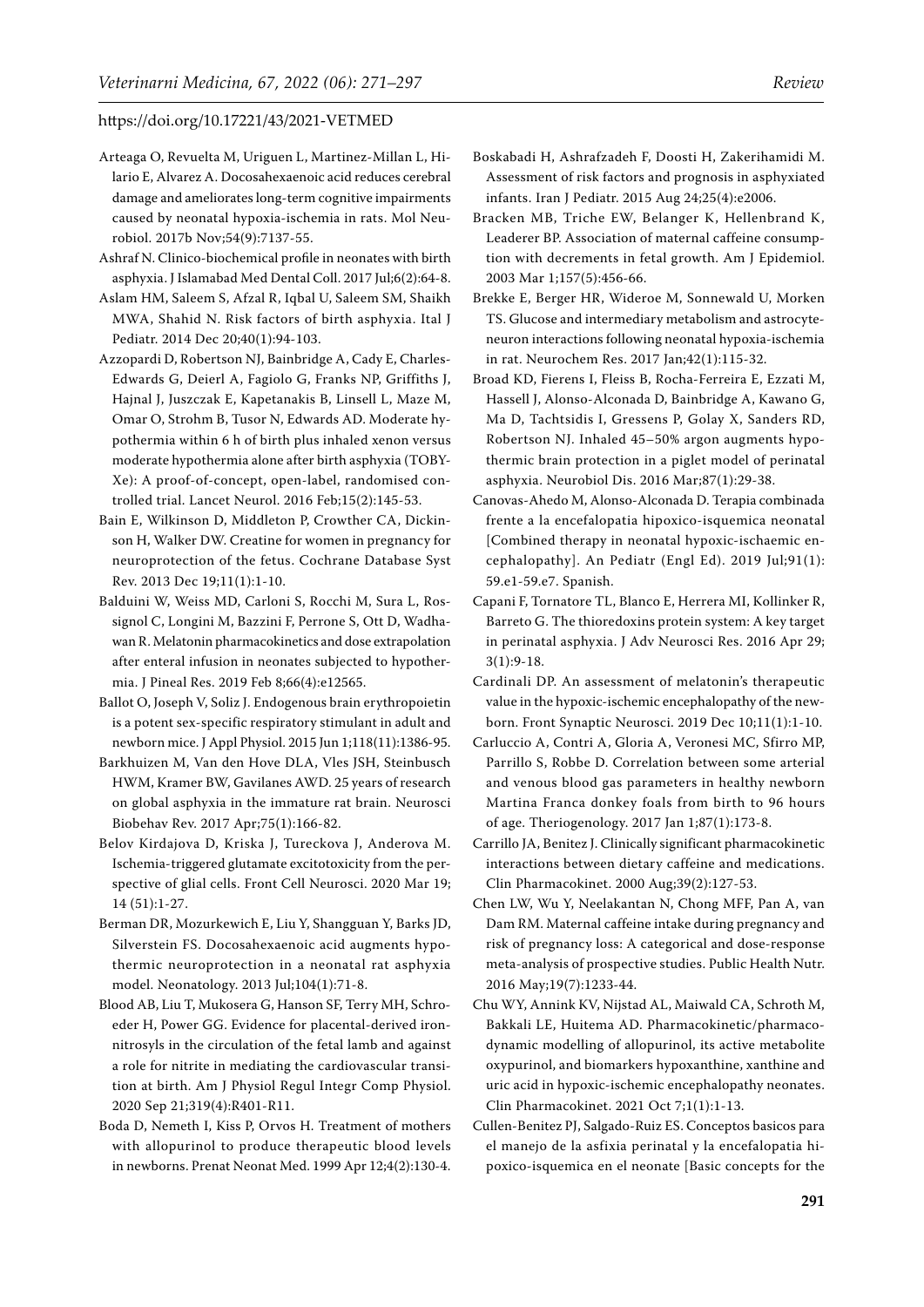management of perinatal asphyxia and hypoxic-ischemic encephalopathy in neonates]. Rev Mex Pediatr. 2009 Jul; 76(4):174-80. Spanish.

- <span id="page-21-5"></span>Dalen ML, Liu X, Elstad M, Loberg EM, Saugstad OD, Rootwelt T, Thoresen M. Resuscitation with 100% oxygen increases injury and counteracts the neuroprotective effect of therapeutic hypothermia in the neonatal rat. Pediatr Res. 2012 Mar;71(3):247-52.
- <span id="page-21-15"></span>Davidson JO, Wassink G, van den Heuij LG, Bennet L, Gunn AJ. Therapeutic hypothermia for neonatal hypoxic-ischemic encephalopathy – Where to from here? Front Neurol. 2015a Sep 14;6(1):1-10.
- <span id="page-21-17"></span>Davidson JO, Wassink G, Yuill CA, Zhang FG, Bennet L, Gunn AJ. How long is too long for cerebral cooling after ischemia in fetal sheep? J Cereb Blood Flow Metab. 2015b Jan 21;35(5):751-8.
- <span id="page-21-2"></span>De Cramer KGM, Joubert KE, Nothling JO. Puppy survival and vigor associated with the use of low dose medetomidine premedication, propofol induction and maintenance of anesthesia using sevoflurane gas-inhalation for cesarean section in the bitch. Theriogenology. 2017 Jul 1;96  $(1):10-5.$
- <span id="page-21-11"></span>Dehaes M, Aggarwal A, Lin PY, Rosa Fortuno C, Fenoglio A, Roche-Labarbe N, Soul JS, Franceschini MA, Grant PE. Cerebral oxygen metabolism in neonatal hypoxic ischemic encephalopathy during and after therapeutic hypothermia. J Cerebr Blood F Met. 2014 Sep 25;34(1):87-94.
- <span id="page-21-6"></span>Deliktas M, Ergin H, Demiray A, Akca H, Ozdemir OM, Ozdemir MB. Caffeine prevents bilirubin-induced cytotoxicity in cultured newborn rat astrocytes. J Matern Fetal Neonatal Med. 2019 Jan;32(11):1813-9.
- <span id="page-21-7"></span>Dobson NR, Hunt CE. Pharmacology review: Caffeine use in neonates: Indications, pharmacokinetics, clinical effects, outcomes. NeoReviews. 2013 Nov 1;14(11): e540-e50.
- <span id="page-21-19"></span>Elmahdy H, El-Mashad AR, El-Bahrawy H, El-Gohary T, El-Barbary A, Aly H. Human recombinant erythropoietin in asphyxia neonatorum: Pilot trial. Pediatrics. 2010 May; 125(5):e1135-e42.
- <span id="page-21-0"></span>Emechebe GO, Ezeogu J, Odinaka KK. Birth asphyxia in Nigeria: A review. Trop J Med Health Sci Res. 2016 Jan;5(1): 1-22.
- <span id="page-21-8"></span>Evans J, Richards JR, Battisti AS. Caffeine. StatPearls [Internet]. Treasure Island (FL): StatPearls Publishing; 2021. p. 1-11.
- <span id="page-21-1"></span>Fanos V, Noto A, Xanthos T, Lussu M, Murgia F, Barberini L, Finco G, d'Aloja E, Papalois A, Iacovidou N, Atzori L. Metabolomics network characterization of resuscitation after normocapnic hypoxia in a newborn piglet model supports the hypothesis that room air is better. Biomed Res Int. 2014 Feb 18;2014(1):1-7.
- <span id="page-21-23"></span>Fattal-Valevski A. Thiamine (vitamin B1). Evid Based Complementary Altern Med. 2011 Mar 9;16(1):12-20.
- <span id="page-21-22"></span>Faulkner S, Bainbridge A, Kato T, Chandrasekaran M, Kapetanakis AB, Hristova M, Liu M, Evans S, De Vita E, Kelen D, Sanders RD, Edwards D, Maze M, Cady EB, Raivich G, Sanders RD. Xenon augmented hypothermia reduces early lactate/N-acetylaspartate and cell death in perinatal asphyxia. Ann Neurol. 2011 Jun 14;70(1):133-50.
- <span id="page-21-20"></span>Frymoyer A, Juul SE, Massaro AN, Bammler TK, Wu YW. High-dose erythropoietin population pharmacokinetics in neonates with hypoxic-ischemic encephalopathy receiving hypothermia. Pediatr Res. 2017 Jan 18;81(6):865-72.
- <span id="page-21-14"></span>Garcia-Alix AG, Alarcon-Allen AA. Hipotermia terapeutica en el recien nacido a termino o casi termino con encefalopatia hipoxico-isquemica [Therapeutic hypothermia in the term or near-term newborn with hypoxic-ischemic encephalopathy]. An Pediatr Continu. 2013 Jul;11(4):212- 7. Spanish.
- <span id="page-21-4"></span>Garcia-Hidalgo C, Cheung PY, Solevag AL, Vento M, O'Reilly M, Saugstad O, Schmolzer GM. A review of oxygen use during chest compressions in newborns – A meta-analysis of animal data. Front Pediatr. 2018 Dec 18;6(1):400-7.
- <span id="page-21-9"></span>Gentle SJ, Travers CP, Carlo WA. Caffeine controversies. Curr Opin Pediatr. 2018;30(1):177-81.
- <span id="page-21-21"></span>Gitto E, Pellegrino S, D'Arrigo S, Barberi I, Reiter RJ. Oxidative stress in resuscitation and in ventilation of newborns. Eur Respir J. 2009 Jun 12;34(6):1461-9.
- <span id="page-21-10"></span>Gluckman PD, Wyatt JS, Azzopardi D, Ballard R, Edwards AD, Ferriero DM, Polin RA, Robertson CM, Thoresen M, Whitelaw A, Gunn AJ. Selective head cooling with mild systemic hypothermia after neonatal encephalopathy: Multicentre randomised trial. The Lancet. 2005 Jan 28; 365(9460):663-70.
- <span id="page-21-18"></span>Gunes T, Ozturk MA, Koklu E, Kose K, Gunes I. Effect of allopurinol supplementation on nitric oxide levels in asphyxiated newborns. Pediatr Neurol. 2007 Jan;36(1): 17-24.
- <span id="page-21-12"></span>Gunn AJ, Gunn TR, Gunning MI, Williams CE, Gluckman PD. Neuroprotection with prolonged head cooling started before postischemic seizures in fetal sheep. Pediatrics. 1998 Nov;102(5):1098-106.
- <span id="page-21-13"></span>Gunn AJ, Thoresen M. Animal studies of neonatal hypothermic neuroprotection have translated well in to practice. Resuscitation. 2015 Apr 27;97(1):88-90.
- <span id="page-21-16"></span>Gunn AJ, Laptook AR, Robertson NJ, Barks JD, Thoresen M, Wassink G, Bennet L. Therapeutic hypothermia translates from ancient history in to practice. Pediatr Res Pediatric. 2017 Sep 27;81(1-2):202-9.
- <span id="page-21-3"></span>Hayes D, Wilson KC, Krivchenia K, Hawkins SM, Balfour-Lynn IM, Gozal D, Deterding RR. Home oxygen therapy for children. An official American Thoracic Society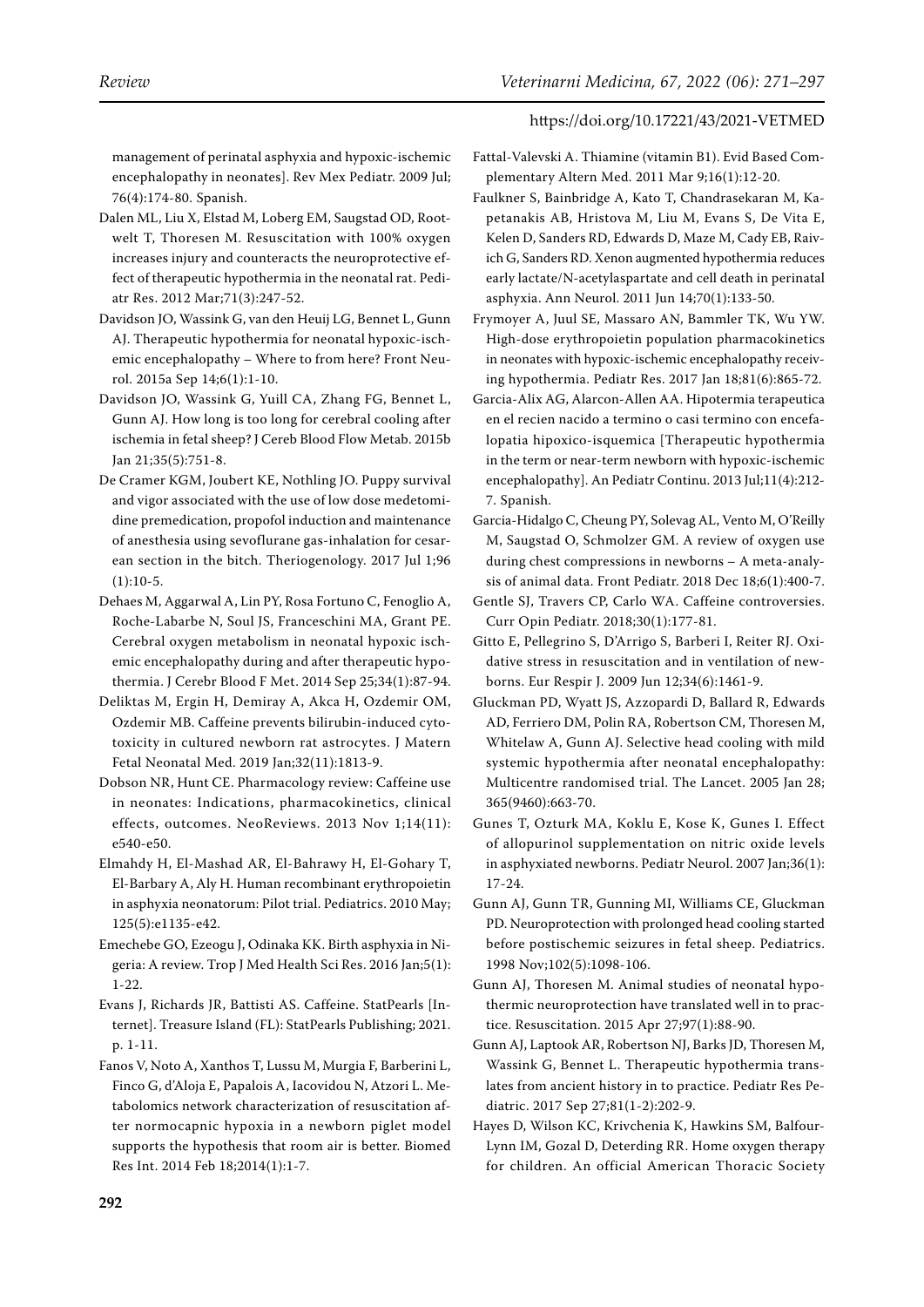clinical practice guideline. Am J Respir Crit Care Med. 2019 Feb 1;199(3):e5-e23.

- <span id="page-22-11"></span>Hobson A, Baines J, Weiss MD. Beyond hypothermia: Alternative therapies for hypoxic ischemic encephalopathy. Open Pharmacol J. 2013 Aug 8;7(1):26-40.
- <span id="page-22-16"></span>Huun MU, Garberg H, Loberg EM, Escobar J, Martinez-Orgado J, Saugstad OD, Solberg R. DHA and therapeutic hypothermia in a short-term follow-up piglet model of hypoxia-ischemia: Effects on H+ MRS biomarkers. PloS One. 2018a Aug 7;13(8):1-15.
- <span id="page-22-17"></span>Huun MU, Garberg HT, Escobar J, Chafer C, Vento M, Holme IM, Saugstad OD, Solberg R. DHA reduces oxidative stress following hypoxia-ischemia in newborn piglets: A study of lipid peroxidation products in urine and plasma. J Perinat Med. 2018b Jun;46(2):209-17.
- <span id="page-22-18"></span>Iqbal S, Ali M, Iqbal F. Effect of creatine monohydrate supplementation on relative serum level of IL-6 and IL-18 following neonatal hypoxia ischemia in male albino mouse. Pak J Pharm Sci. 2015 Nov;28(6):2141-5.
- <span id="page-22-14"></span>Jatana M, Singh I, Singh AK, Jenkins D. Combination of systemic hypothermia and N-acetylcysteine attenuates hypoxic-ischemic brain injury in neonatal rats. Pediatric Res. 2006 May 1;59(5):684-9.
- <span id="page-22-0"></span>Jimenez-Bravo MA, Mota-Rojas D, Orozco-Gregorio H, Perez-Guille B, Soriano-Rosales R, Roldan-Santiago P, Alonso-Spilsbury M, Arch-Tirado E, Mora-Medina P, Martinez-Burnes J. Evaluation of the protective effect of thiamine pyrophosphate based on the biochemical analysis of rabbit foetuses at 30 days of gestation. Reprod Toxicol. 2016 Oct;65(1):359-64.
- <span id="page-22-9"></span>Kaandorp JJ, Benders MJ, Rademaker CM, Torrance HL, Oudijk MA, de Haan TR, Porath MM. Antenatal allopurinol for reduction of birth asphyxia induced brain damage (ALLO-Trial): A randomized double blind placebo controlled multicenter study. BMC Pregnancy Childbirth. 2010 Feb 18;10(1):1-6.
- <span id="page-22-8"></span>Klumper J, Kaandorp JJ, Schuit E, Groenendaal F, Koopman-Esseboom C, Mulder EJ, Bel FV, Benders MJNL, Mol BWJL, van Elburg RM, Bos AF, Bos AF. Behavioral and neurodevelopmental outcome of children after maternal allopurinol administration during suspected fetal hypoxia: 5-year follow up of the ALLO-trial. PloS One. 2018 Aug 23;13(8):1-12.
- <span id="page-22-6"></span>Koch G, Datta AN, Jost K, Schulzke SM, van den Anker J, Pfister M. Caffeine citrate dosing adjustments to assure stable caffeine concentrations in preterm neonates. J Pediatr. 2017 Dec;191(1):50-6.
- <span id="page-22-21"></span>Koehler RC, Yang ZJ, Lee JK, Martin LJ. Perinatal hypoxicischemic brain injury in large animal models: Relevance to human neonatal encephalopathy. J Cereb Blood Flow Metab. 2018 Aug 28;38(12):2092-111.
- <span id="page-22-4"></span>Koroglu OA, MacFarlane PM, Balan KV, Zenebe WJ, Jafri A, Martin RJ, Kc P. Anti-inflammatory effect of caffeine is associated with improved lung function after lipopolysaccharide-induced amnionitis. Neonatology. 2014 Oct; 106(3):235-40.
- <span id="page-22-5"></span>Kouchi H, Uppari N, Joseph V, Bairam A. Sex-specific respiratory effects of acute and chronic caffeine administration in newborn rats. Resp Physiol Neurobi. 2017 Jun; 240(1):8-16.
- <span id="page-22-3"></span>Lakshminrusimha S, Steinhorn RH, Wedgwood S, Savorgnan F, Nair J, Mathew B, Gugino SF, Russell JA, Swartz DD. Pulmonary hemodynamics and vascular reactivity in asphyxiated term lambs resuscitated with 21 and 100% oxygen. J Appl Physiol. 2011 Nov 1;111(5):1441-7.
- <span id="page-22-7"></span>Laptook A, Tyson J, Shankaran S, McDonald S, Ehrenkranz R, Fanaroff A, Donovan E, Poole WK. Elevated temperature after hypoxic-ischemic encephalopathy: Risk factor for adverse outcomes. Pediatrics. 2008 Sep;122(3):491-9.
- <span id="page-22-1"></span>Laptook AR, Shankaran S, Tyson JE, Munoz B, Bell EF, Goldberg RN, Das A. Effect of therapeutic hypothermia initiated after 6 hours of age on death or disability among newborns with hypoxic-ischemic encephalopathy: A randomized clinical trial. JAMA. 2017 Oct 24;318(16):1550-60.
- <span id="page-22-19"></span>LaRosa DA, Ellery SJ, Snow RJ, Walker DW, Dickinson H. Maternal creatine supplementation during pregnancy prevents acute and long-term deficits in skeletal muscle after birth asphyxia: A study of structure and function of hind limb muscle in the spiny mouse. Pediatr Res. 2016 Jul 28;80(6):852-60.
- <span id="page-22-10"></span>Larpthaveesarp A, Georgevits M, Ferriero DM, Gonzalez FF. Delayed erythropoietin therapy improves histological and behavioral outcomes after transient neonatal stroke. Neurobiol Dis. 2017 Sep;93(1):57-63.
- <span id="page-22-12"></span>Lee TF, Tymafichuk CN, Bigam DL, Cheung PY. Effects of ostresuscitation N-acetylcysteine on cerebral free radical production and perfusion during reoxygenation of hypoxic newborn piglets. Pediatr Res. 2008 Sep;64(3): 256-61.
- <span id="page-22-2"></span>Lingam I, Avdic-Belltheus A, Robertson NJ. Using animal models to improve care of neonatal encephalopathy. Arch Dis Child. 2016 Jan 26;101(5):271-6.
- <span id="page-22-13"></span>Liu JQ, Lee TF, Chen C, Bagim DL, Cheung PY. Nacetylcysteine improves hemodynamics and reduces oxidative stress in the brains of newborn piglets with hypoxiareoxygenation injury. J Neurotrauma. 2010 Oct 15;27(10): 1865-73.
- <span id="page-22-20"></span>Locci E, Bazzano G, Demontis R, Chighine A, Fanos V, d'Aloja E. Exploring perinatal asphyxia by metabolomics. Metabolites. 2020 Apr 4;10(4):141.
- <span id="page-22-15"></span>Logica T, Riviere S, Holubiec MI, Castilla R, Barreto GE, Capani F. Metabolic changes following perinatal asphyxia: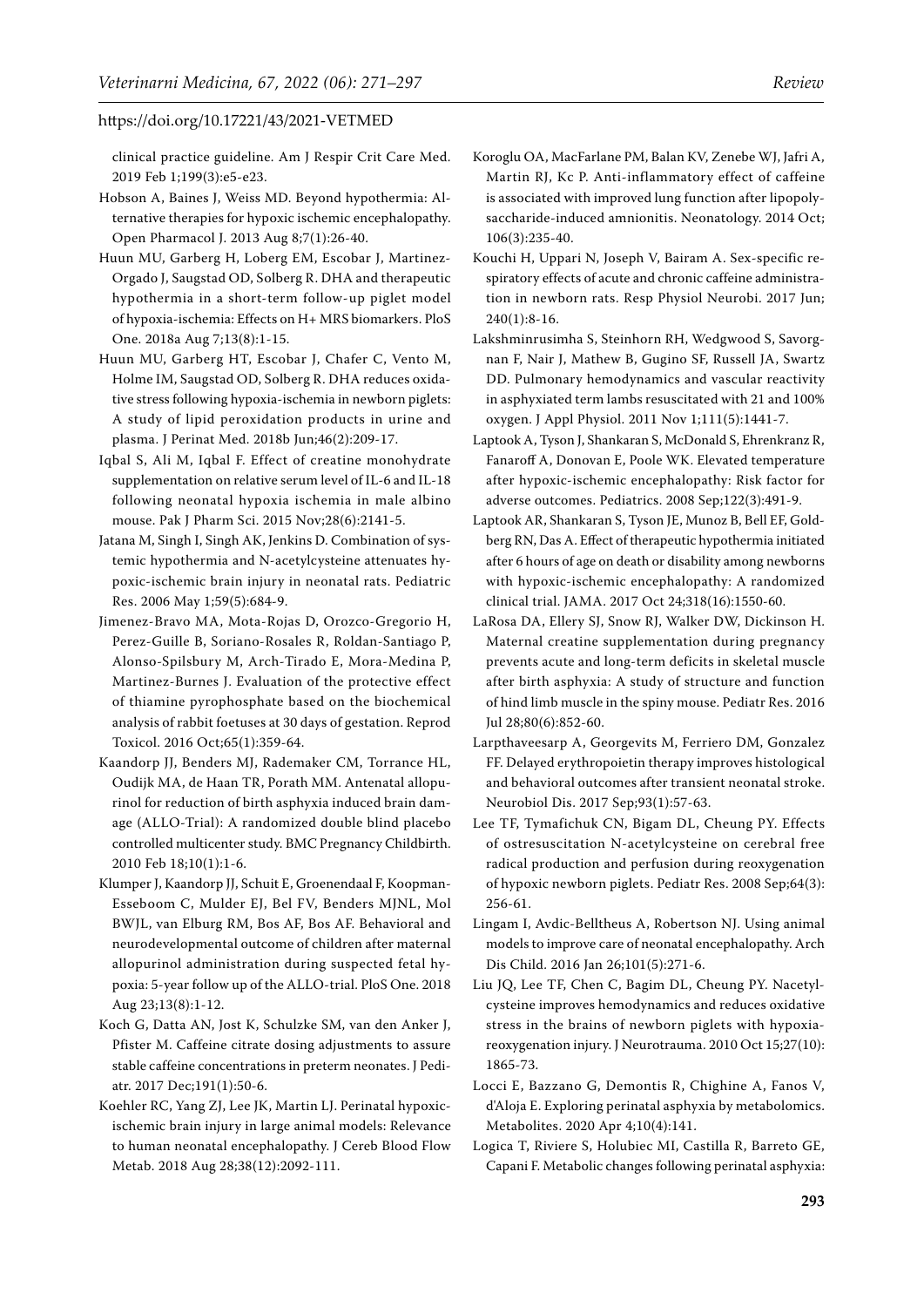Role of astrocytes and their interaction with neurons. Front Aging Neurosci. 2016 June 27;8(1):1-18.

- <span id="page-23-6"></span>Luoma JI, Kelley BG, Mermelstein PG. Progesterone inhibition of voltage-gated calcium channels is a potential neuroprotective mechanism against excitotoxicity. Steroids. 2011 Aug;76(9):845-55.
- <span id="page-23-19"></span>Lutz IC, Allegaert K, de Hoon JN, Marynissen H. Pharmacokinetics during therapeutic hypothermia for neonatal hypoxic ischaemic encephalopathy: A literature review. BMJ Paediatr Open. 2020 Jun 15;4(1):e000685.
- <span id="page-23-21"></span>Ma D, Hossain M, Chow A, Arshad M, Battson RM, Sanders RD, Mehmet H, Edwards AD, Franks NP, Maze M. Xenon and hypothermia combine to provide neuroprotection from neonatal asphyxia. Ann Neurol. 2005 Jul 27; 58(2):182-93.
- <span id="page-23-17"></span>Maiwald CA, Annink KV, Rudiger M, Benders MJ, van Bel F, Allegaert K, Naulaers G, Bassler D, Klebermaß-Schrehof K, Vento M, Guimaraes H, Stiris T, Cattarossi L, Metsaranta M, Vanhatalo S, Mazela J, Metsvaht, T, Jacobs Y. Effect of allopurinol in addition to hypothermia treatment in neonates for hypoxic-ischemic brain injury on neurocognitive outcome (ALBINO): Study protocol of a blinded randomized placebo-controlled parallel group multicenter trial for superiority (phase III). BMC Pediatr. 2019 Jun 27;19(1):210-20.
- <span id="page-23-1"></span>Majeed R, Memon Y, Majeed F, Shaikh NP, Rajar UD. Risk factors of birth asphyxia. J Ayub Med Coll Abbottabad. 2007 Jul-Sep;19(3):67-71.
- <span id="page-23-8"></span>Markus T, Hansson S, Amer-Wahlin I, Hellstrom-Westas L, Saugstad OD, Ley D. Cerebral inflammatory response after fetal asphyxia and hyperoxic resuscitation in newborn sheep. Pediatr Res. 2007 Jul;62(1):71-7.
- <span id="page-23-18"></span>McAdams RM, Juul SE. Neonatal encephalopathy: Update on therapeutic hypothermia and other novel therapeutics. Clin Perinatol. 2016 Jun 21;43(3):485-500.
- <span id="page-23-13"></span>McDonald FB, Dempsey EM, O'Halloran KD. Caffeine therapy for apnoea of prematurity: Wake up to the fact that sex matters. Exp Physiol. 2018 Aug 1;103(10):1294-5.
- <span id="page-23-16"></span>McNally MA, Soul JS. Pharmacologic prevention and treatment of neonatal brain injury. Clin Perinatol. 2019 Jun; 46(2):311-25.
- <span id="page-23-14"></span>McPherson C, Neil JJ, Tjoeng TH, Pineda R, Inder TE. A pilot randomized trial of high-dose caffeine therapy in preterm infants. Pediatr Res. 2015 Apr 9;78(2):198-204.
- <span id="page-23-11"></span>Menozzi A, Mazzoni C, Serventi P, Zanardelli P, Bertini S. Pharmacokinetics of oral caffeine in sows: A pilot study. Large Anim Rev. 2015 Sep;21(5):207-10.
- <span id="page-23-5"></span>Millan I, Pinero-Ramos JD, Lara I, Parra-Llorca A, Torres-Cuevas I, Vento M. Oxidative stress in the newborn period: Useful biomarkers in the clinical setting. Antioxidants. 2018 Dec 14;7(12):193-205.
- <span id="page-23-3"></span>Misbe ENJ, Richards TL, McPherson RJ, Burbacher TM, Juul SE. Perinatal asphyxia in a nonhuman primate model. Dev Neurosci. 2011 Oct;33(3-4):210-21.
- <span id="page-23-15"></span>Moschino L, Zivanovic S, Hartley C, Trevisanuto D, Baraldi E, Roehr CC. Caffeine in preterm infants: Where are we in 2020? ERJ Open Res. 2020 Mar 2;6(1):00330-2019.
- <span id="page-23-4"></span>Muns R, Nuntapaitoon M, Tummaruk P. Non-infectious causes of pre-weaning mortality in piglets. Livest Sci. 2016 Feb;184(1):46-57.
- <span id="page-23-9"></span>Murgia F, Noto A, Iacovidou N, Xanthos T, Lussu M, Atzori L, Barberini L, Finco G, D'Aloja E, Fanos V. Is the quickness of resuscitation after hypoxia influenced by the oxygen concentration? Metabolomics in piglets resuscitated with different oxygen concentrations. J Pediatr Neonat Individual Med. 2013 Oct 14;2(2):e020233.
- <span id="page-23-2"></span>Nemeth J, Toth-Szuki V, Varga V, Kovacs V, Remzso G, Domoki F. Molecular hydrogen affords neuroprotection in a new translational piglet model of hypoxic-ischemic encephalopathy. J Physiol Pharmacol. 2016 Sep 25;67(5): 677-89.
- <span id="page-23-20"></span>Nie X, Lowe DW, Rollins LG, Bentzley J, Fraser JL, Martin R, Singh I, Jenkins D. Sex-specific effects of N-acetylcysteine in neonatal rats treated with hypothermia after severe hypoxia-ischemia. Neurosci Res. 2016 Jul;108(1):24-33.
- <span id="page-23-23"></span>Norflus F, Gutekunst CA. Animal models and treatments for cerebral palsy. JSM. 2016 Sep 8;1(1):1008.
- <span id="page-23-7"></span>Oei JL, Saugstad OD, Vento M. Oxygen and preterm infant resuscitation: What else do we need to know? Curr Opin Pediatr. 2018 Apr;30(2):192-8.
- <span id="page-23-0"></span>Ogunlesi TA, Fetuga MB, Adekanmbi AF. Mothers' knowledge about birth asphyxia: The need to do more! Niger J Clin Pract. 2013 Mar 11;16(1):31-6.
- <span id="page-23-22"></span>Orozco-Gregorio H, Mota-Rojas D, Alonso-Spilsbury MA, Olmos-Hernandez A, Ramirez-Necoechea R, Velazquez-Armenta YE, Nava-Ocampo AA, Hernandez-Gonzalez R, Trujillo-Ortega ME, Villanueva-Garcia D. Short-term neurophysiologic consequences of intrapartum asphyxia in piglets born by spontaneous parturition. J Neurosci. 2008 Jul 7;118(9):1299-315.
- <span id="page-23-12"></span>Orozco-Gregorio H, Mota-Rojas D, Bonilla-Jaime H, Trujillo-Ortega ME, Becerril-Herrera M, Hernandez-Gonzalez R, Villanueva-Garcia D. Effects of administration of caffeine on metabolic variables in neonatal pigs with peripartum asphyxia. Am J Vet Res. 2010 Oct;71(10): 1214-9.
- <span id="page-23-10"></span>Orozco-Gregorio H, Mota-Rojas D, Villanueva D, Bonilla-Jaime H, Suarez-Bonilla X, Torres-Gonzalez L, Bolanos-Lopez D, Gonzalez R, Martinez-Rodriguez R, Trujillo-Ortega M. Caffeine therapy for apnoea of prematurity: Pharmacological treatment. Afr J Pharm Pharmaco. 2011 May 31;5(5):564-71.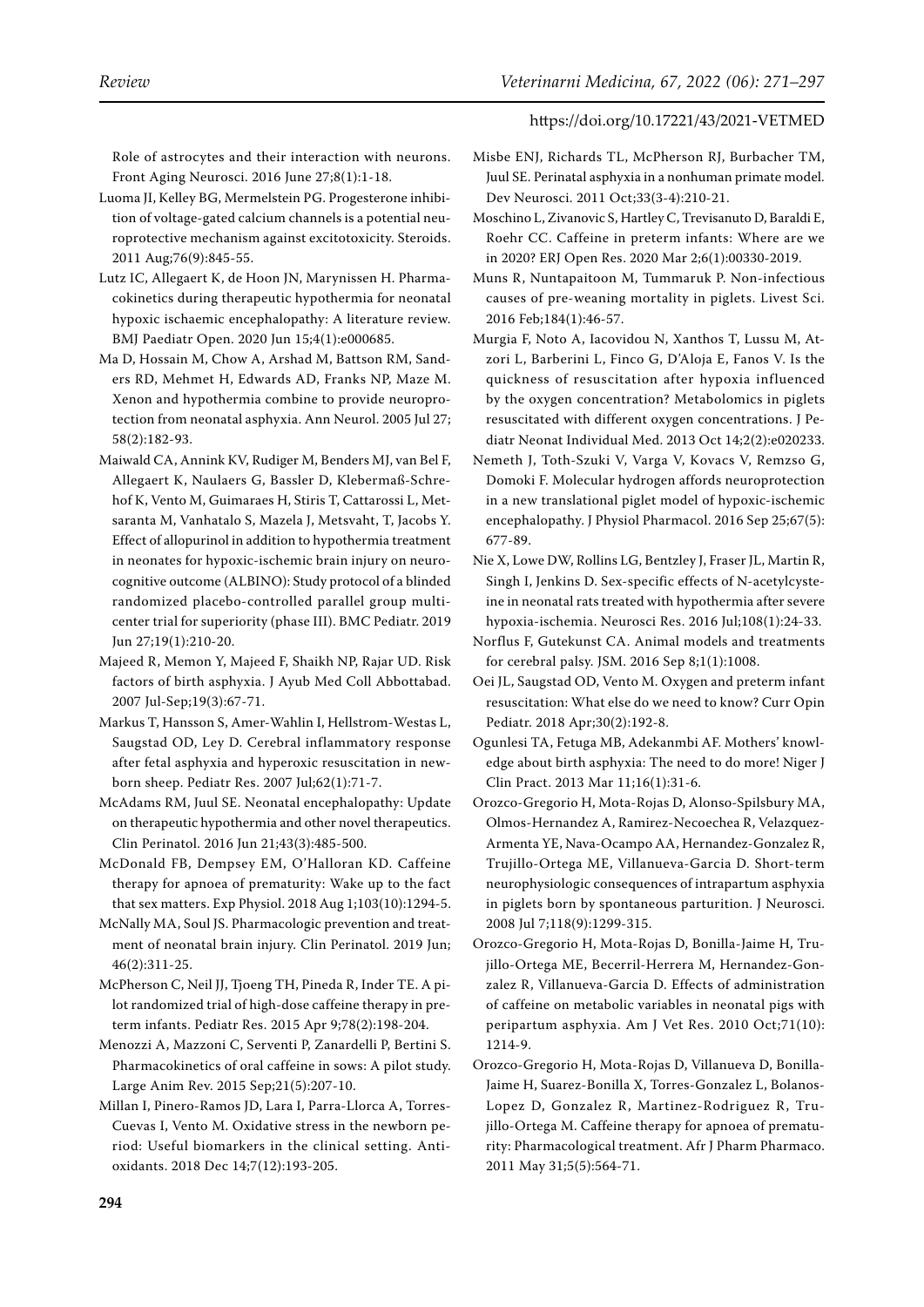- <span id="page-24-13"></span>Orozco-Gregorio H, Bonilla-Jaime H, Mota-Rojas D, Trujillo-Ortega ME, Roldan-Santiago P, Martinez-Rodriguez R, Borderas-Tordesillas F, Flores-Peinado S, Mora-Medina P, Ramirez-Necoechea R. Effects of subcutaneous administration of caffeine on the physiometabolic profile of low-birthweight neonate piglets. Anim Reprod Sci. 2012 Jul 25;52(11):981-90.
- <span id="page-24-5"></span>Papazian I, Kyrargyri V, Evangelidou M, Voulgari-Kokota A, Probert L. Mesenchymal stem cell protection of neurons against glutamate excitotoxicity involves reduction of NMDA-triggered calcium responses and surface GluR1, and is partly mediated by TNF. Int J Mol Sci. 2018 Feb 25;19(3):651-66.
- <span id="page-24-0"></span>Peltoniemi O, Oliviero C, Yun J, Grahofer A, Bjorkman S. Management practices to optimize the parturition process in the hyperprolific sow. J Anim Sci. 2020 Aug 18; 98(Suppl\_1):S96-S106.
- <span id="page-24-19"></span>Pet GC, Juul SE. The potential of erythropoietin to treat asphyxia in newborns. Res Rep Neonatol. 2014 Nov 18; 4(1):195-207.
- <span id="page-24-1"></span>Pirrone A, Panzani S, Govoni N, Castagnetti C, Veronesi MC. Thyroid hormone concentrations in foals affected by perinatal asphyxia syndrome. Theriogenology. 2013 Oct 1;80(6):624-9.
- <span id="page-24-2"></span>Probo M, Giordano A, Moretti P, Opsomer G, Fiems LO, Veronesi MC. Mode of delivery is associated with different hematological profiles in the newborn calf. Theriogenology. 2012 Nov 23;77(5):865-72.
- <span id="page-24-18"></span>Rangarajan V, Juul SE. Erythropoietin: Emerging role of erythropoietin in neonatal neuroprotection. Pediatr Neurol. 2014 Oct;51(4):481-8.
- <span id="page-24-8"></span>Rawat M, Chandrasekharan PK, Swartz DD, Mathew B, Nair J, Gugino SF, Koenigsknecht C, Vali P, Lakshminrusimha S. Neonatal resuscitation adhering to oxygen saturation guidelines in asphyxiated lambs with meconium aspiration. Pediatr Res. 2016 Dec 16;79(4): 583-8.
- <span id="page-24-21"></span>Robertson NJ, Faulkner S, Fleiss B, Bainbridge A, Andorka C, Price D, Powell E, Lecky-Thompson L, Thei L, Chandrasekaran M, Hristova M, Cady EB, Gressens P, Golay X, Hristova M. Melatonin augments hypothermic neuroprotection in a perinatal asphyxia model. Brain. 2013 Nov 24;136(1):90-105.
- <span id="page-24-3"></span>Robertson SM, Friend MA, Doran GS, Edwards S. Caffeine supplementation of ewes during lambing may increase lamb survival. Animal. 2018 Jul 5;12(2):376-82.
- <span id="page-24-14"></span>Rodriguez-Fanjul J, Fernandez-Feijoo CD, Lopez-Abad M, Ramos MGL, Caballe RB, Alcantara-Horillo S, Camprubi MC. Neuroprotection with hypothermia and allopurinol in an animal model of hypoxic-ischemic injury: Is it a gender question? PloS One. 2017 Sep 20;12(9):e0184643.
- <span id="page-24-22"></span>Sabir H, Osredkar D, Maes E, Wood T, Thoresen M. Xenon combined with therapeutic hypothermia is not neuroprotective after severe hypoxia-ischemia in neonatal rats. PLoS One. 2016 Jun 2;11(6):1-10.
- <span id="page-24-16"></span>Sanchez-Illana A, Nunez-Ramiro A, Cernada M, Parra-Llorca A, Valverde E, Blanco D, Chaffanel M. Evolution of energy related metabolites in plasma from newborns with hypoxic-ischemic encephalopathy during hypothermia treatment. Sci Rep. 2017 Dec 6;7(1):1-12.
- <span id="page-24-4"></span>Sanchez-Salcedo J, Bonilla-Jaime H, Gonzalez-Lozano M, Hernandez-Arteaga S, Greenwell-Beare V, Vega-Manriquez X, Gonzalez-Hernandez M, Orozco-Gregorio H. Therapeutics of neonatal asphyxia in production animals: A review. Vet Med-Czech. 2019a May;64(5):191-203.
- <span id="page-24-12"></span>Sanchez-Salcedo J, Orozco-Gregorio H, Gonzalez-Lozano M, Roldan-Santiago P, Gonzalez-Hernandez M, Ballesteros-Rodea G, Bonilla-Jaime H. Caffeine administered to pregnant sows improves piglet vitality, gas exchange and body weight gain. Anim Reprod Sci. 2019b Sep;208(1):106-20.
- <span id="page-24-10"></span>Saugstad OD, Ramji S, Vento M. Resuscitation of depressed newborn infants with ambient air or pure oxygen: A metaanalysis. Neonatology. 2005 Jan;87(1):27-34.
- <span id="page-24-7"></span>Saugstad OD, Ramji S, Soll RF, Vento M. Resuscitation of newborn infants with 21% or 100% oxygen: An updated systematic review and meta-analysis. Neonatology. 2008 Oct;94(3):176-82.
- <span id="page-24-17"></span>Schober P, Boer C, Schwarte LA. Correlation coefficients: Appropriate use and interpretation. Anesth Analg. 2018 May 1;126(5):1763-8.
- <span id="page-24-15"></span>Shankaran S, Laptook AR, Pappas A, McDonald SA, Das A, Tyson JE, Pedroza C. Effect of depth and duration of cooling on deaths in the NICU among neonates with hypoxic ischemic encephalopathy: A randomized clinical trial. JAMA. 2014 Dec 24;312(24):2629-39.
- <span id="page-24-20"></span>Signorini C, Ciccoli L, Leoncini S, Carloni S, Perrone S, Comporti M, Balduin W, Buonocore G. Free iron, total F-isoprostanes and total F-neuroprostanes in a model of neonatal hypoxic–ischemic encephalopathy: Neuroprotective effect of melatonin. J Pineal Res. 2009 Jan 29;46(2): 148-54.
- <span id="page-24-11"></span>Solberg R, Enot D, Deigner HP, Koal T, Scholl-Burgi S, Saugstad OD, Keller M. Metabolomic analyses of plasma reveals new insights into asphyxia and resuscitation in pigs. PloS One. 2010 Mar 9;5(3):e9606.
- <span id="page-24-9"></span>Solberg R, Longini M, Proietti F, Vezzosi P, Saugstad OD, Buonocore G. Resuscitation with supplementary oxygen induces oxidative injury in the cerebral cortex. Free Radic Biol Med. 2012 Sep 1;53(5):1061-7.
- <span id="page-24-6"></span>Solevag AL, Schmolzer GM, Cheung PY. Novel interventions to reduce oxidative-stress related brain injury in neonatal asphyxia. Free Radic Biol Med. 2019a Oct;142(1):113-22.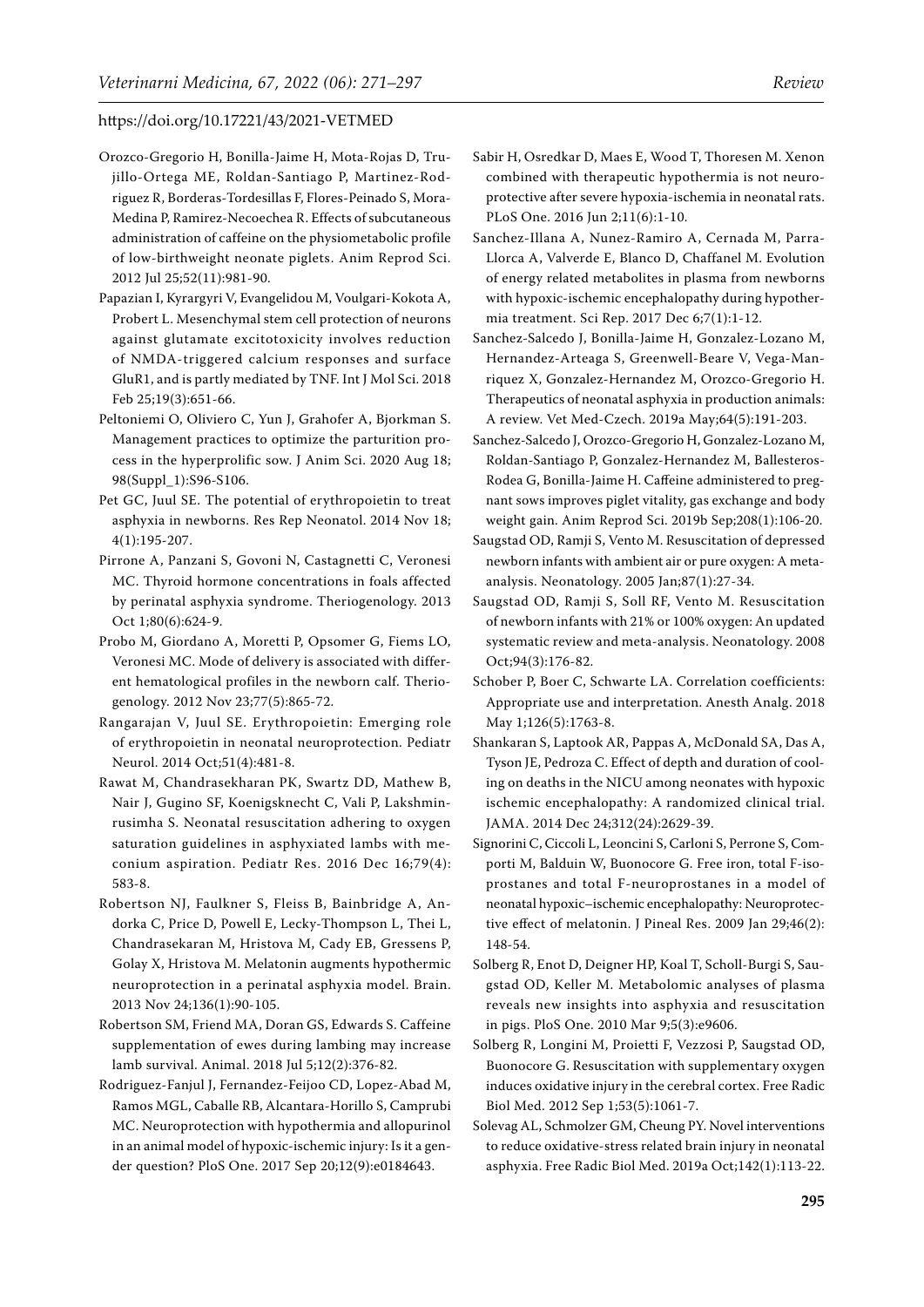- <span id="page-25-5"></span>Solevag AL, Schmolzer GM, Cheung PY. Is supplemental oxygen needed in cardiac compression? The influence of oxygen on cerebral perfusion in severely asphyxiated neonates with bradycardia or cardiac asystole. Front Pediatr. 2019b Nov 20;7(1):486-96.
- <span id="page-25-20"></span>Souza SK, Martins TL, Ferreira GD, Vinagre AS, da Silva RSM, Frizzo ME. Metabolic effects of perinatal asphyxia in the rat cerebral cortex. Metab Brain Dis. 2012;28(1): 25-32.
- <span id="page-25-22"></span>Suganuma H, Okumura A, Kitamura Y, Shoji H, Shimizu T. Effect of hypoxic-ischemic insults on the composition of fatty acids in the brain of neonatal rats. Ann Nutr Metab. 2013 Mar;62(2):123-8.
- <span id="page-25-11"></span>Tapia-Velasco R. Hipotermia terapeutica [Hipotermia terapeutica]. Rev Mex Anestesiol. 2015 Oct;38(S3):449-51. Spanish.
- <span id="page-25-8"></span>Thoresen M, Tooley J, Liu X, Jary S, Fleming P, Luyt K, Jain A, Cairns P, Sabir H. Time is brain: Starting therapeutic hypothermia within three hours after birth improves motor outcome in asphyxiated newborns. Neonatology. 2013 Sep;104(3):228-33.
- <span id="page-25-1"></span>Tonnessen R, Borge KS, Nodtvedt A, Indrebo A. Canine perinatal mortality: A cohort study of 224 breeds. Theriogenology. 2012 Jun;77(9):1788-801.
- <span id="page-25-6"></span>Torres-Cuevas I, Cernada M, Nunez A, Escobar J, Kuligowski J, Chafer-Pericas C, Vento M. Oxygen supplementation to stabilize preterm infants in the fetal to neonatal transition: No satisfactory answer. Front Pediatr. 2016 Apr 19;4(1):1-10.
- <span id="page-25-16"></span>Traudt CM, McPherson RJ, Bauer LA, Richards TL, Burbacher TM, McAdams RM, Juul SE. Concurrent erythropoietin and hypothermia treatment improve outcomes in a term nonhuman primate model of perinatal asphyxia. Dev Neurosci. 2013 Dec;35(6):491-503.
- <span id="page-25-2"></span>Tsikouras P, Bothou A, Koukouli Z, Manav B, Bouschanetzis C, Deuteraiou D, Anthoulaki1 X, Chalkidoul A, Iatrakis G, Zervoudis S, Galazios G. Physiopathological mechanism and assessment of fetal asphyxia. Open J Obstet Gynecol. 2017 Jun 6;7(6):617-22.
- <span id="page-25-7"></span>Tunc T, Aydemir G, Karaoglu A, Cekmez F, Kul M, Aydinoz S, Babacanc O, Yaman H, Sarici SU. Toll-like receptor levels and caffeine responsiveness in rat pups during perinatal period. Regul Pept. 2013 Mar 10;182(1): 41-4.
- <span id="page-25-21"></span>Valenzuela-Peraza A, Martinez-Avila MA, Jimenez Bravo-Luna MA, Granados-Rojas L, Mendoza-Torreblanca JG, Barragan Mejia MG. El pirofosfato de tiamina reduce el daño celular inducido por hipoxia en el cerebro de ratas neonatas [Thiamine pyrophosphate reduces hypoxiainduced cellular damage in neonatal rat brain]. Int J Morphol. 2014 Jun;32(2):531-6. Spanish.
- <span id="page-25-14"></span>van Bel F, Groenendaal F. Drugs for neuroprotection after birth asphyxia: Pharmacologic adjuncts to hypothermia. Semin Perinatol. 2016 Apr;40(3):152-9.
- <span id="page-25-3"></span>Vannucci RC, Towfighi J, Vannucci SJ. Secondary energy failure after cerebral hypoxia-ischemia in the immature rat. J Cereb Blood Flow Metab. 2004 Oct 1;24(10):1090-7.
- <span id="page-25-0"></span>Veronesi MC, Panzani S, Faustini M, Rota A. An Apgar scoring system for routine assessment of newborn puppy viability and short-term survival prognosis. Theriogenology. 2009 May 23;72(3):401-7.
- <span id="page-25-4"></span>Walsh BK, Smallwood CD. Pediatric oxygen therapy: A review and update. Respir Care. 2017 May 25;62(6):645-66.
- <span id="page-25-19"></span>Wassink G, Davidson JO, Dhillon SK, Zhou K, Bennet L, Thoresen M, Gunn AJ. Therapeutic hypothermia in neonatal hypoxic-ischemic encephalopathy. Curr Neurol Neurosci Rep. 2019 Jan 14;19(1):2-10.
- <span id="page-25-17"></span>Weber A, Dzietko M, Berns M, Felderhoff-Mueser U, Heinemann U, Maier RF, Buhrer C. Neuronal damage after moderate hypoxia and erythropoietin. Neurobiol Dis. 2005 Nov;20(2):594-600.
- <span id="page-25-15"></span>Wen TC, Rogido M, Peng H, Genetta T, Moore J, Sola A. Gender differences in long-term beneficial effects of erythropoietin given after neonatal stroke in postnatal day-7 rats. Neuroscience. 2006;139(3):803-11.
- <span id="page-25-9"></span>Wisnowski JL, Wu TW, Reitman AJ, McLean C, Friedlich P, Vanderbilt D, Ho E, Nelson MD, Panigrahy A, Bluml S. The effects of therapeutic hypothermia on cerebral metabolism in neonates with hypoxic-ischemic encephalopathy: An in vivo 1H-MR spectroscopy study. J Cerebr Blood F Met. 2016 Oct 2;36(6):1075-86.
- <span id="page-25-10"></span>Wood T, Thoresen M. Physiological responses to hypothermia. Semin Fetal Neonat M. 2015 Apr;20(2):87-96.
- <span id="page-25-13"></span>Wu YW, Gonzalez FF. Erythropoietin: A novel therapy for hypoxic-ischaemic encephalopathy? Dev Med Child Neurol. 2015 Mar 19;57(1):34-9.
- <span id="page-25-12"></span>Wyatt JS, Gluckman PD, Liu PY, Azzopardi D, Ballard R, Edwards AD, Ferriero DM, Polin RA, Robertson CM, Thoresen M, Whitelaw A, Gunn AJ; CoolCap Study Group. Determinants of outcomes after head cooling for neonatal encephalopathy. Pediatrics. 2007 May;119(5):912-21.
- <span id="page-25-18"></span>Xu XJ, Huang HY, Chen HL. Erythropoietin and retinopathy of prematurity: A meta-analysis. Eur J Pediatr. 2014 May 22;173(10):1355-64.
- <span id="page-25-24"></span>Yager JY. Animal models of hypoxic-ischemic brain damage in the newborn. Semin Pediatr Neurol. 2004 Mar;11(1): 31-46.
- <span id="page-25-23"></span>Yar RA, Akbar A, Iqbal F. Creatine monohydrate supplementation for 10 weeks mediates neuroprotection and improves learning/memory following neonatal hypoxia ischemia encephalopathy in female albino mice. Brain Res J. 2015 Jan 21;1595(1):92-100.